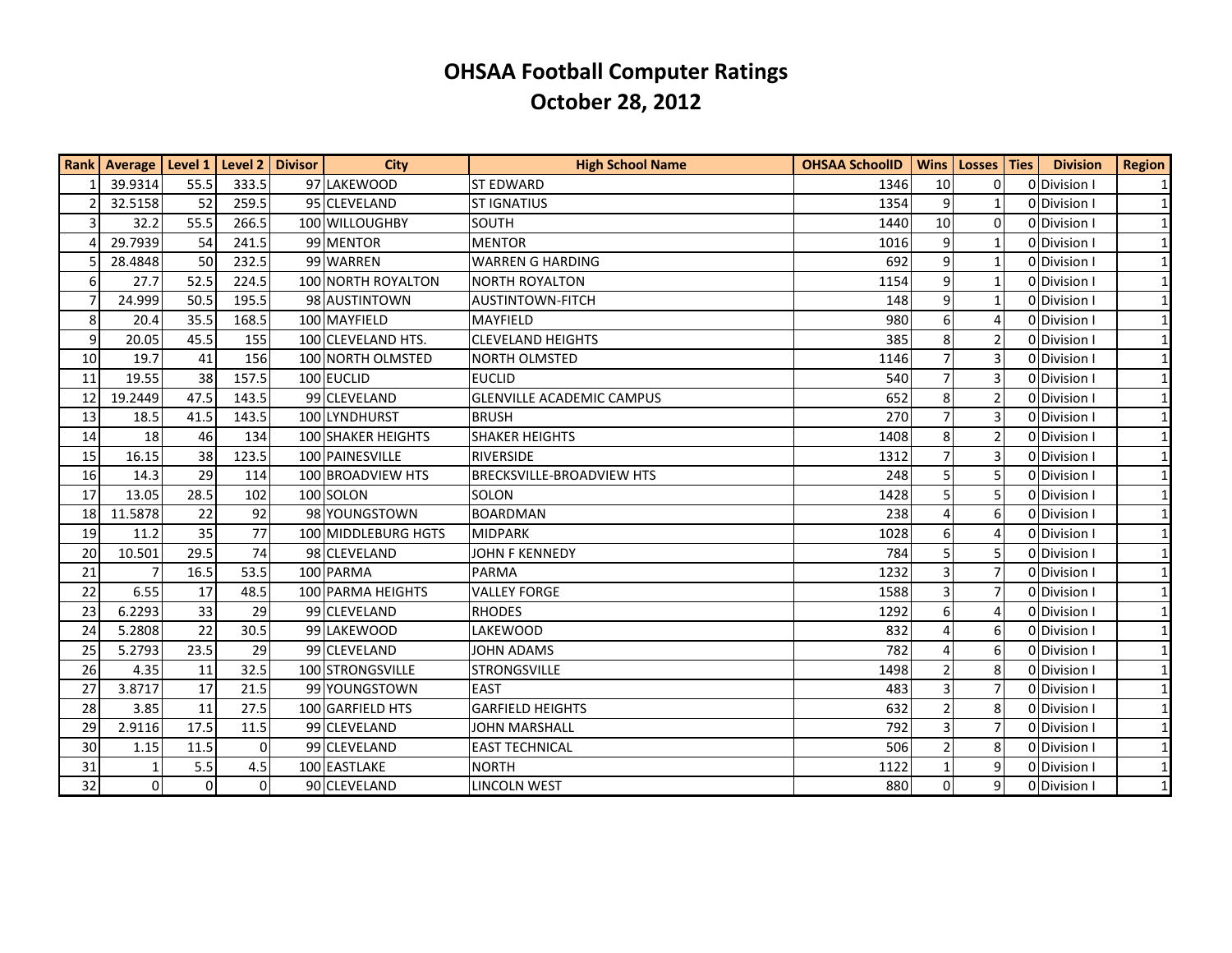|                 | Rank   Average   Level 1 |      | Level 2 Divisor | <b>City</b>        | <b>High School Name</b>   | <b>OHSAA SchoolID</b> |                          | Wins   Losses   Ties | <b>Division</b> | <b>Region</b>  |
|-----------------|--------------------------|------|-----------------|--------------------|---------------------------|-----------------------|--------------------------|----------------------|-----------------|----------------|
|                 | 34.3447                  | 49.5 | 279.25          | 95 MASSILLON       | <b>WASHINGTON</b>         | 1624                  | 9                        |                      | 0 Division I    | $\overline{2}$ |
| $\overline{2}$  | 33.2                     | 56   | 276             | 100 TOLEDO         | <b>WHITMER</b>            | 1704                  | 10                       | $\Omega$             | O Division I    | $\overline{2}$ |
|                 | 28.9944                  | 45.5 | 242             | 99 CANTON          | <b>GLENOAK</b>            | 650                   | 8                        | 2                    | 0Division       | $\overline{2}$ |
|                 | 25.9563                  | 45.5 | 205.5           | 96 NORTH CANTON    | <b>HOOVER</b>             | 730                   | 8                        | 2                    | 0Division       | $\overline{2}$ |
|                 | 25.9039                  | 41   | 190             | 89 CANTON          | <b>CANTON MCKINLEY</b>    | 306                   |                          | $\overline{2}$       | 0 Division I    | $\overline{2}$ |
| 6 <sup>1</sup>  | 25.8                     | 47   | 211             | 100 HUDSON         | <b>HUDSON</b>             | 740                   | 8                        | $\overline{2}$       | 0 Division I    | $\overline{2}$ |
| $\overline{7}$  | 24.75                    | 46.5 | 201             | 100 AVON LAKE      | <b>AVON LAKE</b>          | 152                   | 8                        | $\overline{2}$       | 0Division I     | $\overline{2}$ |
| 8               | 22.55                    | 40   | 185.5           | 100 MACEDONIA      | <b>NORDONIA</b>           | 1116                  |                          | 3 <sub>1</sub>       | 0Division       | $\mathbf{2}$   |
| $\overline{9}$  | 20.9418                  | 45.5 | 159             | 97 FINDLAY         | <b>FINDLAY</b>            | 586                   | 8                        | $\overline{2}$       | ODivision I     | $\overline{2}$ |
| 10 <sup>1</sup> | 19.65                    | 40   | 156.5           | 100 BRUNSWICK      | <b>BRUNSWICK</b>          | 268                   |                          | 3                    | 0Division       |                |
| 11              | 19.05                    | 40.5 | 150             | 100 ELYRIA         | <b>ELYRIA</b>             | 532                   | $\overline{7}$           | 3                    | 0Division       | $\overline{2}$ |
| 12              | 17.55                    | 34   | 141.5           | 100 UNIONTOWN      | <b>GREEN</b>              | 670                   | 6                        | 4                    | 0 Division I    | $\overline{2}$ |
| 13              | 17.05                    | 34   | 136.5           | 100 WADSWORTH      | <b>WADSWORTH</b>          | 1606                  | 6                        | 4                    | 0Division       | $\overline{2}$ |
| 14              | 16.25                    | 36   | 126.5           | 100 TWINSBURG      | <b>TWINSBURG</b>          | 350                   | 6                        | 4                    | 0Division       | $\overline{2}$ |
| 15              | 16                       | 34   | 126             | 100 SYLVANIA       | <b>SYLVANIA SOUTHVIEW</b> | 1512                  | 6                        |                      | 0 Division I    | $\overline{2}$ |
| 16              | 15.6447                  | 27.5 | 122.5           | 95 MASSILLON       | <b>JACKSON</b>            | 764                   | 5                        | 5                    | 0Division       | $\overline{2}$ |
| 17              | 12.55                    | 34   | 91.5            | 100 TOLEDO         | <b>BOWSHER</b>            | 244                   | 6                        | 4                    | OlDivision I    | $\overline{2}$ |
| 18              | 12                       | 27   | 93              | 100 WHITEHOUSE     | <b>ANTHONY WAYNE</b>      | 124                   | 5                        | 5                    | 0 Division      | $\overline{2}$ |
| 19              | 10.4833                  | 21.5 | 82.5            | 99 MASSILLON       | <b>PERRY</b>              | 1244                  |                          | 6                    | 0Division       | $\overline{2}$ |
| 20              | 10.15                    | 28   | 73.5            | 100 TOLEDO         | <b>START</b>              | 1482                  | 5                        | 5                    | 0Division       | $\overline{2}$ |
| 21              | 9.75                     | 17.5 | 80              | 100 STOW           | <b>STOW-MUNROE FALLS</b>  | 1492                  | 3                        | 7                    | 0 Division I    | $\overline{2}$ |
| 22              | 8.4                      | 22   | 62              | 100 TOLEDO         | <b>ST JOHN'S JESUIT</b>   | 1360                  |                          | 6                    | 0Division       | $\overline{2}$ |
| 23              | 6.15                     | 17   | 44.5            | 100 CUYAHOGA FALLS | <b>CUYAHOGA FALLS</b>     | 444                   | 3                        | $\overline{7}$       | 0Division       | $\overline{2}$ |
| 24              | 5.9                      | 10   | 49              | 100 AMHERST        | <b>STEELE</b>             | 1486                  | 2                        | 8                    | 0Division       | $\overline{2}$ |
| 25              | 4.15                     | 10.5 | 31              | 100 LORAIN         | LORAIN                    | 894                   | $\overline{\phantom{a}}$ | 8                    | 0 Division I    | $\mathbf{2}$   |
| 26              | 3.4                      | 12   | 22              | 100 MEDINA         | <b>MEDINA</b>             | 1006                  |                          | 8                    | 0 Division I    |                |
| 27              | 2.6152                   | 11   | 15              | 99 TOLEDO          | <b>WAITE</b>              | 1608                  |                          | 8                    | 0Division       | $\overline{2}$ |
| 28              | 1.5                      | 5    | 10              | 100 N RIDGEVILLE   | <b>NORTH RIDGEVILLE</b>   | 1152                  |                          | 9 <sub>l</sub>       | 0 Division      | $\overline{2}$ |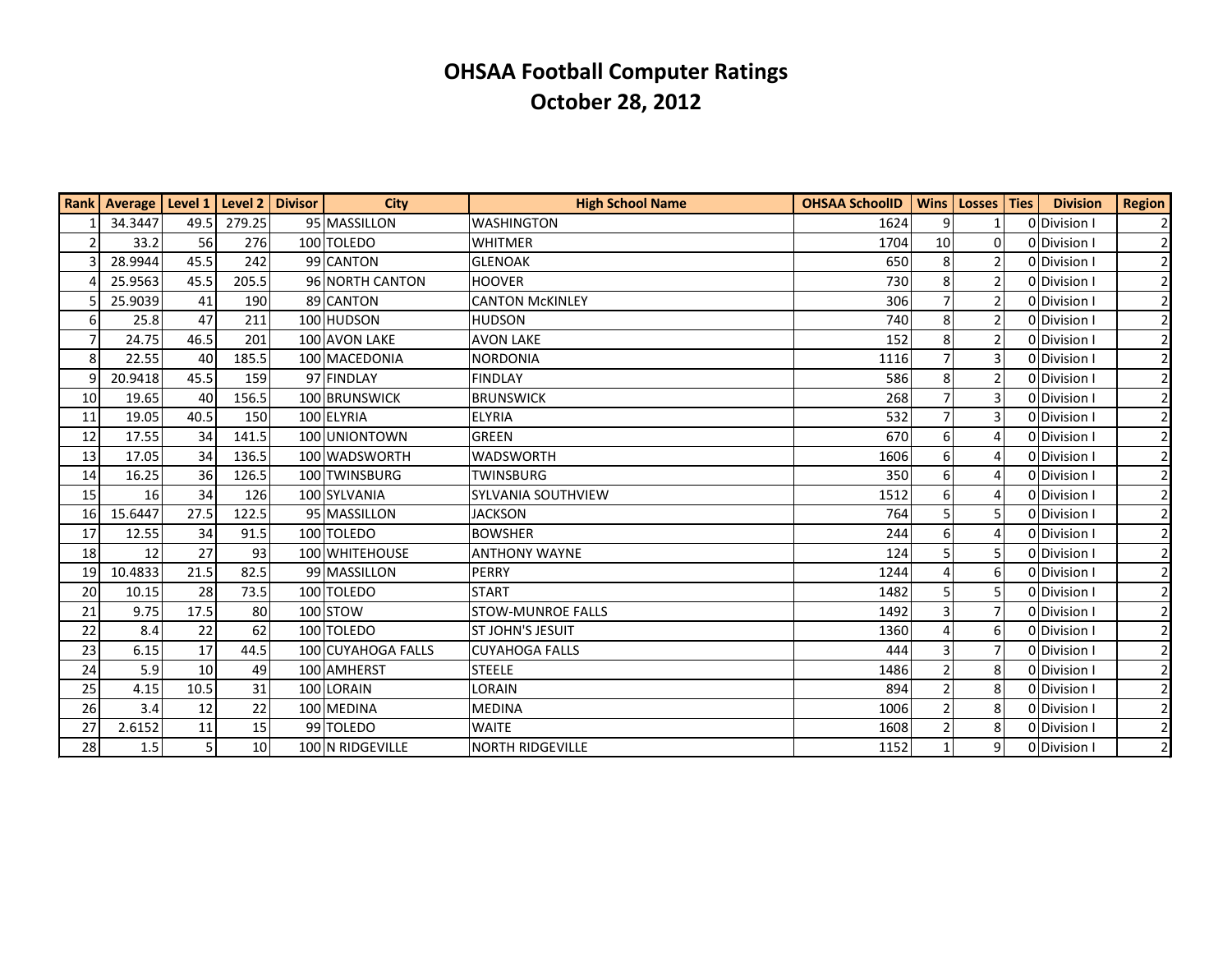|    | Rank   Average   Level 1   Level 2   Divisor |                 |          | <b>City</b>      | <b>High School Name</b>          | <b>OHSAA SchoolID</b> |                 | Wins   Losses   Ties | <b>Division</b> | <b>Region</b>  |
|----|----------------------------------------------|-----------------|----------|------------------|----------------------------------|-----------------------|-----------------|----------------------|-----------------|----------------|
|    | 34.75                                        | 59              | 288.5    | 100 HILLIARD     | <b>HILLIARD DARBY</b>            | 717                   | 10 <sup>1</sup> | 0                    | 0 Division I    | 31             |
|    | 27.9253                                      | 54              | 223      | 99 DUBLIN        | <b>DUBLIN COFFMAN</b>            | 474                   | $\vert 9 \vert$ |                      | 0Division I     | $\overline{3}$ |
|    | 26.85                                        | 51              | 217.5    | 100 LEWIS CENTER | <b>OLENTANGY</b>                 | 1202                  | 9               |                      | 0 Division I    | $\vert$ 3      |
|    | 26.5745                                      | 53.5            | 208      | 98 PICKERINGTON  | PICKERINGTON HIGH SCHOOL NORTH   | 1255                  | 9               |                      | 0 Division I    | $\overline{3}$ |
|    | 26.0556                                      | 41.5            | 193      | 90 PICKERINGTON  | PICKERINGTON HIGH SCHOOL CENTRAL | 1254                  | $\overline{7}$  | $\overline{2}$       | 0Division I     | $\vert$ 3      |
|    | 25.9                                         | 47              | 212      | 100 DUBLIN       | <b>DUBLIN SCIOTO</b>             | 475                   | 8               | $\mathfrak z$        | 0 Division I    | 3 <sup>l</sup> |
|    | 23.8909                                      | 48              | 189      | 99 HILLIARD      | <b>HILLIARD DAVIDSON</b>         | 716                   | 8               | $\overline{2}$       | 0 Division I    | $\vert$ 3      |
| 8  | 22.95                                        | 47.5            | 182      | 100 WESTERVILLE  | <b>WESTERVILLE SOUTH</b>         | 1674                  | 8               | $\mathcal{P}$        | ODivision I     | $\overline{3}$ |
| 9  | 19.6                                         | 40.5            | 155.5    | 100 WESTERVILLE  | <b>WESTERVILLE CENTRAL</b>       | 1671                  | $\overline{7}$  | 3                    | 0 Division I    | $\vert$ 3      |
| 10 | 19.352                                       | 41.5            | 150.5    | 99 REYNOLDSBURG  | REYNOLDSBURG                     | 1290                  | $\overline{7}$  | 3                    | ODDivision I    | $\overline{3}$ |
| 11 | 18.1404                                      | 41              | 139      | 99 GAHANNA       | <b>LINCOLN</b>                   | 876                   | $\overline{7}$  | 3 <sub>1</sub>       | 0 Division I    | $\vert$ 3      |
| 12 | 17.3194                                      | 26.5            | 126.5    | 88 COLUMBUS      | <b>ST CHARLES</b>                | 1342                  | 5               | 4                    | 0 Division I    | $\overline{3}$ |
| 13 | 17.1803                                      | 41.5            | 129      | 99 POWELL        | <b>OLENTANGY LIBERTY</b>         | 1203                  | $\overline{7}$  | 3                    | 0 Division I    | $\overline{3}$ |
| 14 | 16.6813                                      | 35.5            | 130      | 99 COLUMBUS      | <b>UPPER ARLINGTON</b>           | 1572                  | 6               | 4                    | 0 Division I    | $\overline{3}$ |
| 15 | 13                                           | 34              | 96       | 100 LEWIS CENTER | <b>OLENTANGY ORANGE</b>          | 1211                  | 6               | 4                    | 0 Division I    | $\vert$ 3      |
| 16 | 11.8889                                      | 30              | 88       | 99 GROVE CITY    | <b>GROVE CITY</b>                | 680                   | 5               | 5.                   | 0 Division I    | $\overline{3}$ |
| 17 | 11.6                                         | 22              | 94       | 100 TROY         | <b>TROY</b>                      | 1552                  | $\Delta$        | 6                    | 0 Division I    | $\overline{3}$ |
| 18 | 8.3                                          | 16              | 67       | 100 DELAWARE     | <b>HAYES</b>                     | 704                   | 3               |                      | 0 Division I    |                |
| 19 | 8.1581                                       | 23.5            | 57.5     | 99 DUBLIN        | <b>DUBLIN JEROME</b>             | 486                   |                 | 6                    | 0 Division I    |                |
| 20 | 6.5419                                       | 23.5            | 41.5     | 99 HILLIARD      | <b>HILLIARD BRADLEY</b>          | 713                   |                 | 6                    | 0 Division I    |                |
| 21 | 4.4773                                       | 17.5            | 27       | 99 LANCASTER     | LANCASTER                        | 838                   | 3               | 7                    | 0 Division I    | $\overline{3}$ |
| 22 | 4.198                                        | 18              | 23.5     | 98 MARYSVILLE    | <b>MARYSVILLE</b>                | 970                   | 3               |                      | 0 Division I    |                |
| 23 | 4.0348                                       | 5.5             | 34.5     | 99 GROVEPORT     | <b>GROVEPORT-MADISON</b>         | 682                   |                 | 9                    | 0 Division I    | $\overline{3}$ |
| 24 | 2.8                                          | $6\phantom{1}6$ | 22       | 100 SPRINGFIELD  | SPRINGFIELD                      | 1480                  | 1               | 9                    | 0 Division I    | $\overline{3}$ |
| 25 | 2.7157                                       | 11.5            | 15.5     | 99 NEWARK        | <b>NEWARK</b>                    | 1088                  | $\overline{2}$  | 8                    | 0 Division I    | $\overline{3}$ |
| 26 | 2.3735                                       | 12              | 11.5     | 98 WORTHINGTON   | <b>THOMAS WORTHINGTON</b>        | 1738                  | $\overline{2}$  | 8                    | 0 Division I    | $\overline{3}$ |
| 27 | 2.3116                                       | 11.5            | 11.5     | 99 GROVE CITY    | <b>CENTRAL CROSSING</b>          | 345                   | $\overline{2}$  | 8                    | 0 Division I    | $\vert$ 3      |
| 28 | $\mathbf{0}$                                 | $\mathbf 0$     | $\Omega$ | 100 WESTERVILLE  | <b>WESTERVILLE NORTH</b>         | 1672                  | $\overline{0}$  | 10                   | 0 Division I    | 3 <sup>1</sup> |
|    | $\mathbf 0$                                  | $\Omega$        | $\Omega$ | 90 GALLOWAY      | WESTLAND                         | 1686                  | $\Omega$        | $\overline{9}$       | 0 Division I    | $\overline{3}$ |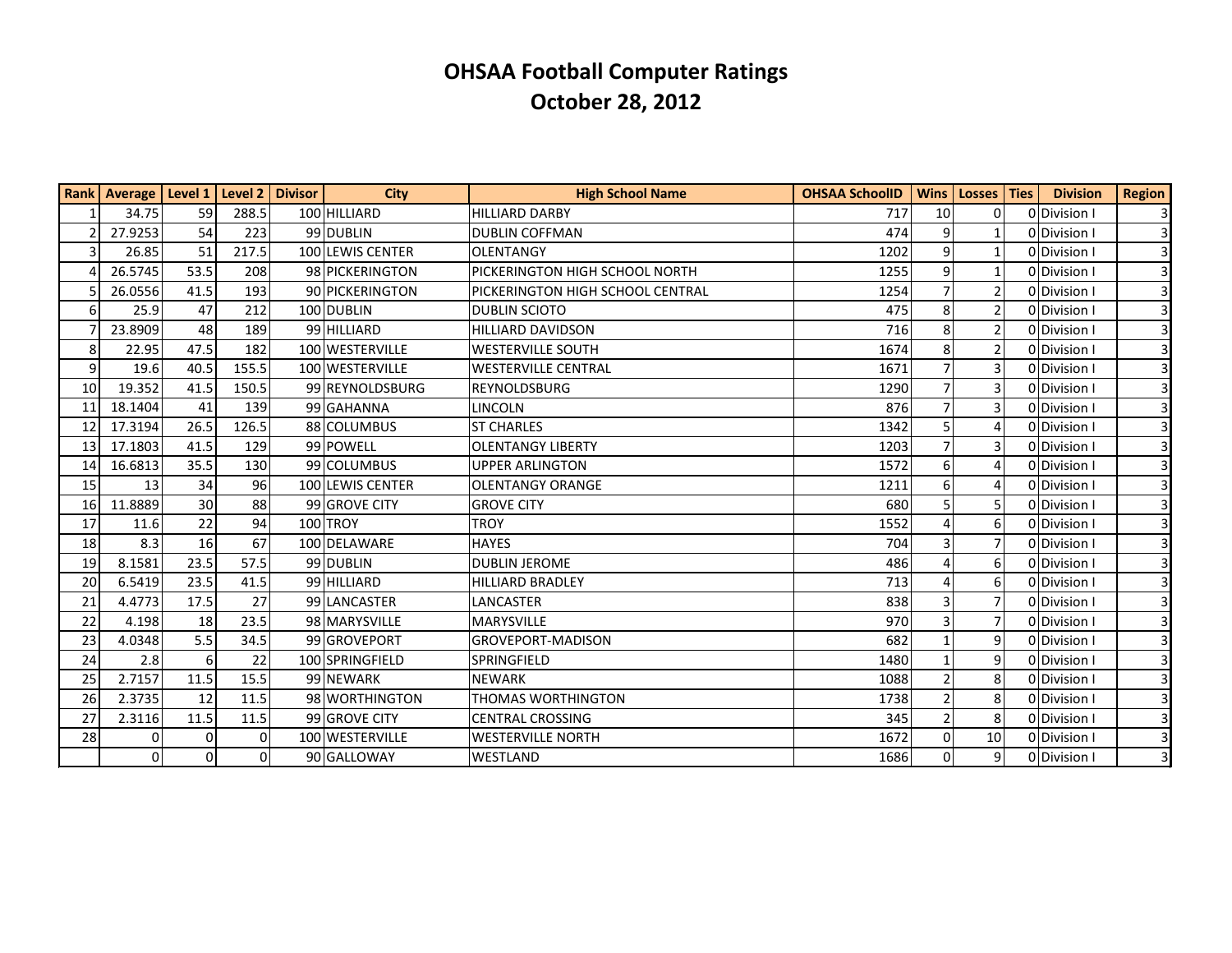|                | Rank   Average   Level 1   Level 2 |                  |       | <b>Divisor</b> | <b>City</b>      | <b>High School Name</b>   | <b>OHSAA SchoolID</b> | <b>Wins</b>    | Losses   Ties  | <b>Division</b> | <b>Region</b>  |
|----------------|------------------------------------|------------------|-------|----------------|------------------|---------------------------|-----------------------|----------------|----------------|-----------------|----------------|
|                | 36.6566                            | 60               | 303.5 |                | 99 CINCINNATI    | <b>COLERAIN</b>           | 396                   | 10             | 0              | 0Division I     | $\vert$        |
| $\overline{2}$ | 32.25                              | 58.5             | 264   |                | 100 SPRINGBORO   | <b>SPRINGBORO</b>         | 1470                  | 10             | $\Omega$       | 0 Division I    | $\overline{4}$ |
| 3              | 30.6306                            | 41               | 260   |                | 98 CINCINNATI    | <b>ARCHBISHOP MOELLER</b> | 1056                  | $\overline{7}$ | 3              | 0Division       | $\overline{4}$ |
| 4              | 30.4646                            | 40               | 262   |                | 99 CINCINNATI    | <b>ELDER</b>              | 522                   | $\overline{7}$ | 3              | 0 Division I    | $\overline{4}$ |
| 5              | 26.25                              | 53.5             | 209   |                | 100 CINCINNATI   | SYCAMORE                  | 1508                  | 9              | 1              | ODivision I     | $\overline{4}$ |
| 6              | 24.6561                            | 40.5             | 204   |                | 99 HUBER HEIGHTS | <b>WAYNE</b>              | 1638                  | $\overline{7}$ | 3              | 0 Division I    | $\overline{4}$ |
| $\overline{7}$ | 23.95                              | 42               | 197.5 |                | 100 LIBERTY TWP. | <b>LAKOTA EAST</b>        | 836                   | $\overline{7}$ | 3              | 0 Division I    | $\overline{4}$ |
| 8              | 23.0949                            | 36               | 193   |                | 99 CINCINNATI    | <b>ST XAVIER</b>          | 1388                  | 6              | 4              | ODivision I     | $\frac{4}{ }$  |
| 9              | 22.25                              | 40.5             | 182   |                | 100 MIAMISBURG   | <b>MIAMISBURG</b>         | 1020                  |                | 3              | 0 Division I    | 41             |
| 10             | 21.75                              | 47.5             | 170   |                | 100 WEST CHESTER | <b>LAKOTA WEST</b>        | 837                   | 8              | $\overline{2}$ | 0Division I     | 41             |
| 11             | 19.95                              | 34.5             | 165   |                | 100 LOVELAND     | LOVELAND                  | 904                   | 6              |                | 0 Division I    | $\overline{4}$ |
| 12             | 18.1                               | 37               | 144   |                | 100 CINCINNATI   | <b>WITHROW</b>            | 1720                  | $\overline{7}$ | 3              | 0 Division I    | $\overline{4}$ |
| 13             | 17.7874                            | 40.5             | 136   |                | 99 BEAVERCREEK   | <b>BEAVERCREEK</b>        | 178                   | $\overline{7}$ | 3              | 0 Division I    | $\frac{4}{ }$  |
| 14             | 17.65                              | 41               | 135.5 |                | 100 CLAYTON      | <b>NORTHMONT</b>          | 1142                  |                | 3              | 0Division       | $\overline{4}$ |
| 15             | 17.15                              | 35.5             | 136   |                | 100 CENTERVILLE  | <b>CENTERVILLE</b>        | 336                   | 6              | $\Delta$       | 0 Division I    | $\overline{4}$ |
| 16             | 15.4                               | 36               | 118   |                | 100 MASON        | <b>MASON</b>              | 972                   | 6              |                | 0Division       | $\overline{4}$ |
| 17             | 15.15                              | 28               | 123.5 |                | 100 CINCINNATI   | <b>WALNUT HILLS</b>       | 1610                  | 5              | 5              | 0 Division I    | $\frac{4}{ }$  |
| 18             | 14.4                               | 34.5             | 109.5 |                | 100LEBANON       | <b>LEBANON</b>            | 846                   | 6              | 4              | 0 Division I    | $\overline{4}$ |
| 19             | 13.1475                            | 34               | 96.5  |                | 99 XENIA         | <b>XENIA</b>              | 1746                  | 6              | 4              | 0Division I     | 41             |
| 20             | 12.75                              | 29.5             | 98    |                | 100 CINCINNATI   | <b>OAK HILLS</b>          | 1188                  | 5              | 5              | 0 Division I    | $\overline{4}$ |
| 21             | 11                                 | 22               | 88    |                | 100 CINCINNATI   | <b>LA SALLE</b>           | 842                   | $\Delta$       | 6              | 0Division       | $\overline{4}$ |
| 22             | 9.35                               | 23               | 70.5  |                | 100 CINCINNATI   | <b>GLEN ESTE</b>          | 646                   | 4              | 6              | 0 Division I    | $\frac{4}{ }$  |
| 23             | 8.4                                | 11.5             | 72.5  |                | 100 FAIRFIELD    | <b>FAIRFIELD</b>          | 550                   | $\overline{2}$ | 8              | 0 Division I    | $\overline{4}$ |
| 24             | 6.9                                | 26               | 43    |                | 100 CINCINNATI   | <b>WESTERN HILLS</b>      | 1666                  | 5              | 5              | 0Division       | 41             |
| 25             | 6.55                               | 24               | 41.5  |                | 100 MIDDLETOWN   | <b>MIDDLETOWN</b>         | 1026                  | $\overline{4}$ | 6              | ODDivision I    | 41             |
| 26             | 5.85                               | 12               | 46.5  |                | 100 KETTERING    | <b>KETTERING FAIRMONT</b> | 807                   | $\overline{2}$ | 8              | 0 Division I    | $\frac{4}{ }$  |
| 27             | 4.1                                | 18               | 23    |                | 100 HAMILTON     | <b>HAMILTON</b>           | 685                   | $\overline{3}$ | 7              | 0 Division I    | $\frac{4}{ }$  |
| 28             | 2.4                                | $6 \overline{6}$ | 18    |                | 100 CINCINNATI   | <b>PRINCETON</b>          | 1274                  | $\mathbf{1}$   | 9              | 0 Division I    | $\overline{4}$ |
| 29             | $\overline{2}$                     | 5.5              | 14.5  |                | 100 FAIRBORN     | <b>FAIRBORN</b>           | 548                   |                | 9              | 0 Division      | 41             |
| 30             | 1.05                               | 5.5              | 5     |                | 100 MILFORD      | <b>MILFORD</b>            | 1034                  | $\mathbf{1}$   | 9              | ODivision I     | $\overline{4}$ |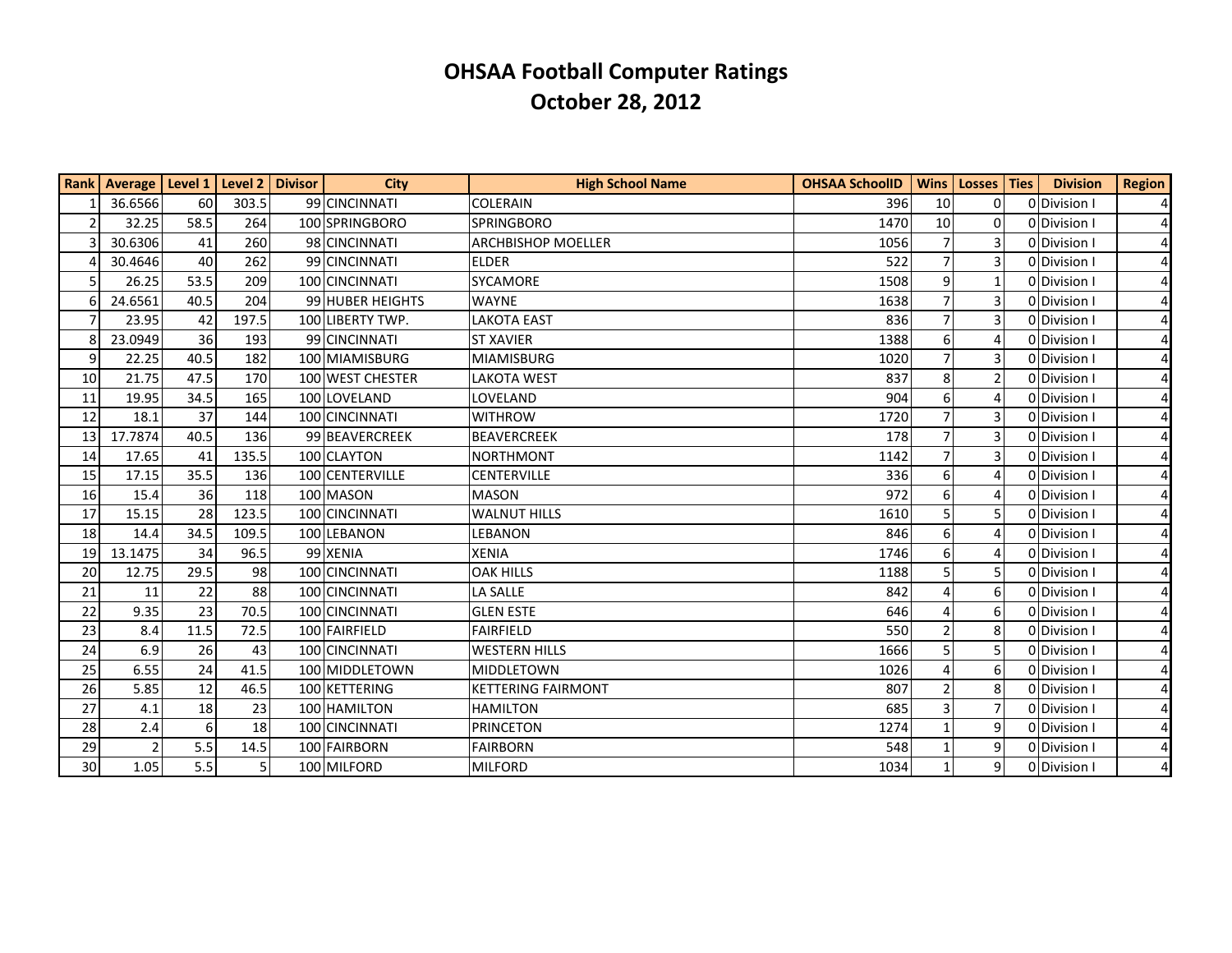|                | Rank   Average   Level 1   Level 2 |             |          | <b>Divisor</b> | City              | <b>High School Name</b> | <b>OHSAA SchoolID</b> | <b>Wins</b>    | Losses Ties           | <b>Division</b> | <b>Region</b>  |
|----------------|------------------------------------|-------------|----------|----------------|-------------------|-------------------------|-----------------------|----------------|-----------------------|-----------------|----------------|
|                | 27.15                              | 45          | 226.5    |                | 100 TALLMADGE     | <b>TALLMADGE</b>        | 1522                  | 8              | $\overline{2}$        | 0Division II    | 5              |
| $\overline{2}$ | 24.1                               | 46.5        | 194.5    |                | 100 KENT          | <b>ROOSEVELT</b>        | 1326                  | 9              | $\mathbf{1}$          | ODivision II    | 5              |
| $\overline{3}$ | 22.6                               | 47          | 179      |                | 100 AURORA        | <b>AURORA</b>           | 146                   | 9              | 1                     | 0 Division II   | 51             |
| 4              | 20.6                               | 44          | 162      |                | 100 CHARDON       | <b>CHARDON</b>          | 360                   | 8              | $\overline{2}$        | 0 Division II   | 5              |
| 5              | 19.9294                            | 39.5        | 155      |                | 97 WARREN         | <b>HOWLAND</b>          | 736                   | 8              | 2                     | 0 Division II   | 5 <sup>1</sup> |
| 6              | 19.3535                            | 40          | 152      |                | 99 N PHILADELPHIA | <b>NEW PHILADELPHIA</b> | 1106                  | 8              |                       | 0 Division II   | 5 <sup>1</sup> |
| $\overline{7}$ | 18.25                              | 43.5        | 139      |                | 100 AKRON         | <b>ELLET</b>            | 528                   | 8              | $\overline{2}$        | 0 Division II   | 5 <sup>1</sup> |
| 8              | 17.25                              | 30.5        | 142      |                | 100 CHAGRIN FALLS | <b>KENSTON</b>          | 802                   | 6              | $\boldsymbol{\Delta}$ | 0 Division II   | 5 <sup>1</sup> |
| 9              | 15.55                              | 32.5        | 123      |                | 100 COPLEY        | <b>COPLEY</b>           | 422                   | 6              | $\boldsymbol{\Delta}$ | 0 Division II   | 5 <sup>1</sup> |
| 10             | 14.9                               | 32.5        | 116.5    |                | 100 MADISON       | <b>MADISON</b>          | 922                   | 6              | $\Delta$              | ODivision II    | 51             |
| 11             | 11.05                              | 21.5        | 89       |                | 100 CHESTERLAND   | <b>WEST GEAUGA</b>      | 1678                  | 4              | 6                     | 0 Division II   | 51             |
| 12             | 10.8                               | 20          | 88       |                | 100 ALLIANCE      | <b>ALLIANCE</b>         | 112                   | $\Lambda$      | 6                     | 0 Division II   | 5 <sup>1</sup> |
| 13             | 10.3                               | 26          | 77       |                | 100 LOUISVILLE    | LOUISVILLE              | 902                   |                |                       | 0 Division II   |                |
| 14             | 10.2343                            | 18          | 83.5     |                | 99 UNIONTOWN      | LAKE                    | 822                   |                | 7                     | 0 Division II   | 5 <sup>1</sup> |
| 15             | 9.8                                | 27.5        | 70.5     |                | 100 AKRON         | <b>FIRESTONE</b>        | 592                   | 5              | 5                     | 0 Division II   | 5              |
| 16             | 9.75                               | 15          | 82.5     |                | 100 AKRON         | SPRINGFIELD             | 1472                  |                | $\overline{7}$        | 0 Division II   | 5 <sup>1</sup> |
| 17             | 8.9                                | 26          | 63       |                | 100 AKRON         | <b>KENMORE</b>          | 800                   | 5              | 5                     | 0 Division II   | 5 <sup>1</sup> |
| 18             | 6.8                                | 21.5        | 46.5     |                | 100 AKRON         | GARFIELD                | 626                   | $\Delta$       | 6                     | 0 Division II   | 5 <sup>1</sup> |
| 19             | 6.6                                | 21          | 45       |                | 100 AKRON         | <b>COVENTRY</b>         | 428                   |                | 6                     | 0 Division II   | 5 <sup>1</sup> |
| 20             | 6.2689                             | 15          | 40.5     |                | 88 CUYAHOGA FALLS | <b>WALSH JESUIT</b>     | 1614                  | 3              | 6                     | 0 Division II   | 5 <sup>1</sup> |
| 21             | 4.05                               | 10.5        | 30       |                | 100 CANFIELD      | CANFIELD                | 304                   | $\mathcal{P}$  | 8                     | 0 Division II   | 51             |
| 22             | 3.3288                             | 4.5         | 28.5     |                | 99 ASHTABULA      | <b>LAKESIDE</b>         | 140                   |                | 9                     | 0 Division II   | 51             |
| 23             | 2.6601                             | 16.5        | 10       |                | 99 GENEVA         | <b>GENEVA</b>           | 634                   |                | 7                     | 0 Division II   | 5 <sup>1</sup> |
| 24             | 2.6                                | 11          | 15       |                | 100 BARBERTON     | <b>BARBERTON</b>        | 160                   | $\overline{2}$ | 8                     | 0 Division II   | 51             |
| 25             | 2.15                               | 5.5         | 16       |                | 100 RICHFIELD     | <b>REVERE</b>           | 1288                  |                | 9                     | 0 Division II   | 5 <sup>1</sup> |
| 26             | 1.5                                | 4           | 11       |                | 100 CANTON        | <b>TIMKEN</b>           | 1530                  |                | 9                     | ODDivision II   | 5 <sup>1</sup> |
| 27             | $\Omega$                           | $\mathbf 0$ | $\Omega$ |                | 100 AKRON         | <b>EAST</b>             | 478                   | $\Omega$       | 10 <sup>1</sup>       | 0 Division II   | 5 <sup>1</sup> |
|                | 0                                  | 0           | $\Omega$ |                | 100 PAINESVILLE   | <b>HARVEY</b>           | 698                   | $\Omega$       | 10 <sup>1</sup>       | 0 Division II   | 5 <sup>1</sup> |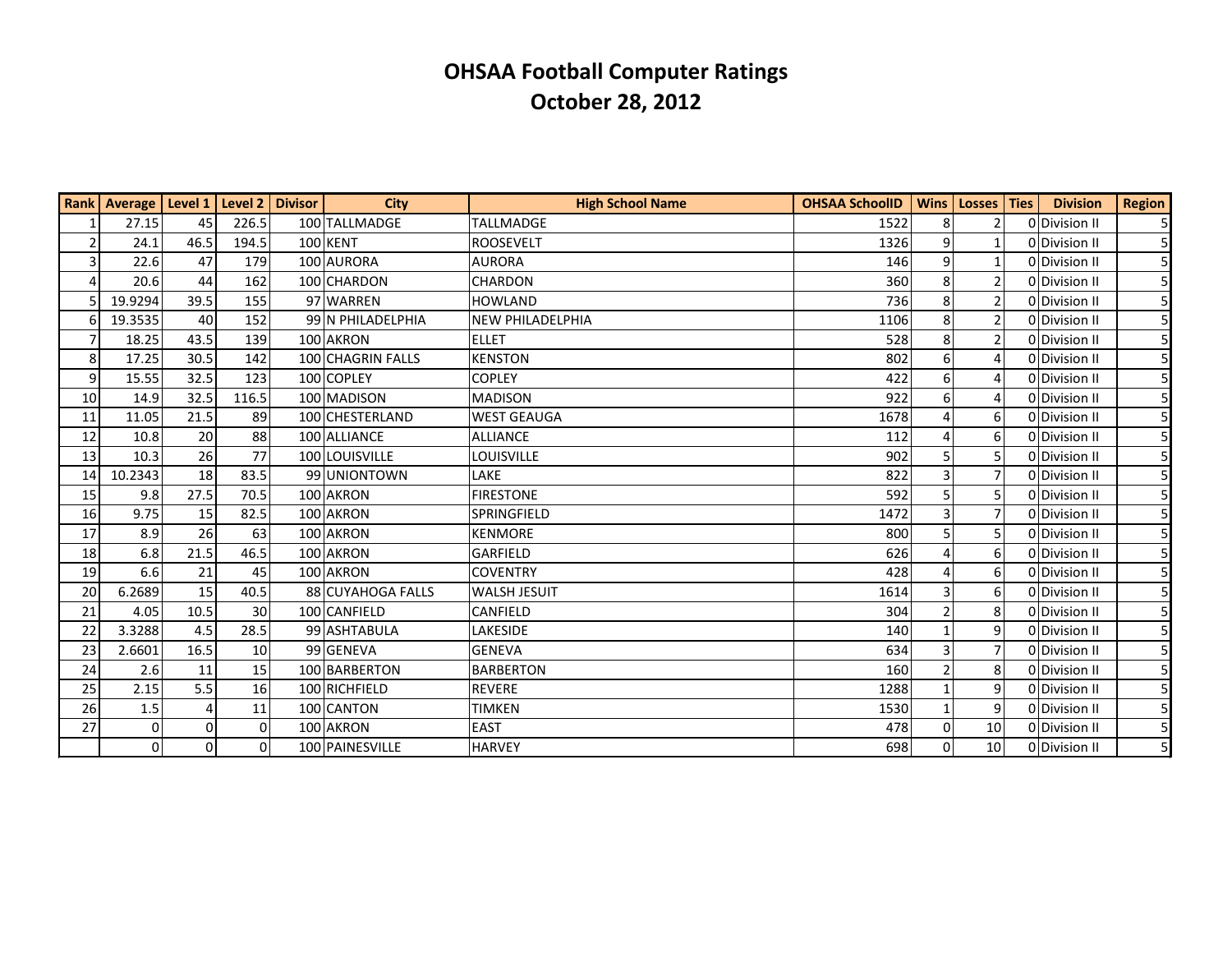|                | Rank   Average   Level 1   Level 2   Divisor |          |          | <b>City</b>        | <b>High School Name</b>      | <b>OHSAA SchoolID</b> | <b>Wins</b>    | Losses   Ties   | <b>Division</b> | <b>Region</b>  |
|----------------|----------------------------------------------|----------|----------|--------------------|------------------------------|-----------------------|----------------|-----------------|-----------------|----------------|
|                | 28.3818                                      | 52       | 229.5    | 99 TIFFIN          | <b>COLUMBIAN</b>             | 406                   | 10             | $\Omega$        | 0Division II    | 6 <sup>1</sup> |
| $\overline{2}$ | 26.75                                        | 51       | 216.5    | 100 TOLEDO         | <b>CENTRAL CATHOLIC</b>      | 342                   | 9              | $\mathbf{1}$    | 0 Division II   | 61             |
| 3              | 25.1                                         | 51       | 200      | 100 WESTLAKE       | <b>WESTLAKE</b>              | 1684                  | 9              | $\mathbf{1}$    | 0 Division II   | 61             |
| $\overline{4}$ | 24.05                                        | 47.5     | 193      | 100 AVON           | <b>AVON</b>                  | 150                   | 9              | 1               | 0 Division II   | 61             |
| 5              | 23.95                                        | 45.5     | 194      | 100 PERRYSBURG     | <b>PERRYSBURG</b>            | 1248                  | 8              | $\overline{2}$  | 0 Division II   | 6 <sup>1</sup> |
| 6              | 22.55                                        | 47.5     | 178      | 100 MANSFIELD      | <b>MADISON COMPREHENSIVE</b> | 926                   | 9              | $\mathbf{1}$    | 0 Division II   | 6 <sup>1</sup> |
| $\overline{7}$ | 22.45                                        | 49.5     | 175      | 100 GRAFTON        | MIDVIEW                      | 1030                  | 9              | $\mathbf{1}$    | 0 Division II   | $6 \mid$       |
| 8              | 22.4338                                      | 40.5     | 182      | 99 MANSFIELD       | <b>MANSFIELD SENIOR</b>      | 940                   | 8              | $\overline{2}$  | 0 Division II   | $6 \mid$       |
| $\overline{9}$ | 20.2                                         | 39.5     | 162.5    | 100 MEDINA         | <b>HIGHLAND</b>              | 710                   |                | 3               | 0 Division II   | 61             |
| 10             | 14.95                                        | 34       | 115.5    | 100 NORWALK        | <b>NORWALK</b>               | 1160                  |                | $\overline{3}$  | 0 Division II   | 6 <sup>1</sup> |
| 11             | 14.2204                                      | 32       | 108      | 98 TOLEDO          | <b>ROGERS</b>                | 1324                  | 6              | 4               | 0 Division II   | $6 \mid$       |
| 12             | 13.7                                         | 33.5     | 103.5    | 100 MAUMEE         | <b>MAUMEE</b>                | 976                   | 6              | 4               | 0 Division II   | $6 \mid$       |
| 13             | 9.3                                          | 27.5     | 65.5     | 100 EAST CLEVELAND | <b>SHAW</b>                  | 1410                  | 5              | 5               | 0 Division II   | $6 \mid$       |
| 14             | 9.1                                          | 24       | 67       | 100 LEXINGTON      | <b>LEXINGTON</b>             | 856                   | 5              | 5               | 0 Division II   | $6 \mid$       |
| 15             | 8.9                                          | 28       | 61       | 100 OREGON         | <b>CLAY</b>                  | 372                   | 5              | 5               | 0 Division II   | 6 <sup>1</sup> |
| 16             | 8.65                                         | 16       | 70.5     | 100 BEREA          | BEREA                        | 200                   | 3              | $\overline{7}$  | 0 Division II   | 6 <sup>1</sup> |
| 17             | 8.25                                         | 28       | 54.5     | 100 BEDFORD        | <b>BEDFORD</b>               | 180                   | 5              | 5               | 0 Division II   | $6 \mid$       |
| 18             | 7.8                                          | 15.5     | 62.5     | 100 SANDUSKY       | <b>SANDUSKY</b>              | 1394                  | 3              | $\overline{7}$  | 0 Division II   | 61             |
| 19             | 6.8                                          | 17       | 51       | 100 TOLEDO         | <b>ST FRANCIS DE SALES</b>   | 1350                  | 3              | $\overline{7}$  | 0 Division II   | 61             |
| 20             | 6.55                                         | 23       | 42.5     | 100 MAPLE HEIGHTS  | <b>MAPLE HEIGHTS</b>         | 944                   | $\Delta$       | 6               | 0 Division II   | $6 \mid$       |
| 21             | 6.3                                          | 12       | 51       | 100 OLMSTED FALLS  | <b>OLMSTED FALLS</b>         | 1204                  |                | 8               | 0 Division II   | $6 \mid$       |
| 22             | 6.15                                         | 17       | 44.5     | 100 FREMONT        | <b>FREMONT ROSS</b>          | 616                   | 3              | $\overline{7}$  | 0Division II    | $6 \mid$       |
| 23             | $6 \overline{6}$                             | 16       | 44       | 100 SYLVANIA       | <b>SYLVANIA NORTHVIEW</b>    | 1510                  | 3              | $\overline{7}$  | 0 Division II   | $6 \mid$       |
| 24             | 5.55                                         | 16       | 39.5     | 100 BOWLING GREEN  | <b>BOWLING GREEN</b>         | 242                   | $\overline{3}$ | $\overline{7}$  | 0 Division II   | $6 \mid$       |
| 25             | 4.8                                          | 16       | 32       | 100 LODI           | <b>CLOVERLEAF</b>            | 390                   | 3              | $\overline{7}$  | 0 Division II   | 6 <sup>1</sup> |
| 26             | 3.6                                          | 15       | 21       | 100 TOLEDO         | <b>SCOTT</b>                 | 1398                  |                | $\overline{7}$  | 0 Division II   | $6 \mid$       |
| 27             | 2.85                                         | 11.5     | 17       | 100 PARMA          | <b>NORMANDY</b>              | 1118                  | $\mathcal{P}$  | 8               | 0 Division II   | $6 \mid$       |
| 28             | 2.15                                         | 5.5      | 16       | 100 HOLLAND        | SPRINGFIELD                  | 1476                  | $\mathbf{1}$   | 9               | 0 Division II   | 61             |
| 29             | $\Omega$                                     | 0        | $\Omega$ | 100 CLEVELAND      | COLLINWOOD                   | 398                   | $\Omega$       | 10 <sup>1</sup> | 0 Division II   | 61             |
|                | $\overline{0}$                               | $\Omega$ | 0        | 100 TOLEDO         | <b>WOODWARD</b>              | 1734                  | $\Omega$       | 10 <sup>1</sup> | 0 Division II   | 6 <sup>1</sup> |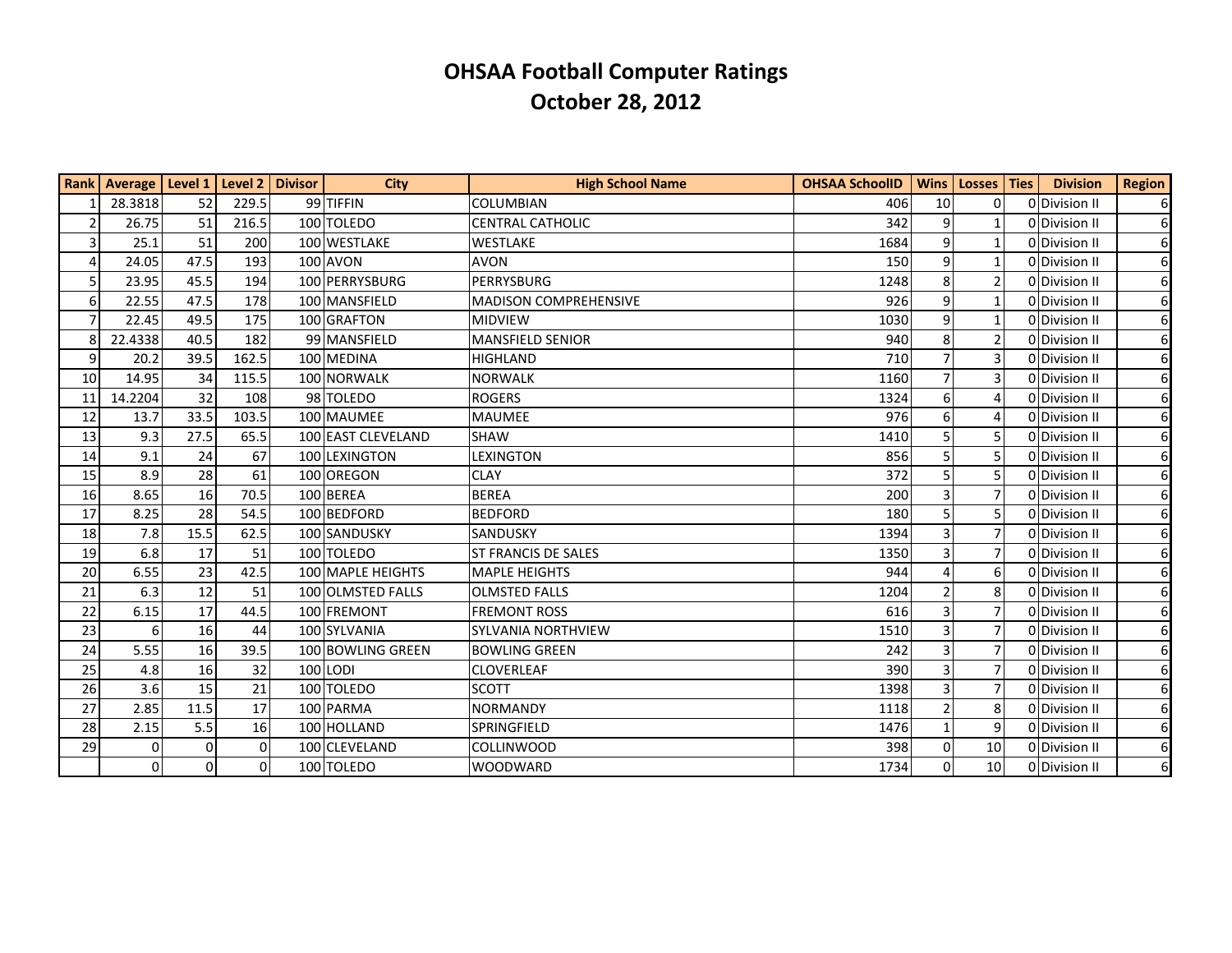|                 | Rank   Average   Level 1 |      | Level 2 Divisor | <b>City</b>          | <b>High School Name</b>      | <b>OHSAA SchoolID</b> | <b>Wins</b>    | Losses   Ties  | <b>Division</b> | <b>Region</b>  |
|-----------------|--------------------------|------|-----------------|----------------------|------------------------------|-----------------------|----------------|----------------|-----------------|----------------|
| $\mathbf{1}$    | 30.4                     | 48.5 | 255.5           | 100 DRESDEN          | <b>TRI-VALLEY</b>            | 1544                  | 10             | 0              | ODDivision II   | 7              |
| $\overline{2}$  | 27.8318                  | 46.5 | 229.5           | 99 ZANESVILLE        | ZANESVILLE                   | 1750                  | 9              | 1              | ODDivision II   | 7              |
| 3               | 26.8727                  | 46   | 220.5           | 99 COLUMBUS          | <b>MARION-FRANKLIN</b>       | 962                   | 9              | 1              | 0 Division II   | 71             |
|                 | 25.8                     | 45   | 213             | 100 NEW ALBANY       | <b>NEW ALBANY</b>            | 1086                  | 8              | $\overline{2}$ | 0 Division II   | 7              |
|                 | 24.4969                  | 43   | 175.5           | 89 COLUMBUS          | <b>BEECHCROFT</b>            | 186                   | 8              | 1              | 0 Division II   | 7              |
| $6 \mid$        | 23.75                    | 42.5 | 195             | 100 PATASKALA        | <b>LICKING HEIGHTS</b>       | 868                   | 10             | $\Omega$       | ODDivision II   | 7 <sup>1</sup> |
| $\overline{7}$  | 22.2                     | 41   | 181             | 100 CANAL WINCHESTER | <b>CANAL WINCHESTER</b>      | 302                   | 8              | 2              | 0 Division II   | 71             |
| 8               | 21.0682                  | 42.5 | 166.5           | 99 NEW CARLISLE      | <b>TECUMSEH</b>              | 1528                  | 8              | $\overline{2}$ | ODDivision II   | 7 <sup>1</sup> |
| $\overline{9}$  | 18.7                     | 34.5 | 152.5           | 100 COLUMBUS         | <b>WALNUT RIDGE</b>          | 1612                  | $\overline{7}$ | 3              | 0 Division II   | 71             |
| 10 <sup>1</sup> | 16.4773                  | 37.5 | 126             | 99 COLUMBUS          | <b>BROOKHAVEN</b>            | 258                   | $\overline{7}$ | 3              | 0 Division II   | 71             |
| 11              | 15.1                     | 35.5 | 115.5           | 100 COLUMBUS         | <b>HAMILTON TOWNSHIP</b>     | 686                   | $\overline{7}$ | 3              | 0 Division II   | 7 <sup>1</sup> |
| 12              | 14.8                     | 30.5 | 117.5           | 100 ASHLAND          | <b>ASHLAND</b>               | 138                   | 6              | 4              | 0 Division II   | 71             |
| 13              | 13.85                    | 23.5 | 115             | 100 ASHVILLE         | <b>TEAYS VALLEY</b>          | 1526                  | 5              | 5              | 0 Division II   | 71             |
| 14              | 12.7806                  | 37.5 | 88.5            | 98 COLUMBUS          | <b>MIFFLIN</b>               | 1032                  | $\overline{7}$ | 3              | 0 Division II   | 71             |
| 15              | 12.649                   | 27.5 | 98              | 99 MOUNT VERNON      | <b>MOUNT VERNON</b>          | 1078                  | 5              | 5              | 0 Division II   | 71             |
| 16              | 11.9                     | 33.5 | 85.5            | 100 SUNBURY          | <b>BIG WALNUT</b>            | 214                   | 6              |                | 0 Division II   | 7 <sup>1</sup> |
| 17              | 9.75                     | 25   | 72.5            | 100 BELLBROOK        | <b>BELLBROOK</b>             | 184                   | 5              | 5              | 0 Division II   | 71             |
| 18              | 8.7616                   | 26   | 61              | 99 COLUMBUS          | <b>NORTHLAND</b>             | 1140                  | 5              | 5              | 0 Division II   | 7 <sup>1</sup> |
| 19              | 8.5                      | 19   | 66              | 100 CHILLICOTHE      | <b>CHILLICOTHE</b>           | 364                   | $\overline{4}$ | 6              | 0 Division II   | 71             |
| 20              | 6.9                      | 15   | 54              | 100 WOOSTER          | <b>WOOSTER</b>               | 1736                  | $\overline{3}$ |                | 0 Division II   | 7              |
| 21              | 5.5                      | 24   | 31              | 100 COLUMBUS         | <b>WEST</b>                  | 1656                  | 5              | 5              | 0 Division II   | 7 <sup>1</sup> |
| 22              | 5.35                     | 18   | 35.5            | 100 COLUMBUS         | <b>WORTHINGTON KILBOURNE</b> | 1741                  | 3              | 7              | 0 Division II   | 71             |
| 23              | 5.25                     | 20   | 32.5            | 100 VINCENT          | <b>WARREN</b>                | 1618                  | $\overline{4}$ | 6              | ODDivision II   | 7 <sup>1</sup> |
| 24              | 5.1328                   | 18.5 | 32.5            | 99 COLUMBUS          | <b>WHETSTONE</b>             | 1698                  | $\overline{4}$ | 6              | 0 Division II   | 7              |
| 25              | 3.9                      | 11.5 | 27.5            | 100 PATASKALA        | <b>WATKINS MEMORIAL</b>      | 1632                  | $\overline{2}$ | 8              | ODIvision II    | 71             |
| 26              | 3.3232                   | 10   | 23              | 99 LOGAN             | LOGAN                        | 888                   | $\overline{2}$ | 8              | 0 Division II   | 7              |
| 27              | 2.1894                   | 10.5 | q               | 88 MARION            | <b>MARION HARDING</b>        | 690                   | $\overline{2}$ | 7              | 0 Division II   | 71             |
| 28              | 1.5                      | 11.5 | 3.5             | 100 COLUMBUS         | <b>FRANKLIN HEIGHTS</b>      | 610                   | $\overline{2}$ | 8              | 0 Division II   | 7              |
| 29              | 1.4091                   |      | q               | 99 MARIETTA          | <b>MARIETTA</b>              | 956                   |                | 9              | 0 Division II   | 71             |
| 30 <sup>1</sup> | 0.35                     | 3.5  | $\Omega$        | 99 COLUMBUS          | <b>BRIGGS</b>                | 252                   | $\mathbf{1}$   | 9              | ODivision II    | 7              |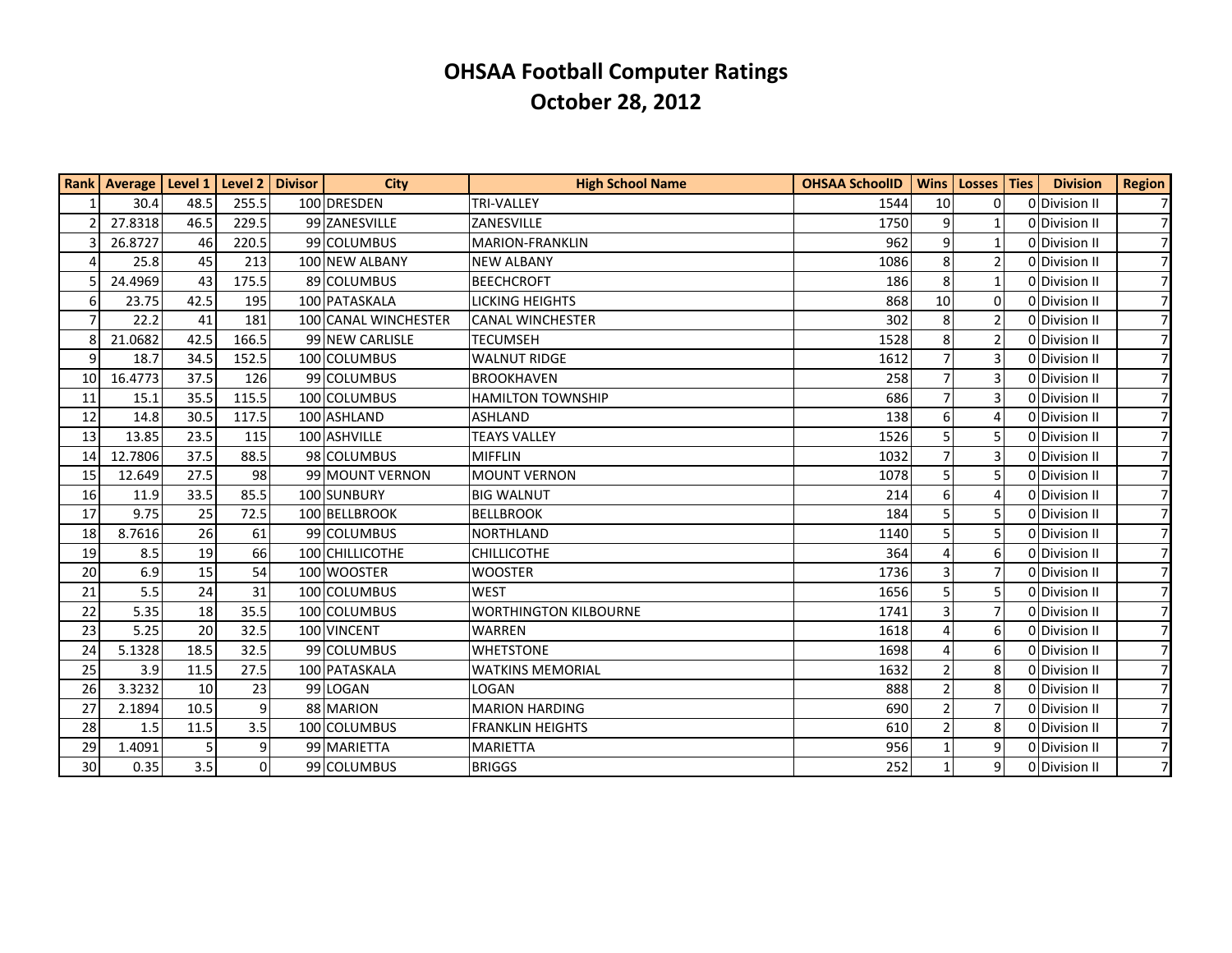|    | Rank   Average   Level 1   Level 2   Divisor |          |                 | <b>City</b>         | <b>High School Name</b> | <b>OHSAA SchoolID</b> |                 | Wins   Losses   Ties | <b>Division</b> | <b>Region</b>  |
|----|----------------------------------------------|----------|-----------------|---------------------|-------------------------|-----------------------|-----------------|----------------------|-----------------|----------------|
|    | 31.9                                         | 56.5     | 262.5           | 100 CINCINNATI      | <b>TURPIN</b>           | 1554                  | 10 <sup>1</sup> | 0                    | 0 Division II   | 8 <sup>1</sup> |
|    | 25.4157                                      | 38.5     | 213.5           | 99 CINCINNATI       | <b>WINTON WOODS</b>     | 1719                  | $\overline{7}$  | 3                    | 0Division II    | 8 <sup>1</sup> |
| 3  | 24.05                                        | 47       | 193.5           | 100 CINCINNATI      | <b>MOUNT HEALTHY</b>    | 1074                  | 9               |                      | 0Division II    | 8 <sup>l</sup> |
|    | 23.9                                         | 44       | 195             | 100 FRANKLIN        | <b>FRANKLIN</b>         | 608                   | 9               |                      | ODivision II    | 8 <sup>1</sup> |
|    | 22.05                                        | 43       | 177.5           | 100 CINCINNATI      | <b>NORTHWEST</b>        | 1164                  | 8               | $\overline{2}$       | ODivision II    | 8 <sup>1</sup> |
|    | 21.1847                                      | 44.5     | 164             | 98 TROTWOOD         | TROTWOOD-MADISON        | 1550                  | 8 <sup>1</sup>  | 2                    | 0 Division II   | 8              |
|    | 18.5424                                      | 43       | 141             | 99 TRENTON          | <b>EDGEWOOD</b>         | 516                   | 8               | $\overline{2}$       | ODivision II    | 8 <sup>1</sup> |
|    | 18.3429                                      | 40.5     | 141.5           | 99 TIPP CITY        | <b>TIPPECANOE</b>       | 1534                  | 8               | 2                    | 0 Division II   | 8              |
|    | 15.9242                                      | 35       | 123             | 99 KINGS MILLS      | <b>KINGS</b>            | 810                   | 6 <sup>1</sup>  | 4                    | ODivision II    | 8 <sup>l</sup> |
| 10 | 15.5                                         | 33.5     | 121.5           | 100 VANDALIA        | <b>BUTLER</b>           | 292                   | 6               | 4                    | 0 Division II   | 8 <sup>l</sup> |
| 11 | 14.4                                         | 32.5     | 111.5           | 100 HAMILTON        | <b>ROSS</b>             | 1330                  | 6               | 4                    | 0 Division II   | 8 <sup>1</sup> |
| 12 | 14.35                                        | 33.5     | 110             | 100 CELINA          | <b>CELINA</b>           | 330                   | $\overline{7}$  | 3                    | 0 Division II   | 8 <sup>l</sup> |
| 13 | 13.1419                                      | 39.5     | 91              | 99 MOUNT ORAB       | <b>WESTERN BROWN</b>    | 1664                  | 8               | 2                    | ODivision II    | 8 <sup>1</sup> |
| 14 | 12.5924                                      | 33.5     | 91.5            | 99 WAPAKONETA       | WAPAKONETA              | 1616                  | $\overline{7}$  | 3                    | 0 Division II   | 8 <sup>l</sup> |
| 15 | 11.15                                        | 28       | 83.5            | 100 PIQUA           | PIQUA                   | 1258                  | 5               | 5                    | ODivision II    | 8 <sup>l</sup> |
| 16 | 10.15                                        | 22       | 79.5            | 100 HARRISON        | <b>HARRISON</b>         | 696                   |                 | 6                    | 0 Division II   | 8 <sup>1</sup> |
| 17 | 8.75                                         | 26       | 61.5            | 100 WILMINGTON      | <b>WILMINGTON</b>       | 1714                  | 5               | 5                    | 0 Division II   | 8 <sup>1</sup> |
| 18 | 8.6                                          | 18       | 68              | 100 CINCINNATI      | <b>ANDERSON</b>         | 118                   |                 |                      | 0 Division II   | 8              |
| 19 | 7.8091                                       | 19       | 58.5            | 99 BATAVIA          | AMELIA                  | 116                   |                 | 6                    | 0 Division II   | 8 <sup>1</sup> |
| 20 | 7.5061                                       | 19       | 55.5            | 99 CINCINNATI       | <b>HUGHES</b>           | 742                   |                 | 6                    | 0 Division II   | 8              |
| 21 | 5.8                                          | 17       | 41              | 100 WEST CARROLLTON | <b>WEST CARROLLTON</b>  | 1660                  | 3               | 7                    | 0Division II    | 8 <sup>1</sup> |
| 22 | 5.3438                                       | 17.5     | 34.5            | 96 DAYTON           | <b>BELMONT</b>          | 192                   |                 | 6                    | 0 Division II   | 8              |
| 23 | 4.9283                                       | 21       | 28              | 99 SIDNEY           | <b>SIDNEY</b>           | 1422                  |                 | 6                    | 0 Division II   | 8 <sup>1</sup> |
| 24 | 2.7631                                       | 14.5     | 13              | 99 RIVERSIDE        | <b>STEBBINS</b>         | 1484                  | 3               | 7                    | 0 Division II   | 8 <sup>l</sup> |
| 25 | 2.25                                         | 5.5      | 17              | 100 GREENVILLE      | <b>GREENVILLE</b>       | 678                   |                 | 9                    | ODivision II    | 8 <sup>1</sup> |
| 26 | 1.5                                          | 5        | 10 <sup>1</sup> | 100 MORROW          | <b>LITTLE MIAMI</b>     | 884                   | 1               | 9                    | 0 Division II   | 8 <sup>1</sup> |
| 27 | 1.05                                         | 5.5      | 5               | 100 OXFORD          | TALAWANDA               | 1520                  | $\mathbf{1}$    | 9                    | ODivision II    | 8 <sup>l</sup> |
| 28 | 0.5                                          | 5        | $\Omega$        | 99 CINCINNATI       | <b>WOODWARD</b>         | 1732                  | $\mathbf{1}$    | 9                    | 0 Division II   | 8 <sup>1</sup> |
| 29 | $\pmb{0}$                                    | $\Omega$ | $\overline{0}$  | 99 LIMA             | <b>LIMA SENIOR</b>      | 872                   | $\Omega$        | 10                   | 0 Division II   | 8              |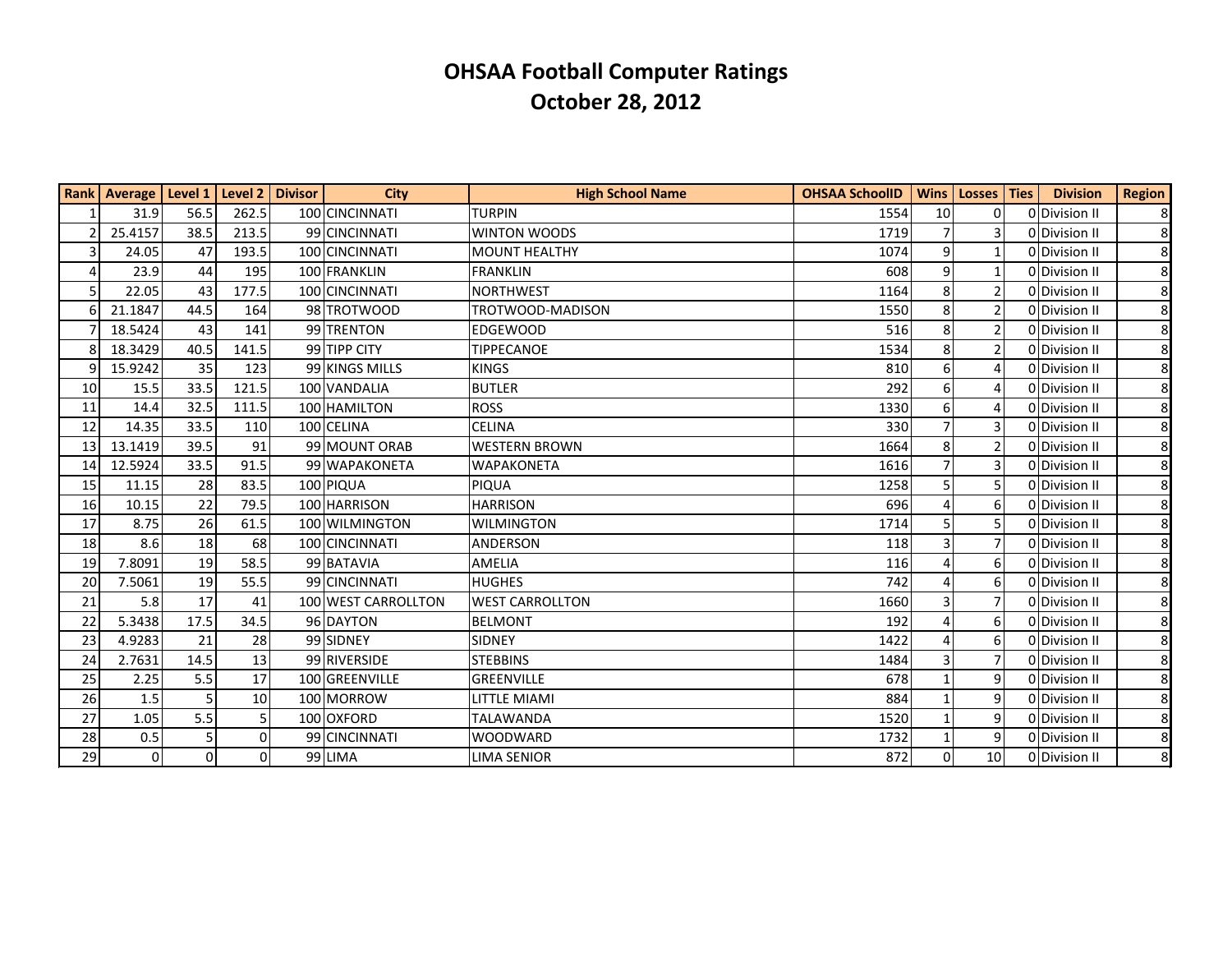|                | Rank   Average   Level 1   Level 2   Divisor |          |          | <b>City</b>         | <b>High School Name</b>           | <b>OHSAA SchoolID</b> | <b>Wins</b>              | Losses Ties     | <b>Division</b> | <b>Region</b>  |
|----------------|----------------------------------------------|----------|----------|---------------------|-----------------------------------|-----------------------|--------------------------|-----------------|-----------------|----------------|
|                | 23                                           | 46.5     | 183.5    | 100 CHAGRIN FALLS   | <b>CHAGRIN FALLS</b>              | 346                   | 9                        |                 | 0 Division III  | $\overline{9}$ |
| 2 <sup>1</sup> | 19.6                                         | 41       | 155      | 100 NILES           | <b>NILES MC KINLEY</b>            | 994                   | 8                        | $\overline{2}$  | 0 Division III  | $\overline{9}$ |
| $\overline{3}$ | 19.4071                                      | 40.5     | 150.5    | 98 CHARDON          | NOTRE DAME-CATHEDRAL LATIN        | 1180                  | 8                        | $\overline{2}$  | 0 Division III  | $\overline{9}$ |
| 4              | 17.9828                                      | 47       | 131.5    | 99 CLEVELAND        | <b>JOHN HAY</b>                   | 790                   | 8                        | 2               | 0 Division III  | $\overline{9}$ |
| 5 <sup>1</sup> | 17.75                                        | 31.5     | 146      | 100 RAVENNA         | <b>RAVENNA</b>                    | 1281                  | 6                        | 4               | 0 Division III  | $\overline{9}$ |
| 6              | 17.6098                                      | 39.5     | 132.5    | 97 AKRON            | <b>ST VINCENT-ST MARY</b>         | 1384                  | 8                        | 2               | 0 Division III  | $\overline{9}$ |
| 7              | 15.3347                                      | 36       | 115      | 98 HUBBARD          | <b>HUBBARD</b>                    | 738                   |                          | 3               | 0 Division III  | $\overline{9}$ |
| 8 <sup>1</sup> | 15.2                                         | 29       | 123      | 100 PENINSULA       | <b>WOODRIDGE</b>                  | 1724                  | $\overline{7}$           | $\overline{3}$  | 0 Division III  | $\overline{9}$ |
| 9              | 14.0535                                      | 37       | 102.5    | 99 JEFFERSON        | <b>JEFFERSON AREA</b>             | 774                   | 8                        | 2               | 0 Division III  | $\overline{9}$ |
| 10             | 12.9                                         | 29       | 100      | 100 RAVENNA         | SOUTHEAST                         | 1448                  |                          | $\overline{3}$  | ODivision III   | $\overline{9}$ |
| 11             | 12.75                                        | 31       | 96.5     | 100 ROCKY RIVER     | <b>ROCKY RIVER</b>                | 1320                  | 6                        |                 | ODivision III   | $\overline{9}$ |
| 12             | 12.55                                        | 20       | 105.5    | 100 MOGADORE        | <b>FIELD</b>                      | 584                   | $\Lambda$                | 6               | 0 Division III  | $\overline{9}$ |
| 13             | 12.05                                        | 20.5     | 100      | 100 MANTUA          | <b>CRESTWOOD</b>                  | 440                   | Δ                        | 6               | 0 Division III  | $\overline{9}$ |
| 14             | 11.7582                                      | 31.5     | 83.5     | 97 MENTOR           | <b>LAKE CATHOLIC</b>              | 824                   | 6                        | 4               | 0 Division III  | $\overline{9}$ |
| 15             | 10.15                                        | 23.5     | 78       | 100 CUYAHOGA FALLS  | CUYAHOGA VALLEY CHRISTIAN ACADEMY | 448                   | 5                        | 5               | 0 Division III  | $\overline{9}$ |
| 16             | 9.6                                          | 28       | 68       | 100 HUNTING VALLEY  | UNIVERSITY SCHOOL                 | 1571                  | 5                        |                 | 0 Division III  | $\overline{9}$ |
| 17             | 8.85                                         | 24.5     | 64       | 100 NORTON          | <b>NORTON</b>                     | 1158                  | 5                        | 5               | 0 Division III  | $\overline{9}$ |
| 18             | 8.8                                          | 21       | 67       | 100 PARMA HEIGHTS   | <b>HOLY NAME</b>                  | 728                   | 5                        | 5               | 0 Division III  | $\overline{9}$ |
| 19             | 8.55                                         | 20       | 65.5     | 100 PEPPER PIKE     | <b>ORANGE</b>                     | 1208                  | 4                        | 6               | ODivision III   | $\overline{9}$ |
| 20             | 8.4192                                       | 15       | 68.5     | 99 CLEVELAND        | <b>BENEDICTINE</b>                | 196                   | 3                        | $\overline{7}$  | 0 Division III  | $\overline{9}$ |
| 21             | 7.6                                          | 21.5     | 54.5     | 100 AKRON           | <b>BUCHTEL</b>                    | 274                   |                          | 6               | ODivision III   | $\overline{9}$ |
| 22             | 5.8934                                       | 15.5     | 43       | 99 PARMA            | PADUA FRANCISCAN                  | 1224                  | 3                        | 7               | 0 Division III  | $\overline{9}$ |
| 23             | 5.55                                         | 14       | 41.5     | 100 OBERLIN         | <b>FIRELANDS</b>                  | 590                   | $\overline{3}$           | $\overline{7}$  | 0Division III   | $\overline{9}$ |
| 24             | 5.4                                          | 15.5     | 38.5     | 100 BAY VILLAGE     | BAY                               | 168                   | 3                        | 7               | 0 Division III  | $\overline{9}$ |
| 25             | 4.0808                                       | 10       | 30.5     | 99 AKRON            | <b>ARCHBISHOP HOBAN</b>           | 724                   | $\overline{\phantom{a}}$ | 8               | 0 Division III  | $\overline{9}$ |
| 26             | 2.85                                         | 14.5     | 14       | 100 MEDINA          | <b>BUCKEYE</b>                    | 276                   | 3                        | $\overline{7}$  | 0 Division III  | $\overline{9}$ |
| 27             | 0.7                                          | 3.5      | 3.5      | 100 WARRENSVILLE HT | <b>WARRENSVILLE HEIGHTS</b>       | 1620                  |                          | 9               | 0 Division III  | $\overline{9}$ |
| 28             | 0.55                                         | 5.5      | $\Omega$ | 100 AKRON           | <b>NORTH</b>                      | 1120                  | $\mathbf{1}$             | 9               | 0 Division III  | $\overline{9}$ |
| 29             | 0                                            | $\Omega$ | $\Omega$ | 100 SHEFFIELD       | <b>BROOKSIDE</b>                  | 262                   | $\Omega$                 | 10 <sup>1</sup> | 0 Division III  | $\overline{9}$ |
|                | $\Omega$                                     | $\Omega$ | $\Omega$ | 97 CONNEAUT         | <b>CONNEAUT</b>                   | 416                   | $\Omega$                 | 10 <sup>1</sup> | 0 Division III  | $\overline{9}$ |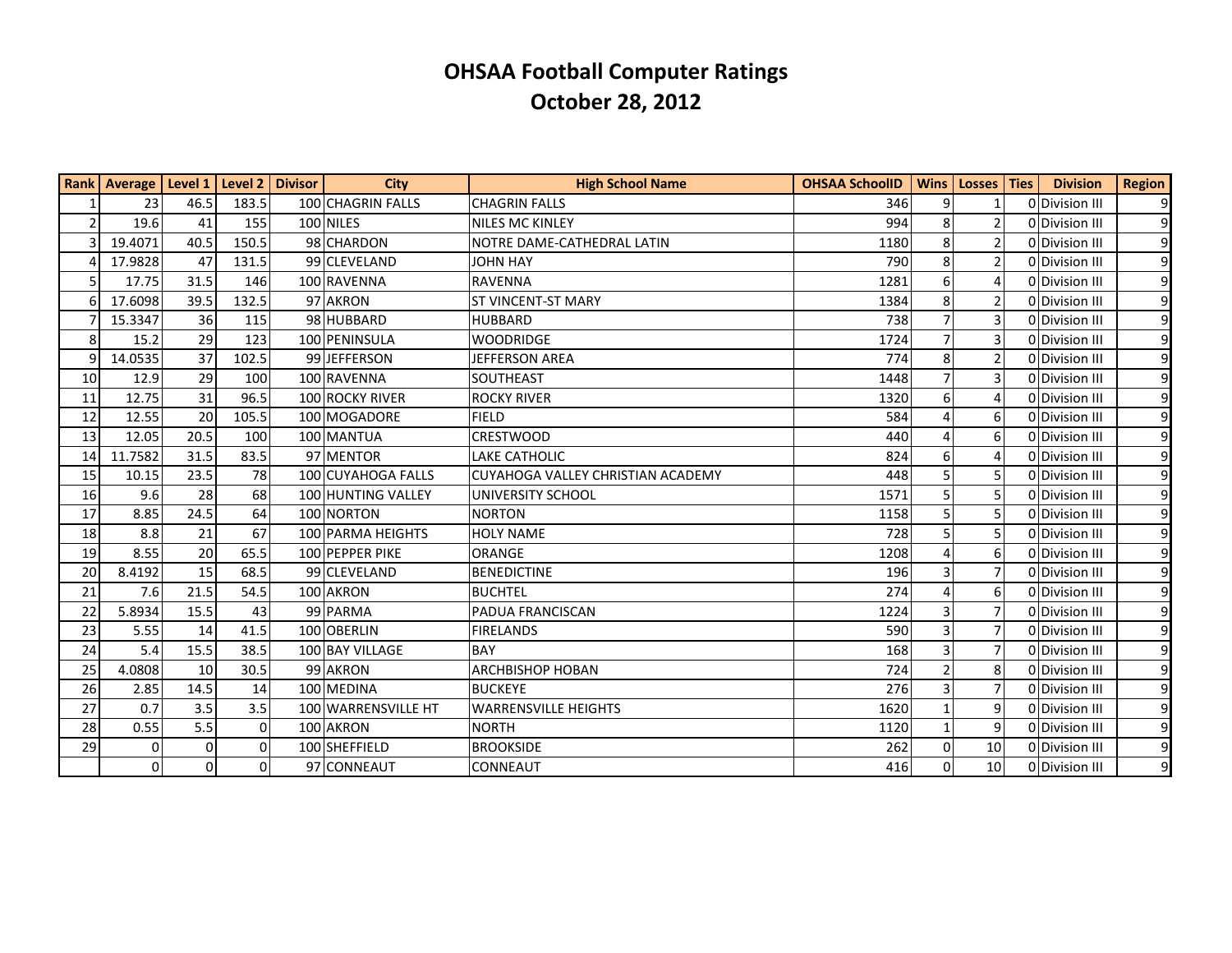|                  | Rank Average   Level 1 |             |          | Level 2 Divisor | <b>City</b>      | <b>High School Name</b>    | <b>OHSAA SchoolID</b> | <b>Wins</b>    | Losses   Ties   | <b>Division</b> | <b>Region</b>   |
|------------------|------------------------|-------------|----------|-----------------|------------------|----------------------------|-----------------------|----------------|-----------------|-----------------|-----------------|
| 1                | 28.125                 | 52          | 229.25   |                 | 100 NAPOLEON     | <b>NAPOLEON</b>            | 1080                  | 9              | $\overline{0}$  | 1 Division III  | 10 <sup>1</sup> |
| $\overline{2}$   | 23.3                   | 46.5        | 186.5    |                 | 100 BELLEVUE     | <b>BELLEVUE</b>            | 190                   | 9              | 1               | 0 Division III  | 10 <sup>1</sup> |
| $\overline{3}$   | 22.5                   | 45          | 180      |                 | 100 URBANA       | <b>URBANA</b>              | 1578                  | 9              | $\mathbf{1}$    | 0 Division III  | 10 <sup>1</sup> |
| $\overline{4}$   | 21.25                  | 43          | 169.5    |                 | 100 BRYAN        | <b>BRYAN</b>               | 272                   | 10             | 0               | 0 Division III  | 10 <sup>1</sup> |
| 5                | 20.9875                | 38          | 165      |                 | 96 COLUMBUS      | <b>BISHOP WATTERSON</b>    | 224                   |                | 3               | 0 Division III  | 10 <sup>1</sup> |
| $\boldsymbol{6}$ | 20.55                  | 41.5        | 164      |                 | 100 SANDUSKY     | <b>PERKINS</b>             | 1240                  | 9              | $\mathbf{1}$    | 0 Division III  | 10 <sup>1</sup> |
| $\overline{7}$   | 19.2                   | 40.5        | 151.5    |                 | 100 ELIDA        | <b>ELIDA</b>               | 526                   | 8              | $\overline{2}$  | 0 Division III  | 10 <sup>1</sup> |
| 8 <sup>1</sup>   | 14.95                  | 33          | 116.5    |                 | 100 CALEDONIA    | <b>RIVER VALLEY</b>        | 1314                  | 8              | $\overline{2}$  | 0 Division III  | 10 <sup>1</sup> |
| 9                | 13.5143                | 28          | 105      |                 | 98 COLUMBUS      | <b>ST FRANCIS DE SALES</b> | 1348                  | 5              | 5               | 0 Division III  | 10 <sup>1</sup> |
| 10               | 13.4545                | 30          | 103.5    |                 | 99 COLUMBUS      | <b>EASTMOOR ACADEMY</b>    | 502                   | 6              | $\overline{4}$  | 0 Division III  | 10 <sup>1</sup> |
| 11               | 13.05                  | 26          | 104.5    |                 | 100 CLYDE        | <b>CLYDE</b>               | 392                   | 6              |                 | 0 Division III  | 10 <sup>1</sup> |
| 12               | 12.65                  | 31          | 95.5     |                 | 100 COLUMBUS     | <b>INDEPENDENCE</b>        | 748                   | 6              | $\Delta$        | 0 Division III  | 10 <sup>1</sup> |
| 13               | 11.65                  | 28          | 88.5     |                 | 100 DELAWARE     | <b>BUCKEYE VALLEY</b>      | 286                   | $\overline{7}$ | 3               | 0 Division III  | 10 <sup>1</sup> |
| 14               | 11.3714                | 28          | 84       |                 | 98 LEWISTOWN     | <b>INDIAN LAKE</b>         | 754                   | 6              | 4               | 0 Division III  | 10              |
| 15               | 9.85                   | 28          | 70.5     |                 | 100 ROSSFORD     | <b>ROSSFORD</b>            | 1332                  | 6              | $\overline{4}$  | 0 Division III  | 10              |
| 16               | 7.602                  | 24          | 51.5     |                 | 99 COLUMBUS      | <b>EAST</b>                | 482                   | 5              | 5               | 0 Division III  | 10 <sup>1</sup> |
| 17               | 5.65                   | 19          | 37.5     |                 | 100 DEFIANCE     | <b>DEFIANCE</b>            | 464                   | Δ              | 6               | 0 Division III  | 10 <sup>1</sup> |
| 18               | 4.8622                 | 17.5        | 30.5     |                 | 98 BELLEFONTAINE | <b>BENJAMIN LOGAN</b>      | 198                   | 4              | 6               | 0 Division III  | 10 <sup>1</sup> |
| 19               | 4.1                    | 16          | 25       |                 | 100 WHITEHALL    | WHITEHALL-YEARLING         | 1700                  | 3              | 7               | 0 Division III  | 10 <sup>1</sup> |
| 20               | 3.95                   | 10          | 29.5     |                 | 100 VERMILION    | <b>VERMILION</b>           | 1598                  |                | 8               | 0 Division III  | 10              |
| 21               | 3.3                    | 12.5        | 20.5     |                 | 100 WAUSEON      | <b>WAUSEON</b>             | 1634                  | 3              | 7               | 0 Division III  | 10 <sup>1</sup> |
| 22               | 3.1                    | 19          | 12       |                 | 100 COLUMBUS     | SOUTH                      | 1436                  | $\Lambda$      | 6               | 0 Division III  | 10              |
| 23               | 2.5                    | 5           | 17.5     |                 | 90 BELLEFONTAINE | <b>BELLEFONTAINE</b>       | 188                   |                | 8               | 0 Division III  | 10 <sup>1</sup> |
| 24               | $\overline{2}$         | 4           | 16       |                 | 100 PORT CLINTON | PORT CLINTON               | 1266                  |                | 9               | 0 Division III  | 10              |
| 25               | 1.7                    | 9           | 8        |                 | 100 COLUMBUS     | <b>BEXLEY</b>              | 212                   | $\overline{2}$ | 8               | 0 Division III  | 10              |
| 26               | 1.45                   | 9.5         | 5        |                 | 100 LIMA         | <b>SHAWNEE</b>             | 1412                  | $\overline{2}$ | 8               | 0 Division III  | 10              |
| 27               | 0.8535                 | 5           | 3.5      |                 | 99 COLUMBUS      | <b>CENTENNIAL</b>          | 332                   |                | 9               | 0 Division III  | 10 <sup>1</sup> |
| 28               | 0.8                    | 4.5         | 3.5      |                 | 100 ST PARIS     | <b>GRAHAM LOCAL</b>        | 660                   | $\mathbf{1}$   | 9               | 0 Division III  | 10 <sup>1</sup> |
| 29               | 0.35                   | 3.5         |          |                 | 99 COLUMBUS      | LINDEN MC KINLEY           | 882                   |                | 9               | 0 Division III  | 10 <sup>1</sup> |
| $\overline{30}$  | 0                      | $\mathbf 0$ | $\Omega$ |                 | 100 ST MARYS     | <b>ST MARYS MEMORIAL</b>   | 1012                  | $\Omega$       | 10 <sup>1</sup> | 0 Division III  | 10              |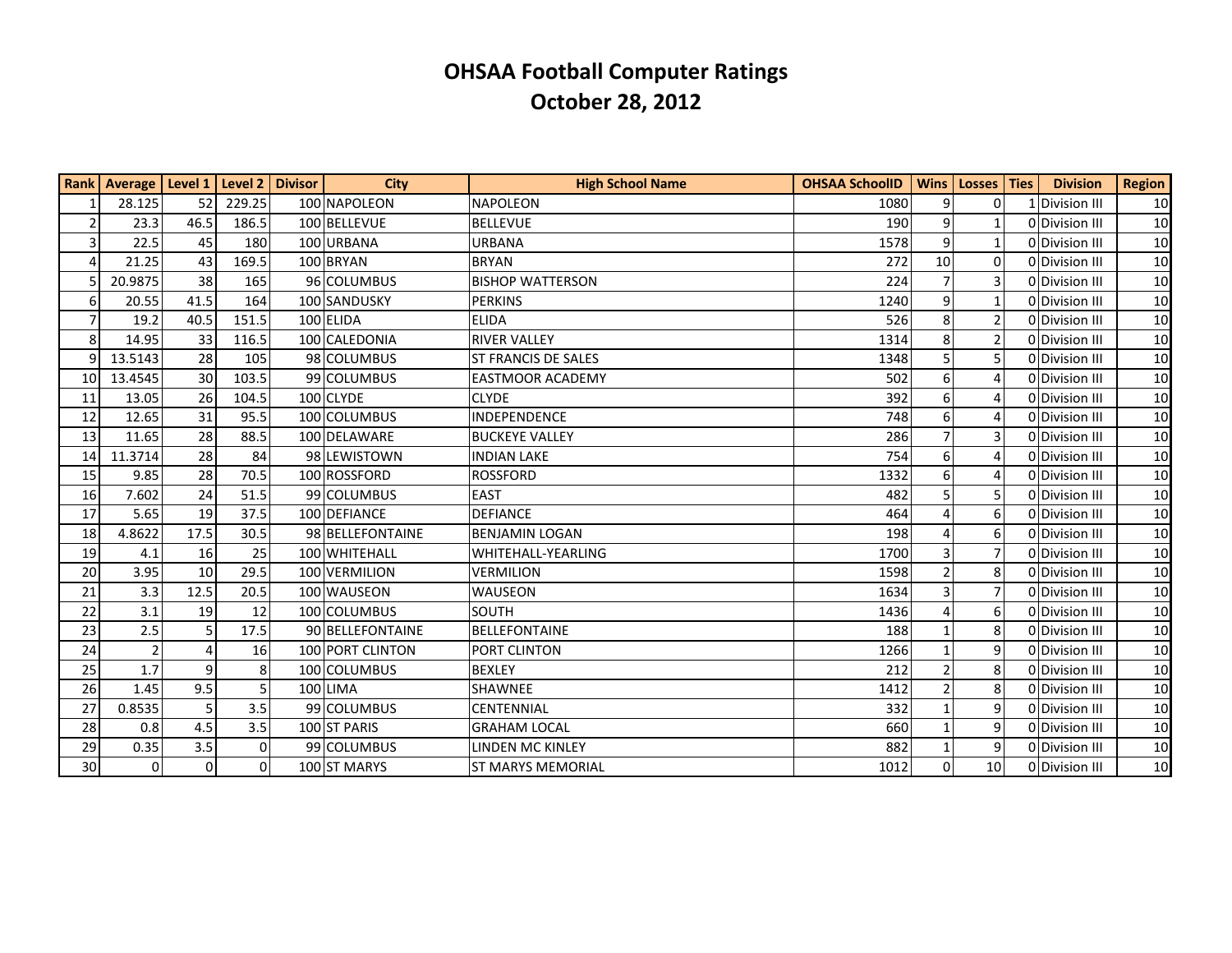|                | Rank   Average   Level 1   Level 2 |      |          | <b>Divisor</b> | <b>City</b>         | <b>High School Name</b> | <b>OHSAA SchoolID</b> | <b>Wins</b>    | Losses   Ties         | <b>Division</b> | <b>Region</b> |
|----------------|------------------------------------|------|----------|----------------|---------------------|-------------------------|-----------------------|----------------|-----------------------|-----------------|---------------|
| 1              | 25.35                              | 39.5 | 214      |                | 100 ALLIANCE        | <b>MARLINGTON</b>       | 964                   | 8              | $\overline{2}$        | 0 Division III  | 11            |
| 2              | 24.6                               | 45   | 201      |                | 100 MILLERSBURG     | <b>WEST HOLMES</b>      | 1680                  | 9              | 1                     | 0 Division III  | 11            |
| $\overline{3}$ | 24.0401                            | 41.5 | 181      |                | 91 STEUBENVILLE     | <b>STEUBENVILLE</b>     | 1488                  | 8              | $\overline{2}$        | 0 Division III  | 11            |
| 4              | 23.2899                            | 43   | 188      |                | 99 DOVER            | <b>DOVER</b>            | 472                   | 8              | $\overline{2}$        | 0 Division III  | 11            |
| 5 <sub>l</sub> | 21.5                               | 41   | 174      |                | 100 GRANVILLE       | GRANVILLE               | 666                   | $\mathsf{q}$   | $\mathbf{1}$          | 0 Division III  | 11            |
| 6              | 21.45                              | 42   | 172.5    |                | 100 ZANESVILLE      | <b>MAYSVILLE</b>        | 982                   | 9              | $\mathbf{1}$          | 0 Division III  | 11            |
| $\overline{7}$ | 20.6646                            | 42   | 163      |                | 99 WINTERSVILLE     | <b>INDIAN CREEK</b>     | 751                   | 9              | 1                     | 0 Division III  | 11            |
| 8 <sup>1</sup> | 19.1624                            | 37.5 | 149.5    |                | 97 POLAND           | POLAND SEMINARY         | 1264                  | $\overline{7}$ | 3                     | 0Division III   | 11            |
| 9              | 19.1                               | 29   | 162      |                | 100 STRUTHERS       | <b>STRUTHERS</b>        | 1500                  | 6              | $\boldsymbol{\Delta}$ | 0 Division III  | 11            |
| 10             | 17.05                              | 32   | 138.5    |                | 100 NEWARK          | <b>LICKING VALLEY</b>   | 870                   |                | 3                     | 0 Division III  | 11            |
| 11             | 16.5                               | 31   | 134      |                | 100 BELOIT          | <b>WEST BRANCH</b>      | 1658                  | 6              |                       | 0 Division III  | 11            |
| 12             | 16                                 | 36.5 | 123.5    |                | 100 CANTON          | <b>CANTON SOUTH</b>     | 1432                  |                | 3                     | 0 Division III  | 11            |
| 13             | 15.7237                            | 33.5 | 122.5    |                | 99 CARROLLTON       | CARROLLTON              | 322                   | $\overline{7}$ | 3                     | 0 Division III  | 11            |
| 14             | 14.8                               | 34   | 114      |                | 100 DUNCAN FALLS    | PHILO                   | 1252                  |                | 3                     | 0 Division III  | 11            |
| 15             | 13.35                              | 33   | 100.5    |                | 100 NEW LEXINGTON   | <b>NEW LEXINGTON</b>    | 1100                  |                | 3                     | 0 Division III  | 11            |
| 16             | 12.3934                            | 30.5 | 92.5     |                | 99 CAMBRIDGE        | <b>CAMBRIDGE</b>        | 300                   | 6              |                       | 0 Division III  | 11            |
| 17             | 12.3889                            | 28   | 83.5     |                | 90 UHRICHSVILLE     | <b>CLAYMONT</b>         | 376                   | 6              | 3                     | 0 Division III  | 11            |
| 18             | 12.15                              | 27.5 | 94       |                | 100 NEW CONCORD     | <b>JOHN GLENN</b>       | 788                   | 6              | $\overline{4}$        | 0 Division III  | 11            |
| 19             | 11.4956                            | 17   | 85.5     |                | 89 YOUNGSTOWN       | <b>CARDINAL MOONEY</b>  | 310                   | 3              | 6                     | 0 Division III  | 11            |
| 20             | 8.1086                             | 22.5 | 58       |                | 99 WARSAW           | <b>RIVER VIEW</b>       | 1316                  | 5              | 5                     | 0 Division III  | 11            |
| 21             | 7.15                               | 15   | 56.5     |                | 100 MINERVA         | <b>MINERVA</b>          | 1046                  |                | 7                     | 0 Division III  | 11            |
| 22             | 6.101                              | 10   | 50.5     |                | 99 LISBON           | <b>BEAVER</b>           | 176                   | $\mathcal{P}$  | 8                     | 0 Division III  | 11            |
| 23             | 5.3643                             | 21.5 | 31.5     |                | 98 EAST LIVERPOOL   | <b>EAST LIVERPOOL</b>   | 500                   | 4              | 6                     | 0 Division III  | 11            |
| 24             | 5.1929                             | 9    | 42.5     |                | 99 SHELBY           | <b>SHELBY</b>           | 1416                  | $\overline{2}$ | 8                     | 0 Division III  | 11            |
| 25             | 4.85                               | 18.5 | 30       |                | 100 THORNVILLE      | SHERIDAN                | 1420                  | $\Lambda$      | 6                     | 0 Division III  | 11            |
| 26             | 4.8374                             | 11   | 37       |                | 99 CANAL FULTON     | <b>NORTHWEST</b>        | 1162                  | $\overline{2}$ | 8                     | 0 Division III  | 11            |
| 27             | 4.7381                             | 18   | 28.5     |                | 97 RAYLAND          | <b>BUCKEYE LOCAL</b>    | 282                   |                | 6                     | 0 Division III  | 11            |
| 28             | 1.35                               | 9    | 4.5      |                | 100 MC CONNELSVILLE | <b>MORGAN</b>           | 1068                  | $\overline{2}$ | 8                     | 0 Division III  | 11            |
| 29             | 1.25                               | 4.5  | 8        |                | 100 HEBRON          | <b>LAKEWOOD</b>         | 830                   |                | 9                     | 0 Division III  | 11            |
| 30             | $\Omega$                           | 0    | $\Omega$ |                | 100 SALEM           | SALEM                   | 1392                  | $\Omega$       | 10 <sup>1</sup>       | 0 Division III  | 11            |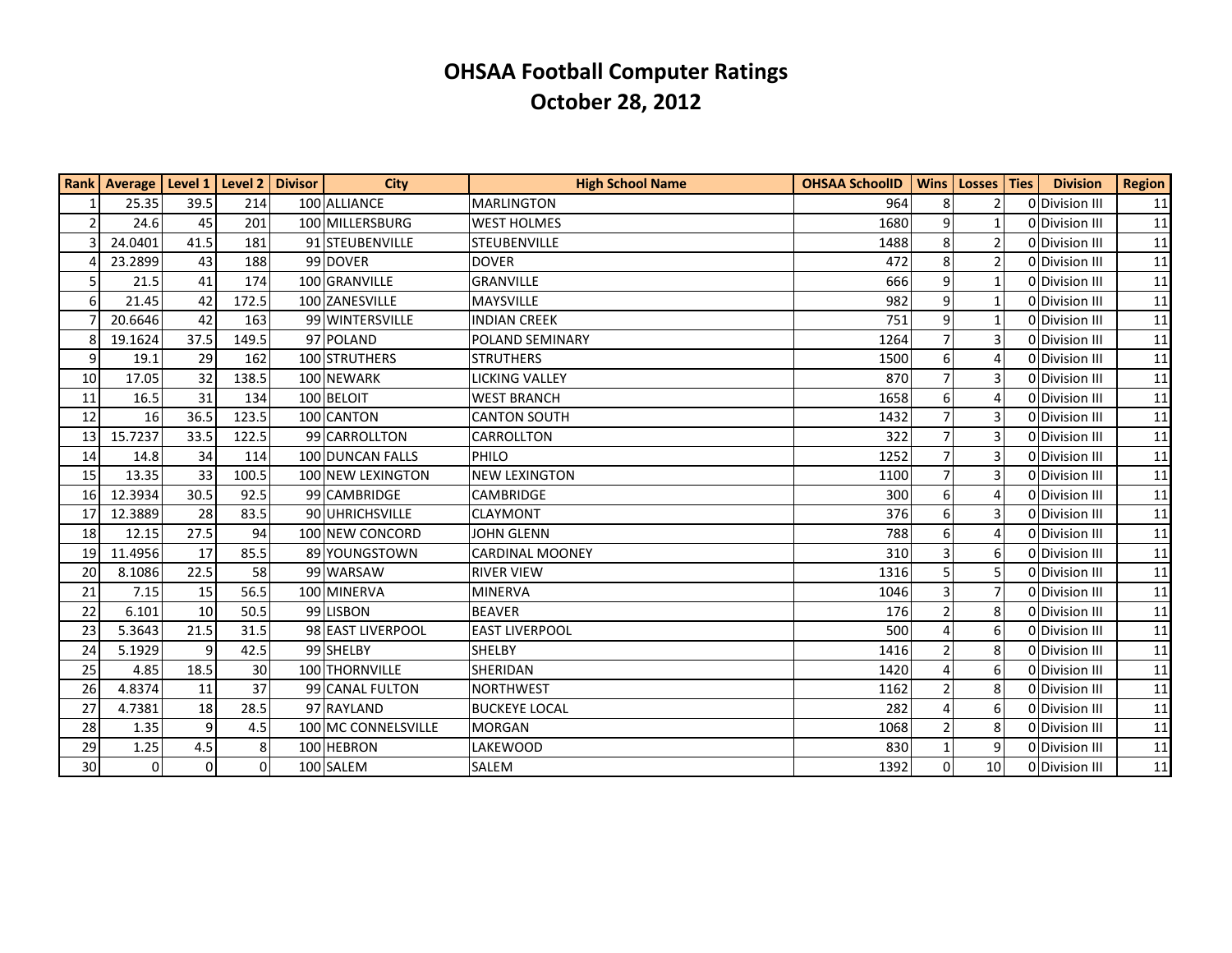|                | <b>Rank   Average   Level 1</b> |                | Level 2 Divisor | <b>City</b>         | <b>High School Name</b>      | <b>OHSAA SchoolID</b> | <b>Wins</b>           | Losses   Ties  | <b>Division</b> | <b>Region</b> |
|----------------|---------------------------------|----------------|-----------------|---------------------|------------------------------|-----------------------|-----------------------|----------------|-----------------|---------------|
|                | 20.4778                         | 45.5           | 154.5           | 97 DAYTON           | <b>THURGOOD MARSHALL</b>     | 402                   | 9                     |                | ODivision III   | 12            |
| $\overline{2}$ | 20.1106                         | 40.5           | 159             | 99 KETTERING        | <b>ARCHBISHOP ALTER</b>      | 132                   | 8                     | 1              | 1 Division III  | 12            |
| $\overline{3}$ | 19.3                            | 42.5           | 150.5           | 100 THE PLAINS      | <b>ATHENS</b>                | 144                   | 9                     | $\mathbf{1}$   | 0 Division III  | 12            |
| 4              | 17.2308                         | 41.5           | 129.5           | 99 GALLIPOLIS       | <b>GALLIA ACADEMY</b>        | 622                   | 8                     | $\overline{2}$ | 0 Division III  | 12            |
| 5              | 16.3823                         | 31.5           | 131             | 99 CINCINNATI       | <b>ARCHBISHOP MCNICHOLAS</b> | 998                   | $\overline{7}$        | 3              | 0 Division III  | 12            |
| 6              | 16.25                           | 30.5           | 132             | 100 CIRCLEVILLE     | <b>CIRCLEVILLE</b>           | 370                   | 6                     | 4              | 0 Division III  | 12            |
| 7              | 15.8247                         | 33.5           | 123.5           | 99 SPRINGFIELD      | <b>SHAWNEE</b>               | 1414                  | $\overline{7}$        | 3              | 0 Division III  | 12            |
| 8 <sup>1</sup> | 15.15                           | 28.5           | 123             | 100 CIRCLEVILLE     | <b>LOGAN ELM</b>             | 890                   | 6                     | 4              | 0 Division III  | 12            |
| 9              | 13.1                            | 32             | 99              | 100 GREENFIELD      | <b>MC CLAIN</b>              | 988                   | 7                     | 3              | 0 Division III  | 12            |
| 10             | 12.75                           | 31             | 96.5            | 100 CINCINNATI      | <b>WYOMING</b>               | 1744                  | $\overline{7}$        | 3              | 0 Division III  | 12            |
| 11             | 12.6                            | 37.5           | 88.5            | 100 CINCINNATI      | <b>TAFT</b>                  | 1518                  | $\overline{7}$        | 3              | 0 Division III  | 12            |
| 12             | 12.5                            | 28.5           | 96.5            | 100 WASHINGTON CH   | <b>MIAMI TRACE</b>           | 1022                  | 6                     | 4              | 0 Division III  | 12            |
| 13             | 11.3843                         | 29.5           | 83.5            | 99 SPRINGFIELD      | <b>KENTON RIDGE</b>          | 806                   | 6                     | 4              | 0 Division III  | 12            |
| 14             | 8.9662                          | 23.5           | 65.5            | 99 NEW RICHMOND     | <b>NEW RICHMOND</b>          | 1108                  | 5                     | 5              | 0 Division III  | 12            |
| 15             | 8.75                            | 31             | 56.5            | 100 EATON           | <b>EATON</b>                 | 510                   | 6                     | 4              | 0 Division III  | 12            |
| 16             | 8.5                             | 24.5           | 60.5            | 100 JACKSON         | <b>JACKSON</b>               | 762                   | 5                     | 5              | 0 Division III  | 12            |
| 17             | 8.2297                          | 23             | 50.5            | 89 PLAIN CITY       | <b>JONATHAN ALDER</b>        | 796                   | $\boldsymbol{\Delta}$ | 5              | 0 Division III  | 12            |
| 18             | 8.0571                          | 23.5           | 56.5            | 99 GOSHEN           | <b>GOSHEN</b>                | 658                   | 5                     | 5              | 0 Division III  | 12            |
| 19             | 7.8571                          | 25             | 52.5            | 98 DAYTON           | <b>DUNBAR</b>                | 476                   | 5                     | 5              | 0 Division III  | 12            |
| 20             | 7.75                            | 22.5           | 55              | 100 WASHINGTON C.H. | <b>WASHINGTON</b>            | 1626                  | 5                     | 5              | 0 Division III  | 12            |
| 21             | 5.3955                          | 8.5            | 45              | 99 LANCASTER        | <b>FAIRFIELD UNION</b>       | 554                   | $\overline{2}$        | 8              | 0 Division III  | 12            |
| 22             | 4.2                             | 13.5           | 28.5            | 100 LONDON          | LONDON                       | 892                   | 3                     | 7              | 0 Division III  | 12            |
| 23             | 3.8                             | 10.5           | 27.5            | 100 DAYTON          | <b>OAKWOOD</b>               | 1190                  | $\overline{2}$        | 8              | ODivision III   | 12            |
| 24             | 2.4444                          | 8.5            | 13.5            | 90 DAYTON           | CARROLL                      | 320                   | $\overline{2}$        | 7              | 0 Division III  | 12            |
| 25             |                                 | 10             | 10              | 100 MONROE          | <b>MONROE</b>                | 1062                  | $\overline{2}$        | 8              | 0 Division III  | 12            |
| 26             | 1.6                             | 8.5            | 7.5             | 100 CINCINNATI      | <b>INDIAN HILL</b>           | 752                   | $\overline{2}$        | 8              | 0 Division III  | 12            |
| 27             | 1.1793                          | 5.5            |                 | 88 DAYTON           | <b>MEADOWDALE</b>            | 1002                  |                       | 8              | 0 Division III  | 12            |
| 28             | 0.85                            | 4.5            |                 | 100 MC ARTHUR       | <b>VINTON COUNTY</b>         | 1604                  | $\mathbf{1}$          | 9              | 0 Division III  | 12            |
| 29             | 0                               | $\mathbf 0$    | $\Omega$        | 100 CINCINNATI      | <b>AIKEN</b>                 | 106                   | 0                     | 10             | 0 Division III  | 12            |
|                | $\Omega$                        | $\overline{0}$ | $\Omega$        | 100 HILLSBORO       | <b>HILLSBORO</b>             | 718                   | $\Omega$              | 10             | ODivision III   | 12            |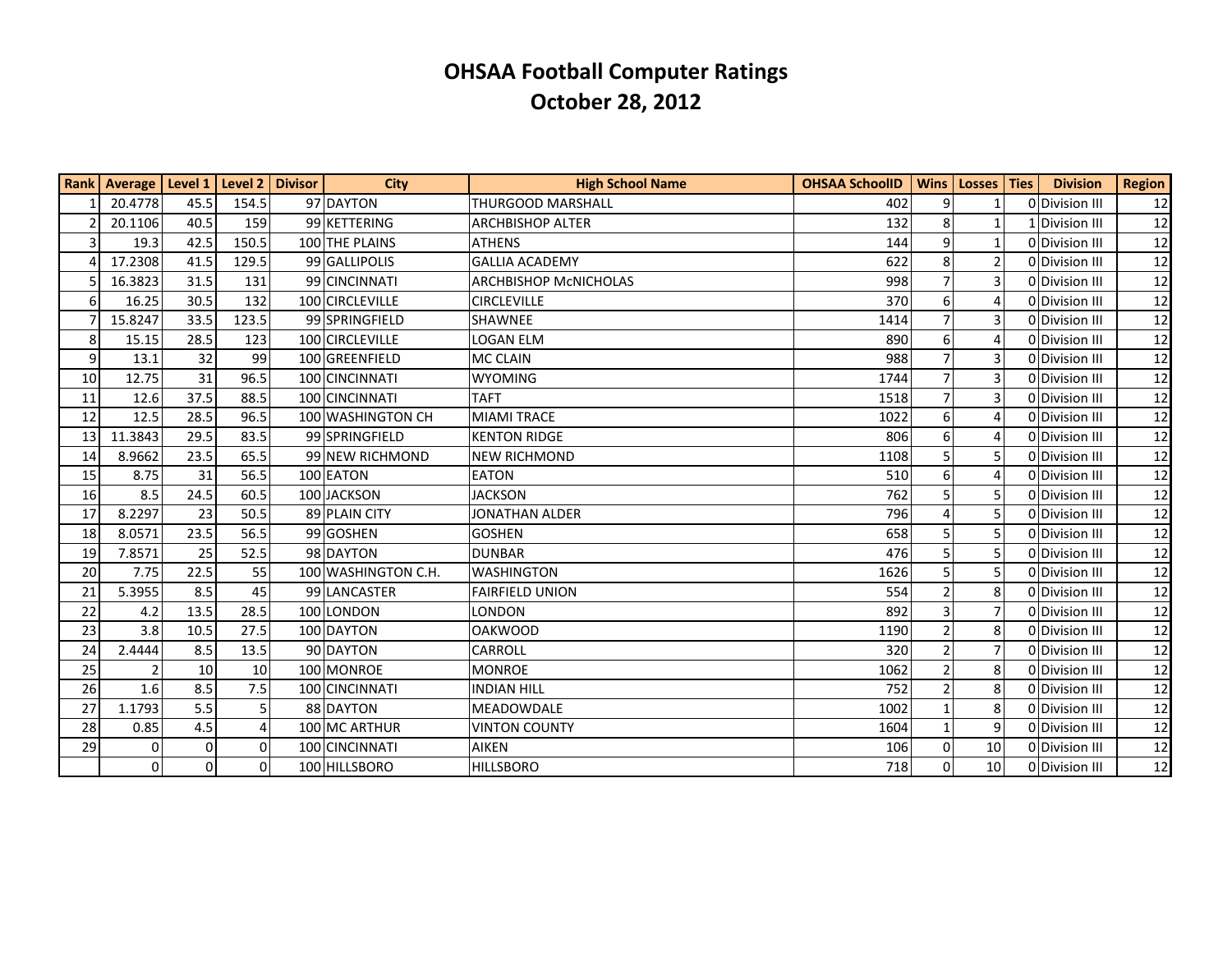|                | Rank   Average   Level 1 |          | Level 2   Divisor | <b>City</b>       | <b>High School Name</b>           | <b>OHSAA SchoolID</b> | <b>Wins</b>    | Losses   Ties   | <b>Division</b> | <b>Region</b> |
|----------------|--------------------------|----------|-------------------|-------------------|-----------------------------------|-----------------------|----------------|-----------------|-----------------|---------------|
|                | 23.5208                  | 42.5     | 185               | 96 BROOKFIELD     | <b>BROOKFIELD</b>                 | 256                   | 10             | 0               | 0 Division IV   | 13            |
| $\overline{2}$ | 22.8364                  | 42       | 184.5             | 99 CRESTON        | <b>NORWAYNE</b>                   | 1174                  | 10             | 0               | 0 Division IV   | 13            |
| $\overline{3}$ | 19.7                     | 35       | 162               | 100 STREETSBORO   | <b>STREETSBORO</b>                | 1496                  |                | 3               | 0 Division IV   | 13            |
| 4              | 17.9                     | 33       | 146               | 100 AKRON         | <b>MANCHESTER</b>                 | 936                   |                | 3               | 0 Division IV   | 13            |
| 5 <sub>l</sub> | 17.3613                  | 36.5     | 133               | 97 GATES MILLS    | <b>HAWKEN</b>                     | 702                   | 9              | $\mathbf{1}$    | ODDivision IV   | 13            |
| 6 <sup>1</sup> | 15.6                     | 36       | 120               | 100 YOUNGSTOWN    | <b>LIBERTY</b>                    | 860                   | 8              | $\overline{2}$  | 0 Division IV   | 13            |
|                | 14.8662                  | 32.5     | 115               | 99 WEST SALEM     | <b>NORTHWESTERN</b>               | 1170                  | 8              | $\overline{2}$  | 0 Division IV   | 13            |
| 8              | 13.7846                  | 28.5     | 94.5              | 89 ASHTABULA      | <b>EDGEWOOD</b>                   | 514                   | 6              | $\overline{3}$  | 0 Division IV   | 13            |
| 9              | 13.454                   | 30.5     | 103               | 99 BEACHWOOD      | <b>BEACHWOOD</b>                  | 170                   | $\overline{7}$ | 3               | 0 Division IV   | 13            |
| 10             | 12.7                     | 27.5     | 99.5              | 100 MASSILLON     | <b>TUSLAW</b>                     | 1560                  | 6              |                 | 0 Division IV   | 13            |
| 11             | 12.35                    | 27.5     | 96                | 100 CORTLAND      | <b>LAKEVIEW</b>                   | 828                   | 6              | $\Delta$        | 0 Division IV   | 13            |
| 12             | 12.2                     | 32.5     | 89.5              | 100 WOOSTER       | <b>TRIWAY</b>                     | 1548                  |                | 3               | 0 Division IV   | 13            |
| 13             | 11.6                     | 28.5     | 87.5              | 100 SULLIVAN      | <b>BLACK RIVER</b>                | 226                   | 6              | $\overline{A}$  | 0 Division IV   | 13            |
| 14             | 10.75                    | 23.5     | 84                | 100 MIDDLEFIELD   | CARDINAL                          | 308                   | 6              | 4               | 0 Division IV   | 13            |
| 15             | 10.4854                  | 19.5     | 84.5              | 99 CLEVELAND      | <b>CLEVELAND CENTRAL CATHOLIC</b> | 384                   | 5              | 5               | 0 Division IV   | 13            |
| 16             | 8.5163                   | 27       | 57                | 98 ORWELL         | <b>GRAND VALLEY</b>               | 662                   | 7              | 3               | 0 Division IV   | 13            |
| 17             | 8.4152                   | 19       | 64.5              | 99 CANTON         | <b>CANTON CENTRAL CATHOLIC</b>    | 340                   |                | 6               | 0 Division IV   | 13            |
| 18             | 7.7                      | 23       | 54                | 100 ROCKY RIVER   | <b>LUTHERAN WEST</b>              | 914                   | 5              | 5               | 0 Division IV   | 13            |
| 19             | 7.2571                   | 15.5     | 56.5              | 99 MAGNOLIA       | <b>SANDY VALLEY</b>               | 1396                  |                | 6               | 0 Division IV   | 13            |
| 20             | 7.25                     | 23       | 49.5              | 100 WARREN        | <b>CHAMPION</b>                   | 354                   |                | 5               | 0 Division IV   | 13            |
| 21             | 6.8                      | 16       | 52                | 100 GARRETTSVILLE | GARFIELD                          | 630                   |                | 6               | 0 Division IV   | 13            |
| 22             | 5.85                     | 20.5     | 38                | 100 PERRY         | PERRY                             | 1246                  |                | 6               | 0 Division IV   | 13            |
| 23             | 5.4                      | 13.5     | 40.5              | 100 FAIRVIEW PARK | <b>FAIRVIEW</b>                   | 570                   | 3              | 7               | 0 Division IV   | 13            |
| 24             | 4.85                     | 15.5     | 33                | 100 NAVARRE       | <b>FAIRLESS</b>                   | 560                   | 3              | 7               | 0 Division IV   | 13            |
| 25             | 3.7439                   | 15.5     | 21.5              | 98 ANDOVER        | PYMATUNING VALLEY                 | 1280                  | 4              | 6               | 0 Division IV   | 13            |
| 26             | 2.05                     | 13.5     |                   | 100 WICKLIFFE     | <b>WICKLIFFE</b>                  | 1706                  | 3              | 7               | 0 Division IV   | 13            |
| 27             | 1.6                      | 5        | 11                | 100 ORRVILLE      | ORRVILLE                          | 1210                  |                | 9               | 0 Division IV   | 13            |
| 28             | 0.9                      | 4.5      | 4.5               | 100 GIRARD        | <b>GIRARD</b>                     | 644                   |                | 9               | 0 Division IV   | 13            |
|                | 0.9                      | 4.5      | 4.5               | 100 LEAVITTSBURG  | LABRAE                            | 818                   |                | 9               | 0 Division IV   | 13            |
|                | 0.9                      | 4.5      | 4.5               | 100 NEWTON FALLS  | <b>NEWTON FALLS</b>               | 1112                  |                | 9               | 0 Division IV   | 13            |
| 31             | 0.4                      | 4        | $\Omega$          | 99 DOYLESTOWN     | <b>CHIPPEWA</b>                   | 366                   |                | 9               | 0 Division IV   | 13            |
| 32             | $\mathbf 0$              | $\Omega$ | $\Omega$          | 100 BROOKLYN      | <b>BROOKLYN</b>                   | 260                   | $\Omega$       | 10 <sup>1</sup> | 0 Division IV   | 13            |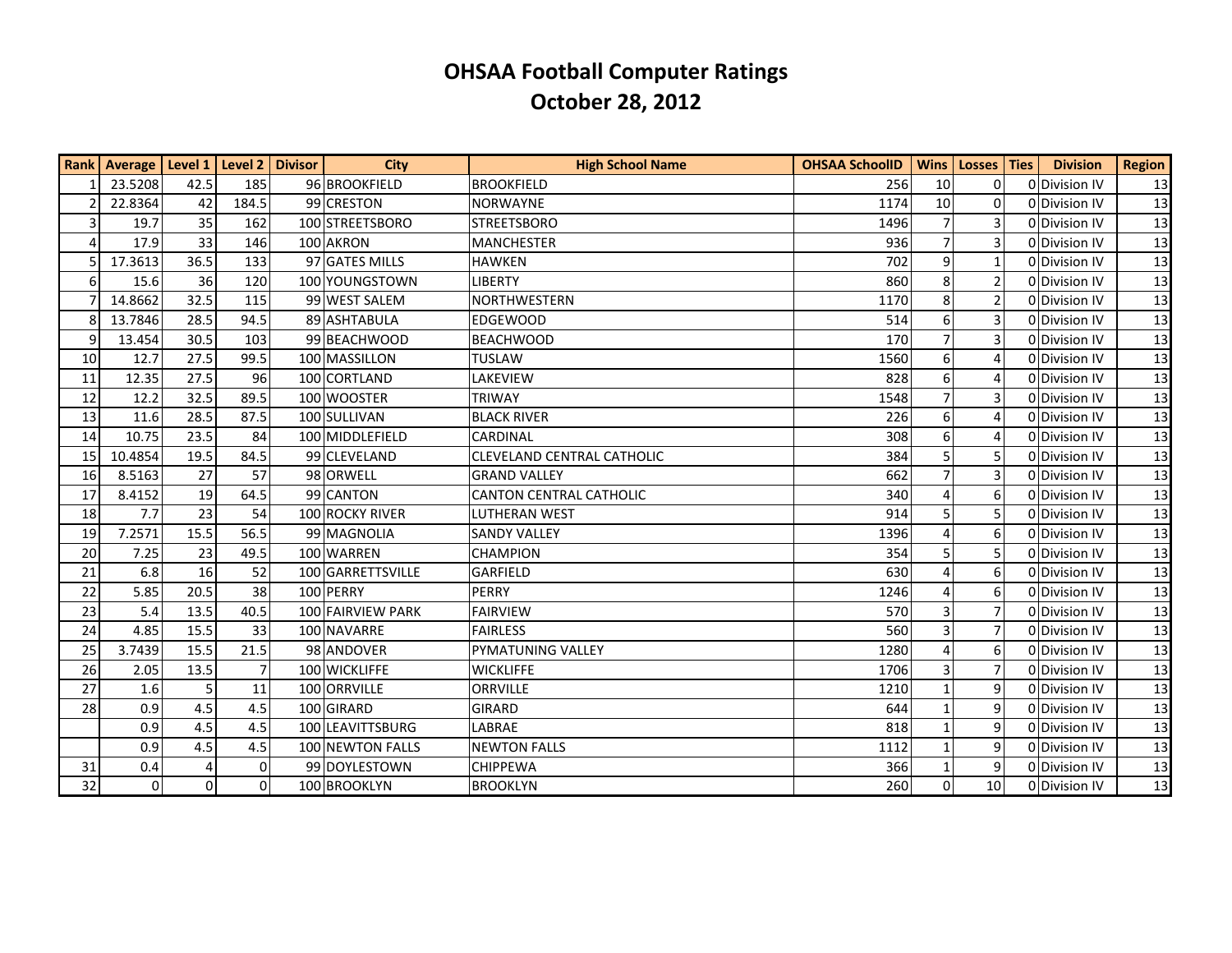|                  | Rank   Average   Level 1   Level 2   Divisor |                 |          | <b>City</b>        | <b>High School Name</b> | <b>OHSAA SchoolID</b> | Wins           | Losses Ties     | <b>Division</b> | <b>Region</b> |
|------------------|----------------------------------------------|-----------------|----------|--------------------|-------------------------|-----------------------|----------------|-----------------|-----------------|---------------|
|                  | 27.4592                                      | 45              | 225      | 98 COLUMBUS        | <b>BISHOP HARTLEY</b>   | 218                   | 10             | 0               | 0 Division IV   | 14            |
| $\overline{2}$   | 24.3                                         | 49              | 194      | 100 OTTAWA         | OTTAWA-GLANDORF         | 1214                  | 10             | 0               | 0 Division IV   | 14            |
| $\overline{3}$   | 23.1                                         | 44              | 187      | 100 GENOA          | <b>GENOA AREA</b>       | 636                   | 10             | $\Omega$        | 0 Division IV   | 14            |
| $\overline{4}$   | 20.9                                         | 42              | 167      | 100 RICHWOOD       | <b>NORTH UNION</b>      | 1156                  | 10             | $\overline{0}$  | 0Division IV    | 14            |
| 5 <sup>1</sup>   | 20.6                                         | 37              | 169      | 100 GALION         | <b>GALION</b>           | 620                   | 9              |                 | 0 Division IV   | 14            |
| $6 \overline{6}$ | 17.8831                                      | 27.5            | 129      | 87 COLUMBUS        | <b>BISHOP READY</b>     | 220                   | $\overline{7}$ | $\overline{2}$  | 0 Division IV   | 14            |
| $\overline{7}$   | 14.6                                         | 33              | 113      | 100 LORAIN         | <b>CLEARVIEW</b>        | 380                   | $\overline{7}$ | 3               | 0 Division IV   | 14            |
| 8 <sup>°</sup>   | 14.1                                         | 27              | 114      | 100 UPPER SANDUSKY | <b>UPPER SANDUSKY</b>   | 1574                  | $\overline{7}$ | 3               | 0 Division IV   | 14            |
| 9                | 13.75                                        | 30 <sup>1</sup> | 107.5    | 100 KENTON         | <b>KENTON</b>           | 804                   | 6              | 4               | ODDivision IV   | 14            |
| 10               | 13.05                                        | 31              | 99.5     | 100 OAK HARBOR     | <b>OAK HARBOR</b>       | 1184                  | $\overline{7}$ | 3               | ODDivision IV   | 14            |
| 11               | 12.95                                        | 30.5            | 99       | 100 ELYRIA         | <b>ELYRIA CATHOLIC</b>  | 534                   | 6              | 4               | 0 Division IV   | 14            |
| 12               | 12.45                                        | 26              | 98.5     | 100 HURON          | <b>HURON</b>            | 746                   | 6              | 4               | 0 Division IV   | 14            |
| 13               | 11.95                                        | 27.5            | 92       | 100 TONTOGANY      | <b>OTSEGO</b>           | 1212                  | 6              | 4               | 0 Division IV   | 14            |
| 14               | 11.85                                        | 19.5            | 99       | 100 WILLARD        | WILLARD                 | 1710                  | $\overline{4}$ | 6               | 0 Division IV   | 14            |
| 15               | 11.1                                         | 25              | 86       | 100 MILAN          | <b>EDISON</b>           | 518                   | 6              | 4               | 0 Division IV   | 14            |
|                  | 11.1                                         | 22.5            | 88.5     | 100 PEMBERVILLE    | <b>EASTWOOD</b>         | 508                   | 5              | 5               | 0 Division IV   | 14            |
| 17               | 10.8                                         | 23              | 85       | 100 ONTARIO        | <b>ONTARIO</b>          | 1206                  | 6              | 4               | 0Division IV    | 14            |
| 18               | 9.5                                          | 19              | 76       | 100 WELLINGTON     | <b>WELLINGTON</b>       | 1650                  | $\overline{4}$ | 6               | 0 Division IV   | 14            |
| 19               | 8.3                                          | 22.5            | 60.5     | 100 SPRINGFIELD    | <b>NORTHWESTERN</b>     | 1168                  | 5              | 5               | 0 Division IV   | 14            |
| 20               | 7.65                                         | 23              | 53.5     | 100 LIMA           | <b>BATH</b>             | 166                   | 5              | 5               | 0 Division IV   | 14            |
| 21               | 7.1                                          | 22.5            | 48.5     | 100 LA GRANGE      | <b>KEYSTONE</b>         | 808                   | 5              | 5               | 0 Division IV   | 14            |
| 22               | 6.5505                                       | 15              | 50       | 99 SPRINGFIELD     | NORTHEASTERN            | 1136                  | $\overline{4}$ | 6               | 0 Division IV   | 14            |
| 23               | 6.1                                          | 19.5            | 41.5     | 100 MARENGO        | <b>HIGHLAND</b>         | 712                   | 5              | 5               | 0 Division IV   | 14            |
| 24               | 5.45                                         | 15              | 39.5     | 100 BELLVILLE      | <b>CLEAR FORK</b>       | 378                   | 3              | 7               | 0 Division IV   | 14            |
| 25               | 4.9                                          | 17              | 32       | 100 MILLBURY       | LAKE                    | 820                   | $\overline{4}$ | 6               | 0 Division IV   | 14            |
| 26               | 2.4                                          | 8               | 16       | 100 DELTA          | <b>DELTA</b>            | 466                   | $\overline{2}$ | 8               | 0 Division IV   | 14            |
| 27               | 1.15                                         | 3.5             | 8        | 100 SPRINGFIELD    | <b>GREENON</b>          | 676                   | $\mathbf{1}$   | 9               | 0 Division IV   | 14            |
| 28               | 0.5                                          | 5 <sup>1</sup>  | $\Omega$ | 100 VAN WERT       | <b>VAN WERT</b>         | 1596                  | $\mathbf{1}$   | 9               | 0 Division IV   | 14            |
| 29               | $\overline{0}$                               | 0               | $\Omega$ | 100 FOSTORIA       | <b>FOSTORIA</b>         | 606                   | $\mathbf 0$    | 10              | 0 Division IV   | 14            |
|                  | 0                                            | 0               | $\Omega$ | 98 PAULDING        | PAULDING                | 1236                  | 0              | 10              | 0 Division IV   | 14            |
|                  | $\overline{0}$                               | $\overline{0}$  | $\Omega$ | 100 SWANTON        | <b>SWANTON</b>          | 1506                  | $\Omega$       | 10 <sup>1</sup> | 0 Division IV   | 14            |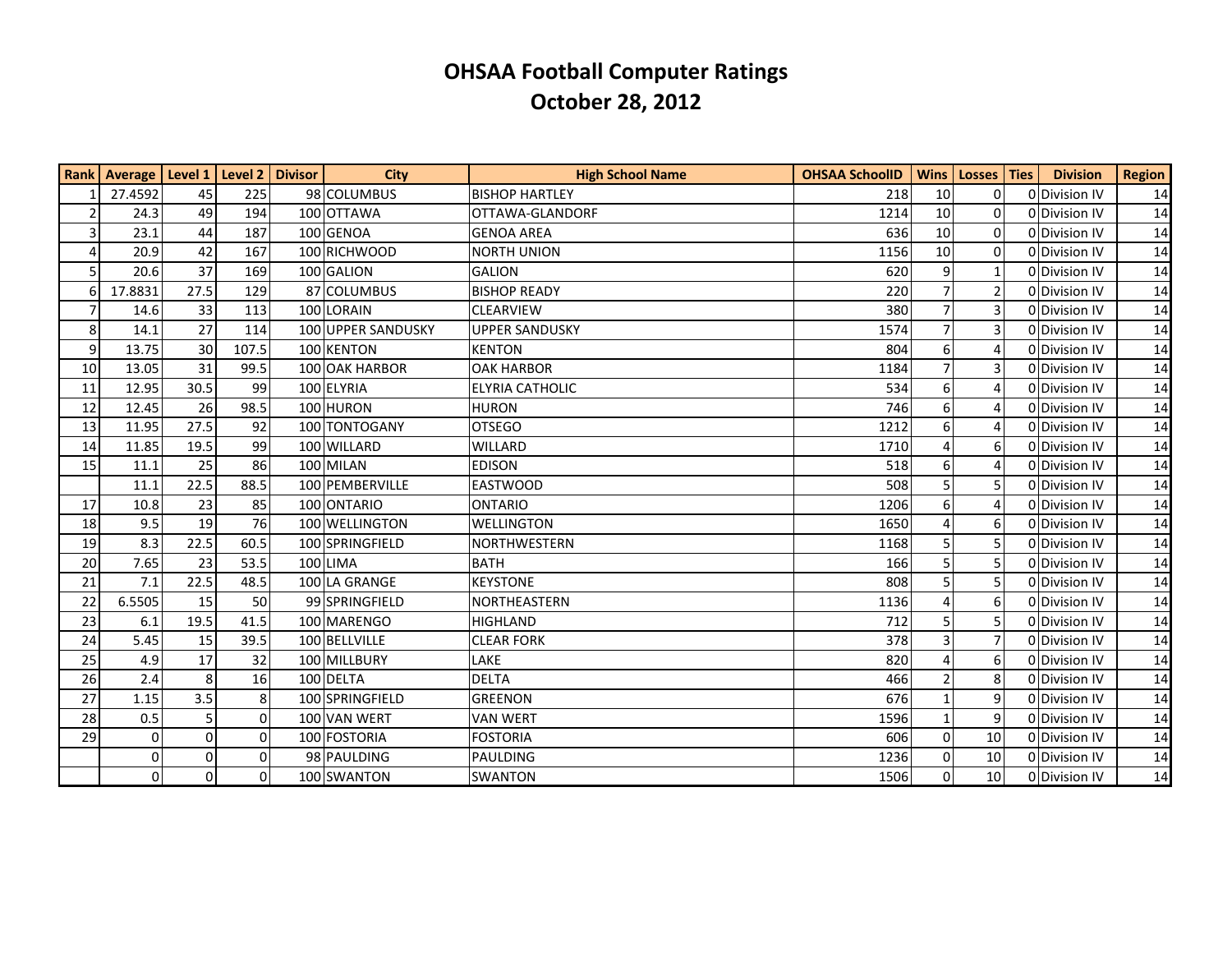|                | Rank   Average   Level 1   Level 2   Divisor |                |          | City              | <b>High School Name</b>  | <b>OHSAA SchoolID</b> | <b>Wins</b>    | Losses Ties     | <b>Division</b> | <b>Region</b> |
|----------------|----------------------------------------------|----------------|----------|-------------------|--------------------------|-----------------------|----------------|-----------------|-----------------|---------------|
|                | 28.9784                                      | 47             | 235.5    | 97 ST CLAIRSVILLE | <b>ST CLAIRSVILLE</b>    | 1344                  | 10             | $\Omega$        | 0 Division IV   | 15            |
| $\overline{2}$ | 23.3889                                      | 27.5           | 183      | 90 IRONTON        | <b>IRONTON</b>           | 760                   | 6              | 3               | 0 Division IV   | 15            |
| $\overline{3}$ | 16.75                                        | 34.5           | 133      | 100 JOHNSTOWN     | JOHNSTOWN-MONROE         | 794                   | 8              | $\overline{2}$  | 0 Division IV   | 15            |
| 4              | 15.25                                        | 34.5           | 118      | 100 MINFORD       | <b>MINFORD</b>           | 1048                  | 8              | $\overline{2}$  | 0 Division IV   | 15            |
| 5              | 15.025                                       | 34.5           | 115.75   | 100 PIKETON       | <b>PIKETON</b>           | 1256                  | 8              | $\overline{2}$  | 0 Division IV   | 15            |
| 6              | 13.8101                                      | 28             | 109      | 99 GNADENHUTTEN   | <b>INDIAN VALLEY</b>     | 758                   | 6              |                 | 0 Division IV   | 15            |
| $\overline{7}$ | 12.5                                         | 25             | 100      | 100 CARROLL       | <b>BLOOM-CARROLL</b>     | 232                   | 5              | 5               | 0 Division IV   | 15            |
| 8 <sup>1</sup> | 11.7                                         | 30.5           | 86.5     | 100 CADIZ         | <b>HARRISON CENTRAL</b>  | 294                   | 7              | 3               | 0 Division IV   | 15            |
| 9              | 10.025                                       | 17             | 83.25    | 100 CHILLICOTHE   | <b>ZANE TRACE</b>        | 1752                  |                | 6               | 0 Division IV   | 15            |
| 10             | 8.9367                                       | 21             | 67       | 98 CHESAPEAKE     | CHESAPEAKE               | 362                   | 5              | 5               | 0 Division IV   | 15            |
| 11             | 8.75                                         | 22             | 65.5     | 100 MARTINS FERRY | <b>MARTINS FERRY</b>     | 968                   | 5              | 5               | 0 Division IV   | 15            |
| 12             | 7.85                                         | 21.5           | 57       | 100 CHILLICOTHE   | <b>UNIOTO</b>            | 1568                  | 5              | 5               | 0 Division IV   | 15            |
| 13             | 7.1                                          | 13.5           | 57.5     | 100 AMANDA        | AMANDA-CLEARCREEK        | 114                   | 3              | 7               | 0 Division IV   | 15            |
| 14             | 6.9969                                       | 21.5           | 47.5     | 98 PROCTORVILLE   | <b>FAIRLAND</b>          | 556                   | 5              | 5               | 0 Division IV   | 15            |
| 15             | 5.4                                          | 19.5           | 34.5     | 100 HEATH         | <b>HEATH</b>             | 706                   | $\Delta$       | 6               | 0 Division IV   | 15            |
| 16             | 4.45                                         | 18             | 26.5     | 100 WELLSTON      | <b>WELLSTON</b>          | 1652                  | 4              | 6               | 0 Division IV   | 15            |
| 17             | 4.4308                                       | 13.5           | 30.5     | 99 POMEROY        | <b>MEIGS</b>             | 1008                  | 3              | 7               | 0 Division IV   | 15            |
| 18             | 3.8747                                       | 14             | 24.5     | 99 BYESVILLE      | <b>MEADOWBROOK</b>       | 1000                  | $\overline{3}$ | $\overline{7}$  | 0 Division IV   | 15            |
| 19             | 3.7283                                       | 9              | 28       | 99 COSHOCTON      | <b>COSHOCTON</b>         | 426                   | $\overline{2}$ | 8               | 0 Division IV   | 15            |
| 20             | 3.35                                         | 14             | 19.5     | 100 ZOARVILLE     | <b>TUSCARAWAS VALLEY</b> | 1558                  | 3              | $\overline{7}$  | 0 Division IV   | 15            |
| 21             | 3.1722                                       | 9.5            | 22       | 99 RICHMOND       | <b>EDISON</b>            | 519                   |                | 8               | 0 Division IV   | 15            |
| 22             | 2.65                                         | 8.5            | 18       | 100 WAVERLY       | <b>WAVERLY</b>           | 1636                  | $\mathcal{P}$  | 8               | 0 Division IV   | 15            |
| 23             | 2.6182                                       | 8              | 18       | 99 BIDWELL        | <b>RIVER VALLEY</b>      | 816                   | $\overline{2}$ | 8               | 0 Division IV   | 15            |
| 24             | 2.3                                          | 5              | 18       | 100 UTICA         | <b>UTICA</b>             | 1584                  |                | 9               | 0 Division IV   | 15            |
| 25             | 2.1677                                       | $\Delta$       | 17.5     | 99 PORTSMOUTH     | PORTSMOUTH               | 1268                  |                | 9               | 0 Division IV   | 15            |
| 26             | 1.4                                          | 4.5            | 9.5      | 100 BELMONT       | <b>UNION LOCAL</b>       | 1566                  |                | 9               | 0 Division IV   | 15            |
| 27             | 1.3051                                       | 8              |          | 99 JOHNSTOWN      | <b>NORTHRIDGE</b>        | 1150                  |                | 8               | 0 Division IV   | 15            |
| 28             | 0.8592                                       | $\overline{4}$ | 4.5      | 98 SOUTH POINT    | <b>SOUTH POINT</b>       | 1458                  | $\mathbf{1}$   | 9               | 0 Division IV   | 15            |
| 29             | 0                                            | $\mathbf 0$    | $\Omega$ | 100 MC DERMOTT    | <b>NORTHWEST</b>         | 1166                  | $\Omega$       | 10              | 0 Division IV   | 15            |
|                | $\Omega$                                     | $\Omega$       | $\Omega$ | 99 ZANESVILLE     | <b>WEST MUSKINGUM</b>    | 1690                  | $\Omega$       | 10 <sup>1</sup> | 0 Division IV   | 15            |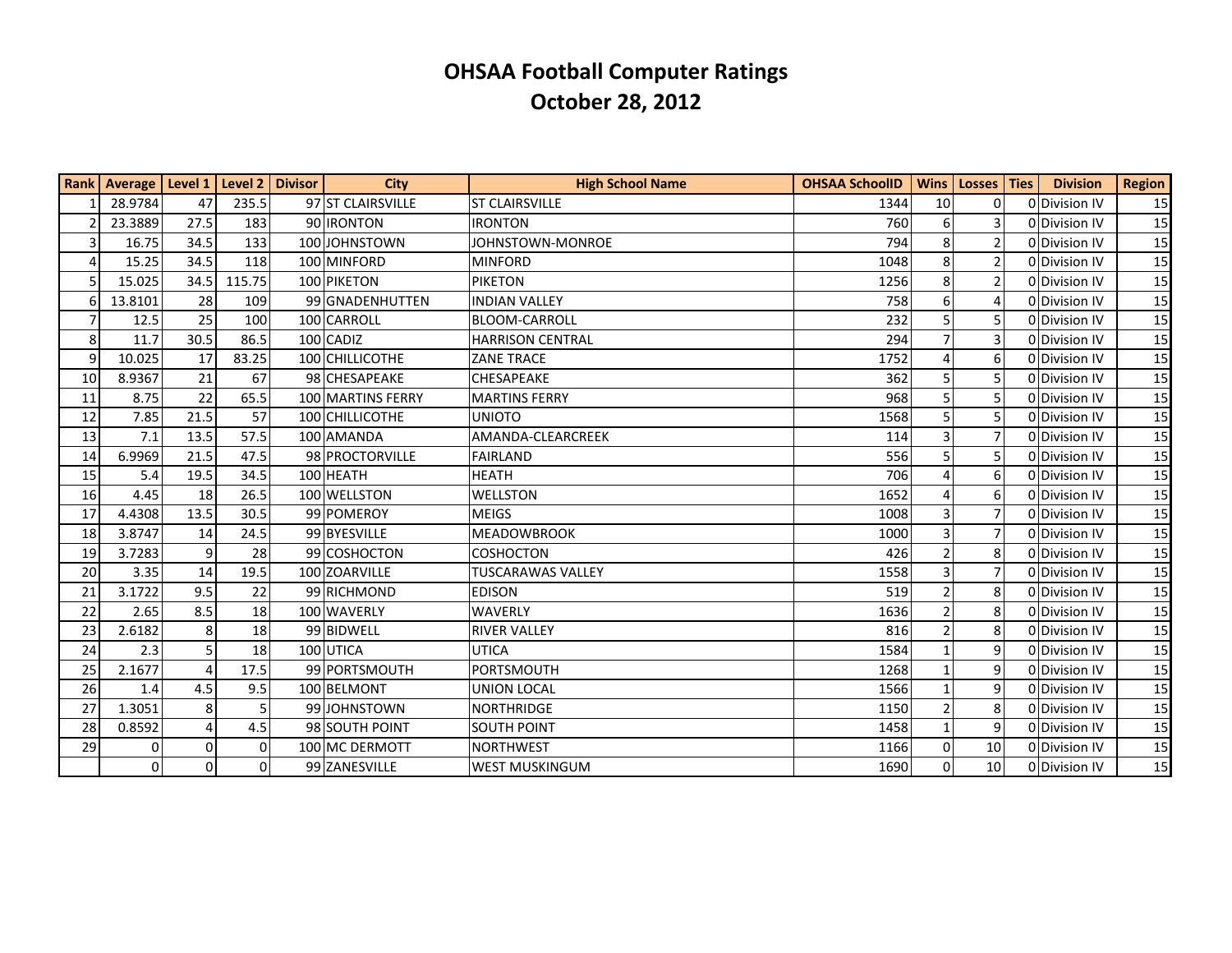|                 | <b>Rank   Average   Level 1</b> |                | Level 2  | <b>Divisor</b> | City             | <b>High School Name</b>            | <b>OHSAA SchoolID</b> |                 | Wins   Losses   Ties | <b>Division</b> | <b>Region</b> |
|-----------------|---------------------------------|----------------|----------|----------------|------------------|------------------------------------|-----------------------|-----------------|----------------------|-----------------|---------------|
|                 | 25.6591                         | 47.5           | 207      |                | 99 CLARKSVILLE   | <b>CLINTON-MASSIE</b>              | 388                   | 10 <sup>1</sup> | 0                    | 0Division IV    | 16            |
| $\mathfrak{p}$  | 23.575                          | 39.5           | 196.25   |                | 100 WILLIAMSPORT | <b>WESTFALL</b>                    | 1676                  | $\vert 9 \vert$ | 1                    | 0Division IV    | 16            |
| ς               | 23.4711                         | 40.5           | 184.5    |                | 95 NORWOOD       | <b>NORWOOD</b>                     | 1176                  | 9               |                      | 0 Division IV   | 16            |
|                 | 22.0835                         | 43             | 172.5    |                | 97 BATAVIA       | BATAVIA                            | 164                   | 10              | 0                    | 0 Division IV   | 16            |
|                 | 21.2531                         | 36             | 173      |                | 98 CINCINNATI    | CINCINNATI HILLS CHRISTIAN ACADEMY | 369                   | 9               |                      | 0 Division IV   | 16            |
| 6               | 20.5687                         | 37             | 167      |                | 99 FRANKLIN      | <b>IBISHOP FENWICK</b>             | 582                   | 8               | $\overline{2}$       | 0 Division IV   | 16            |
| $\overline{7}$  | 18.95                           | 37             | 152.5    |                | 100 WEST MILTON  | <b>MILTON-UNION</b>                | 1042                  | 8               | $\overline{2}$       | 0 Division IV   | 16            |
| 8               | 17.6                            | 40.5           | 135.5    |                | 100 CINCINNATI   | <b>MADEIRA</b>                     | 920                   | 9               |                      | 0 Division IV   | 16            |
| $\overline{9}$  | 16.6851                         | 38.5           | 124.5    |                | 97 CINCINNATI    | <b>SHRODER</b>                     | 1421                  | 8               | $\overline{2}$       | 0 Division IV   | 16            |
| 10              | 15.75                           | 37             | 120.5    |                | 100 CARLISLE     | <b>CARLISLE</b>                    | 318                   | 8               | 2                    | ODDivision IV   | 16            |
| 11              | 13.6                            | 27             | 109      |                | 100 BROOKVILLE   | <b>BROOKVILLE</b>                  | 264                   | 6               | 4                    | 0 Division IV   | 16            |
|                 | 13.6                            | 31.5           | 104.5    |                | 100 WAYNESVILLE  | WAYNESVILLE                        | 1644                  | 7               | 3                    | 0 Division IV   | 16            |
| 13 <sup>1</sup> | 11.2348                         | 27.5           | 84       |                | 99 BLANCHESTER   | BLANCHESTER                        | 228                   | 6               | 4                    | 0Division IV    | 16            |
| 14              | 11.2153                         | 29.5           | 81       |                | 98 DAYTON        | <b>CHAMINADE JULIENNE</b>          | 352                   | 6               | 4                    | 0 Division IV   | 16            |
| 15              | 10.5813                         | 24.5           | 80.5     |                | 99 HAMILTON      | BADIN                              | 158                   | 5               | 5                    | 0Division IV    | 16            |
| 16              | 9.8                             | 19.5           | 78.5     |                | 100 GERMANTOWN   | <b>VALLEY VIEW</b>                 | 1590                  | $\Delta$        | 6                    | 0 Division IV   | 16            |
| 17              | 9.3418                          | 22.5           | 69.5     |                | 98 CINCINNATI    | <b>NORTH COLLEGE HILL</b>          | 1134                  | 6               | Δ                    | 0 Division IV   | 16            |
| 18              | 8.3333                          | 16.5           | 58.5     |                | 90 JAMESTOWN     | <b>GREENEVIEW</b>                  | 672                   | 4               | 5.                   | 0 Division IV   | 16            |
| 19              | 7.85                            | 22             | 56.5     |                | 100 NORTH BEND   | <b>TAYLOR</b>                      | 1524                  | 5               | 5                    | 0 Division IV   | 16            |
| 20              | 3.45                            | 18             | 16.5     |                | 100 MIDDLETOWN   | <b>MADISON SENIOR</b>              | 924                   |                 | 6                    | 0 Division IV   | 16            |
| 21              | 3.4                             | 18             | 16       |                | 100 READING      | READING                            | 1284                  |                 | 6                    | 0 Division IV   | 16            |
| 22              | 3.3                             | 13             | 20       |                | 100 LEES CREEK   | <b>EAST CLINTON</b>                | 490                   | 3               |                      | 0 Division IV   | 16            |
| 23              | 2.0556                          | 8              | 10.5     |                | 90 BETHEL        | <b>BETHEL-TATE</b>                 | 208                   | $\overline{2}$  | $\overline{7}$       | 0 Division IV   | 16            |
| 24              | 1.2026                          | 5              | 5.5      |                | 85 DAYTON        | PONITZ CAREER TECHNOLOGY CENTER    | 1235                  |                 | 8                    | 0 Division IV   | 16            |
| 25              | 1.0571                          | 3.5            |          |                | 99 BATAVIA       | CLERMONT NORTHEASTERN              | 382                   | $\mathbf{1}$    | 9                    | 0 Division IV   | 16            |
| 26              | 0.75                            |                | 3.5      |                | 100 CINCINNATI   | <b>FINNEYTOWN</b>                  | 588                   | 1               | 9                    | 0 Division IV   | 16            |
| 27              | 0.45                            | 4.5            | $\Omega$ |                | 100 DAYTON       | <b>NORTHRIDGE</b>                  | 1148                  | $\mathbf{1}$    | 9                    | 0 Division IV   | 16            |
| 28              | 0                               | $\Omega$       | $\Omega$ |                | 100 CAMDEN       | <b>PREBLE SHAWNEE</b>              | 1272                  | $\Omega$        | 10                   | 0 Division IV   | 16            |
|                 | $\mathbf{0}$                    | $\overline{0}$ | $\Omega$ |                | 99 ST BERNARD    | <b>ROGER BACON</b>                 | 1322                  | $\Omega$        | 10 <sup>1</sup>      | 0Division IV    | 16            |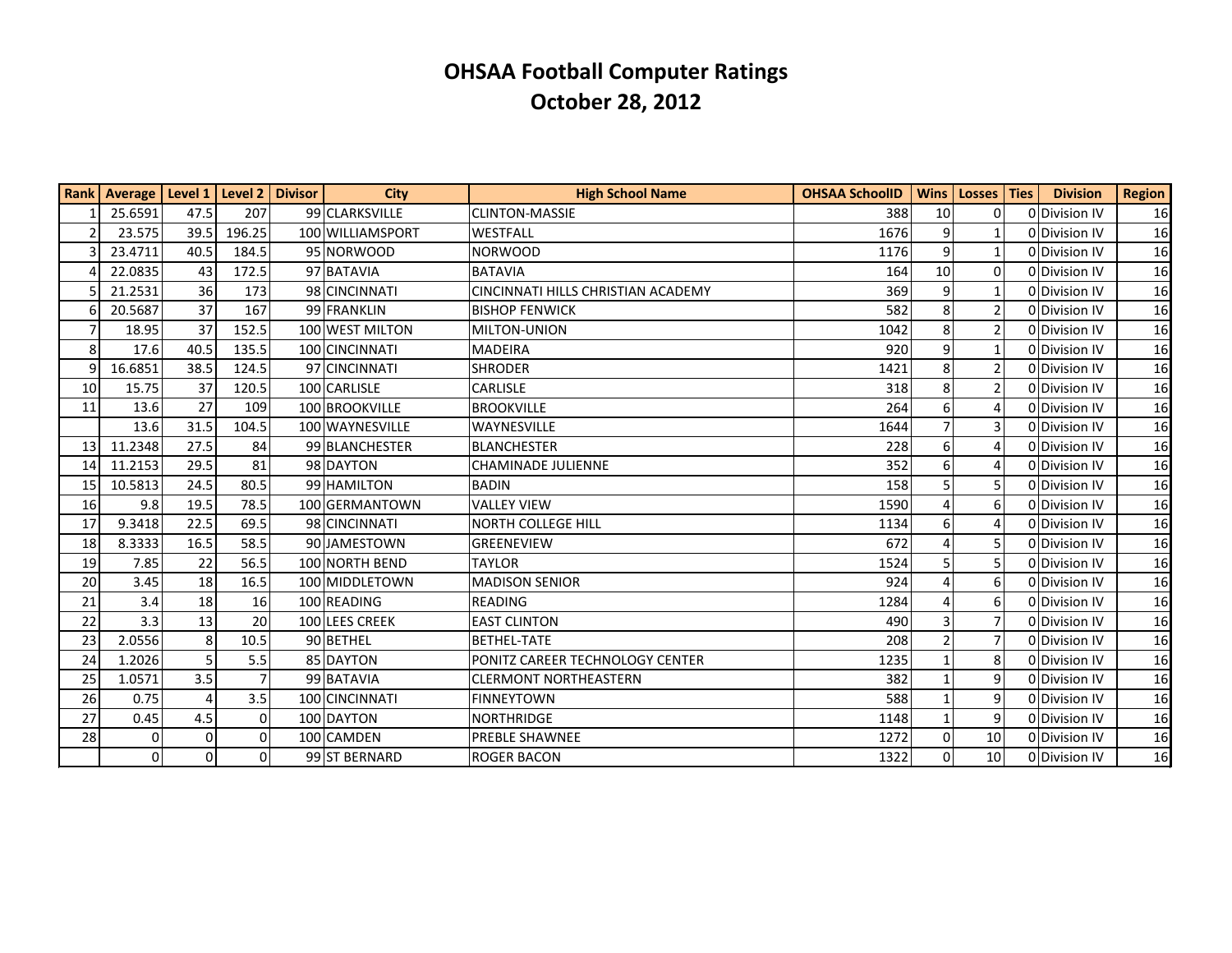|                | Rank   Average   Level 1   Level 2   Divisor |                |          | <b>City</b>                 | <b>High School Name</b>  | <b>OHSAA SchoolID</b> | <b>Wins</b>    | Losses   Ties   | <b>Division</b> | <b>Region</b>   |
|----------------|----------------------------------------------|----------------|----------|-----------------------------|--------------------------|-----------------------|----------------|-----------------|-----------------|-----------------|
|                | 25.65                                        | 43.5           | 213      | 100 KIRTLAND                | <b>KIRTLAND</b>          | 812                   | 10             | $\Omega$        | 0 Division V    | 17              |
| $\overline{2}$ | 24.001                                       | 39             | 199      | 99 SUGARCREEK               | <b>GARAWAY</b>           | 624                   | 10             | $\Omega$        | 0 Division V    | 17              |
| 3              | 22.8                                         | 36             | 192      | <b>100 CUYAHOGA HEIGHTS</b> | <b>CUYAHOGA HEIGHTS</b>  | 446                   | 9              |                 | 0 Division V    | 17 <sup>1</sup> |
| $\Delta$       | 19.8                                         | 40             | 158      | 100 COLUMBIANA              | <b>CRESTVIEW</b>         | 436                   | 10             | $\Omega$        | 0 Division V    | 17              |
| 5              | 18.75                                        | 45             | 142.5    | 100 LOUISVILLE              | <b>ST THOMAS AQUINAS</b> | 1378                  | 9              |                 | 0 Division V    | 17              |
|                | 17.9929                                      | 37             | 141.5    | 99 BELLAIRE                 | <b>BELLAIRE</b>          | 182                   | 8              | 2               | 0 Division V    | 17              |
|                | 17.1675                                      | 32.5           | 135      | 97 YOUNGSTOWN               | <b>URSULINE</b>          | 1580                  | 6              | 4               | 0 Division V    | 17              |
|                | 14.5657                                      | 30             | 114.5    | 99 BEVERLY                  | <b>FORT FRYE</b>         | 598                   | 8              |                 | 0 Division V    | 17              |
| 9              | 12.75                                        | 27             | 100.5    | 100 CAMPBELL                | <b>MEMORIAL</b>          | 1010                  | 6              |                 | 0 Division V    | 17              |
| 10             | 11.9                                         | 27             | 92       | 100 CANFIELD                | <b>SOUTH RANGE</b>       | 1460                  | $\overline{7}$ | 3               | 0 Division V    | 17              |
| 11             | 11.8924                                      | 26.5           | 91.5     | 99 WOODSFIELD               | <b>MONROE CENTRAL</b>    | 1063                  | $\overline{7}$ | 3               | 0 Division V    | 17              |
| 12             | 10.8                                         | 22             | 86       | 100 COLUMBIANA              | COLUMBIANA               | 408                   | 6              | 4               | 0 Division V    | 17              |
| 13             | 9.05                                         | 22             | 68.5     | 100 SALINEVILLE             | <b>SOUTHERN</b>          | 1456                  | 6              |                 | 0 Division V    | 17              |
| 14             | 8.3                                          | 15             | 68       | 100 BURTON                  | <b>BERKSHIRE</b>         | 202                   | 4              | 6               | 0 Division V    | 17              |
| 15             | 8                                            | 19.5           | 60.5     | 100 INDEPENDENCE            | <b>INDEPENDENCE</b>      | 750                   | 5              |                 | 0 Division V    | 17              |
| 16             | 6.3282                                       | 13             | 42       | 86 GATES MILLS              | <b>GILMOUR ACADEMY</b>   | 642                   | $\overline{3}$ | 6               | 0 Division V    | 17 <sup>1</sup> |
| 17             | 6.15                                         | 14             | 47.5     | 100 NEWCOMERSTOWN           | NEWCOMERSTOWN            | 1096                  | $\overline{4}$ | 6               | 0 Division V    | 17              |
| 18             | 6.1                                          | 24.5           | 36.5     | 100 HANOVERTON              | <b>UNITED</b>            | 1570                  | 6              | 4               | 0 Division V    | 17 <sup>1</sup> |
| 19             | 5.4796                                       | 15             | 39       | 98 GARFIELD HTS.            | <b>TRINITY HS</b>        | 1542                  | $\overline{4}$ | 6               | 0 Division V    | 17              |
| 20             | 5.0333                                       | 17             | 33       | 99 BARNESVILLE              | <b>BARNESVILLE</b>       | 162                   | $\overline{4}$ | 6               | 0 Division V    | 17              |
| 21             | 4.5818                                       | 14             | 31.5     | 99 BELPRE                   | <b>BELPRE</b>            | 194                   | 4              | 6               | 0 Division V    | 17              |
| 22             | 4.4798                                       | 15             | 29.5     | 99 NEW MIDDLETOWN           | SPRINGFIELD              | 1478                  | $\overline{4}$ | 6               | 0 Division V    | 17              |
| 23             | 4.4                                          | 14.5           | 29.5     | 100 LORE CITY               | <b>BUCKEYE TRAIL</b>     | 284                   | $\overline{4}$ | 6               | 0 Division V    | 17              |
| 24             | 4.3                                          | 11             | 32       | 100 ATWATER                 | <b>WATERLOO</b>          | 1630                  | 3              |                 | 0 Division V    | 17 <sup>1</sup> |
| 25             | 3.05                                         | 13.5           | 17       | 100 BEDFORD                 | <b>ST PETER CHANEL</b>   | 356                   | 3              |                 | 0 Division V    | 17              |
| 26             | 2.45                                         | $\overline{7}$ | 17.5     | 100 LISBON                  | <b>DAVID ANDERSON</b>    | 456                   | $\overline{2}$ | 8               | 0 Division V    | 17              |
| 27             | 1.45                                         | 7.5            | 7        | 100 EAST PALESTINE          | <b>EAST PALESTINE</b>    | 504                   | $\overline{2}$ | 8               | 0 Division V    | 17 <sup>1</sup> |
| 28             | 0.7                                          | $\overline{7}$ | $\Omega$ | 100 ROOTSTOWN               | <b>ROOTSTOWN</b>         | 1328                  | $\overline{2}$ | 8               | 0 Division V    | 17              |
| 29             | 0                                            | $\mathbf 0$    | $\Omega$ | 100 SARAHSVILLE             | SHENANDOAH               | 1418                  | $\Omega$       | 10 <sup>1</sup> | 0 Division V    | 17              |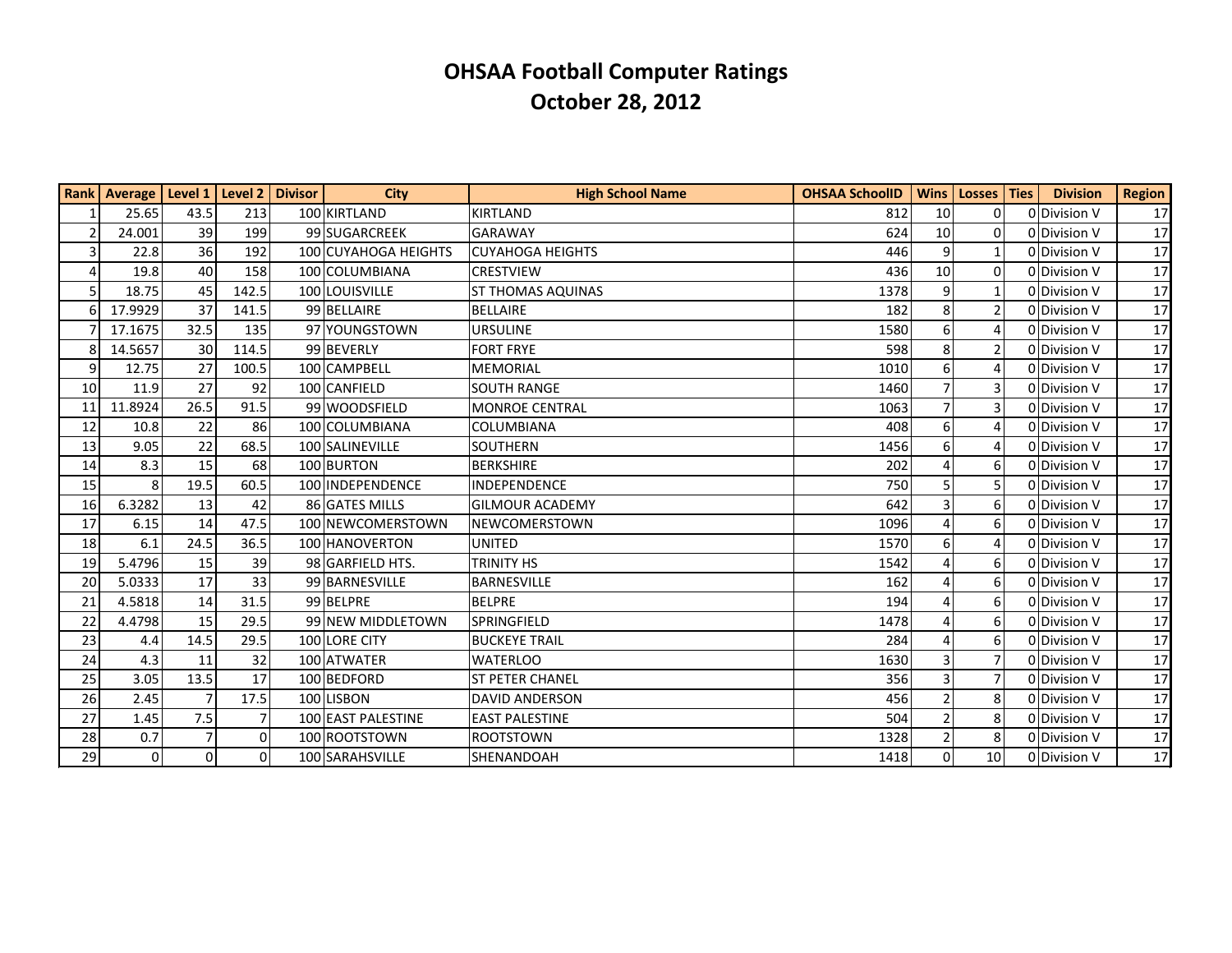|                | Rank   Average   Level 1   Level 2   Divisor |                |          | <b>City</b>          | <b>High School Name</b> | <b>OHSAA SchoolID</b> |                 | Wins   Losses   Ties | <b>Division</b> | <b>Region</b> |
|----------------|----------------------------------------------|----------------|----------|----------------------|-------------------------|-----------------------|-----------------|----------------------|-----------------|---------------|
|                | 25.0611                                      | 39.5           | 209      | 99 LIMA              | LIMA CENTRAL CATHOLIC   | 874                   | 10 <sup>1</sup> | 0                    | 0 Division V    | 18            |
| $\overline{2}$ | 19.3                                         | 37             | 156      | 100 NORTHWOOD        | <b>NORTHWOOD</b>        | 1172                  | 10              | $\Omega$             | 0 Division V    | 18            |
| 3              | 18.4                                         | 39.5           | 144.5    | 100 COLUMBIA STATION | <b>COLUMBIA</b>         | 404                   | 9               |                      | 0 Division V    | 18            |
| 4              | 18.1                                         | 32             | 149      | 100 FINDLAY          | <b>LIBERTY-BENTON</b>   | 862                   | 9               |                      | 0 Division V    | 18            |
| 5              | 17.5                                         | 33.5           | 141.5    | 100 LIBERTY CENTER   | <b>LIBERTY CENTER</b>   | 864                   | 8               | $\overline{2}$       | 0 Division V    | 18            |
| 6              | 16.6                                         | 33.5           | 132.5    | 100 ARCHBOLD         | <b>ARCHBOLD</b>         | 134                   | 8               | 2                    | 0 Division V    | 18            |
| 7              | 15.9                                         | 33.5           | 125.5    | 100 HAMLER           | <b>PATRICK HENRY</b>    | 1234                  | 8               | $\overline{2}$       | 0 Division V    | 18            |
| 8              | 15.6                                         | 30             | 126      | 100 COLLINS          | <b>WESTERN RESERVE</b>  | 1670                  | 8               | $\mathcal{P}$        | 0 Division V    | 18            |
| 9              | 15.55                                        | 32             | 123.5    | 100 CAREY            | CAREY                   | 316                   | 8               | $\overline{2}$       | 0 Division V    | 18            |
| 10             | 15.3727                                      | 31             | 121.5    | 99 SPENCERVILLE      | SPENCERVILLE            | 1468                  | 8               | 2                    | 0 Division V    | 18            |
| 11             | 15.3                                         | 34             | 119      | 100 HAVILAND         | <b>WAYNE TRACE</b>      | 1646                  | 9               |                      | 0 Division V    | 18            |
| 12             | 11.1                                         | 23.5           | 87.5     | 100 NEW LONDON       | <b>NEW LONDON</b>       | 1102                  | 6               | 4                    | 0 Division V    | 18            |
| 13             | 11.05                                        | 25.5           | 85       | 100 ATTICA           | <b>SENECA EAST</b>      | 1400                  | $\overline{7}$  | 3                    | 0 Division V    | 18            |
| 14             | 10.85                                        | 29.5           | 79       | 100 DEFIANCE         | <b>TINORA</b>           | 1532                  | 8               | $\overline{2}$       | 0 Division V    | 18            |
| 15             | 10.05                                        | 23             | 77.5     | 100 DELPHOS          | <b>JEFFERSON</b>        | 772                   | 6               | 4                    | 0 Division V    | 18            |
|                | 10.05                                        | 21.5           | 79       | 100 HICKSVILLE       | <b>HICKSVILLE</b>       | 708                   | 6               | 4                    | 0 Division V    | 18            |
| 17             | 9.2                                          | 20             | 72       | 100 COLUMBUS GROVE   | <b>COLUMBUS GROVE</b>   | 412                   | 5               | 5                    | 0 Division V    | 18            |
| 18             | 8.25                                         | 22             | 60.5     | 100 METAMORA         | <b>EVERGREEN</b>        | 542                   |                 | 5.                   | 0 Division V    | 18            |
| 19             | 7.6                                          | 19.5           | 56.5     | 100 BLUFFTON         | <b>BLUFFTON</b>         | 236                   | 5               | 5                    | 0 Division V    | 18            |
| 20             | 7.4                                          | 22.5           | 51.5     | 100 SHERWOOD         | <b>FAIRVIEW</b>         | 572                   | 6               | 4                    | 0 Division V    | 18            |
| 21             | 6.65                                         | 16             | 50.5     | 100 ELMORE           | <b>WOODMORE</b>         | 1722                  |                 | 6                    | 0 Division V    | 18            |
| 22             | 6.1                                          | 26.5           | 34.5     | 100 OBERLIN          | <b>OBERLIN</b>          | 1192                  | 6               | 4                    | 0 Division V    | 18            |
| 23             | 5.7                                          | 15             | 42       | 100 BASCOM           | HOPEWELL-LOUDON         | 732                   |                 | 6                    | 0 Division V    | 18            |
| 24             | 5.65                                         | 14             | 42.5     | 100 GIBSONBURG       | <b>GIBSONBURG</b>       | 640                   |                 | 6                    | 0 Division V    | 18            |
| 25             | 5.35                                         | 16             | 37.5     | 100 BLOOMDALE        | <b>ELMWOOD</b>          | 530                   |                 | 6                    | 0 Division V    | 18            |
| 26             | 4.25                                         | 17.5           | 25       | 100 VAN BUREN        | <b>VAN BUREN</b>        | 1592                  | 5               | 5                    | 0 Division V    | 18            |
| 27             | 2.7                                          | 7.5            | 19.5     | 100 KANSAS           | LAKOTA                  | 834                   | $\overline{2}$  | 8                    | 0 Division V    | 18            |
| 28             | 2.6                                          | 13.5           | 12.5     | 100 CASTALIA         | <b>MARGARETTA</b>       | 950                   | 3               | 7                    | 0 Division V    | 18            |
| 29             | 0.9                                          | $\overline{9}$ | $\Omega$ | 100 HARROD           | <b>ALLEN EAST</b>       | 110                   | $\overline{2}$  | 8 <sup>1</sup>       | 0 Division V    | 18            |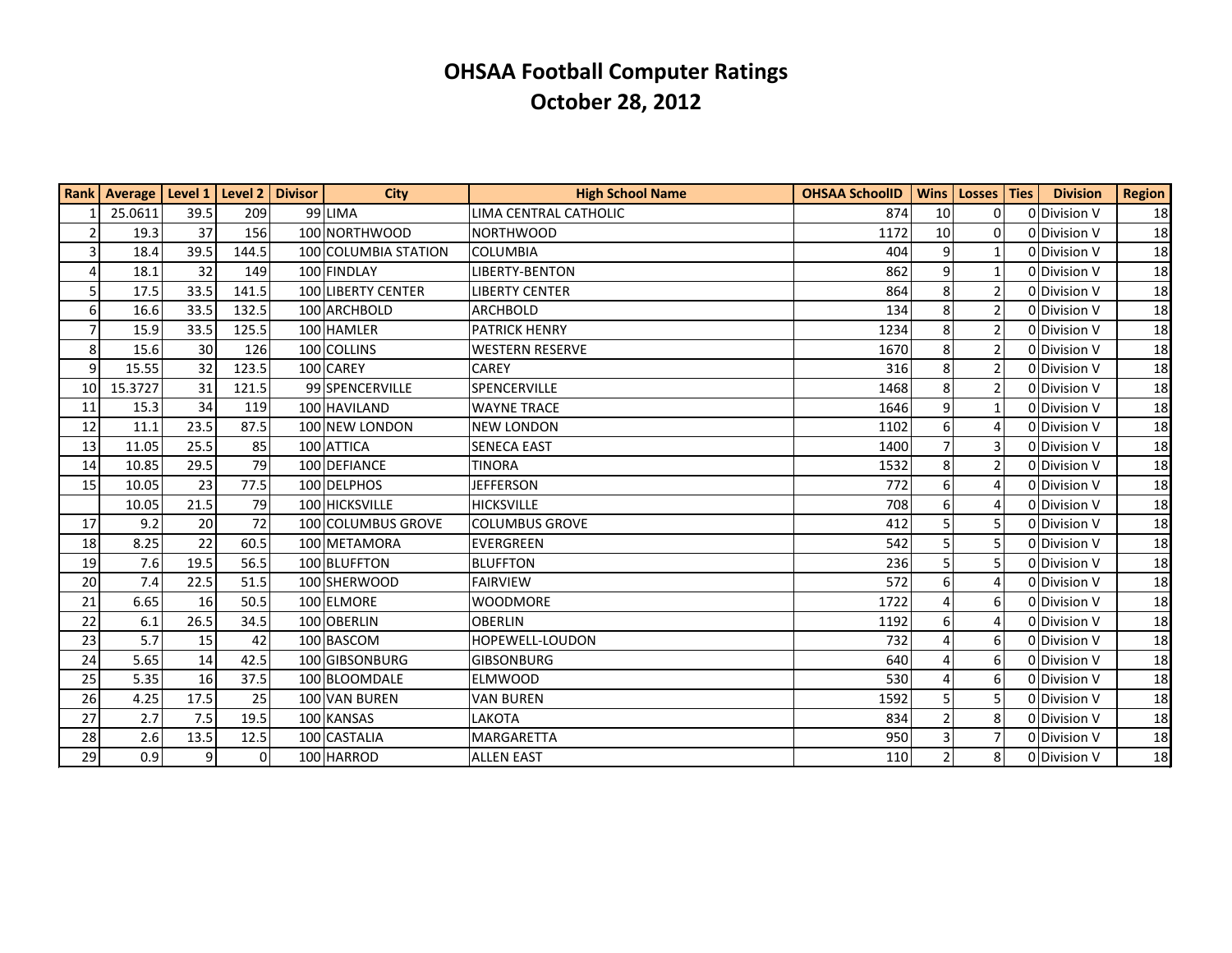|    | Rank   Average   Level 1   Level 2   Divisor |                |                | <b>City</b>         | <b>High School Name</b>  | <b>OHSAA SchoolID</b> |                | Wins   Losses   Ties | <b>Division</b> | <b>Region</b> |
|----|----------------------------------------------|----------------|----------------|---------------------|--------------------------|-----------------------|----------------|----------------------|-----------------|---------------|
|    | 20.0576                                      | 43             | 156            | 99 LUCASVILLE       | VALLEY                   | 1586                  | 10             | 0                    | 0 Division V    | 19            |
|    | 17.5949                                      | 31             | 143.5          | 99 OAK HILL         | <b>OAK HILL</b>          | 1186                  | 8 <sup>1</sup> | $\overline{2}$       | 0 Division V    | 19            |
|    | 17.5296                                      | 35.5           | 137            | 98 WHEELERSBURG     | WHEELERSBURG             | 1696                  | 8              | $\overline{2}$       | 0 Division V    | 19            |
|    | 17.1                                         | 31.5           | 139.5          | 100 BUCYRUS         | <b>WYNFORD</b>           | 1742                  | 8              | $\mathcal{P}$        | 0 Division V    | 19            |
| 5  | 16.5                                         | 33             | 132            | 100 LOUDONVILLE     | LOUDONVILLE              | 900                   | 8              | $\overline{2}$       | 0 Division V    | 19            |
| 6  | 15.2                                         | 32             | 120            | 100 BALTIMORE       | <b>LIBERTY UNION</b>     | 866                   | 8              | 2                    | 0 Division V    | 19            |
| 7  | 12.951                                       | 28.5           | 100            | 99 JEROMESVILLE     | <b>HILLSDALE</b>         | 720                   | $\overline{7}$ | 3                    | 0 Division V    | 19            |
| 8  | 11.0905                                      | 26.5           | 72.5           | 89 COAL GROVE       | DAWSON-BRYANT            | 458                   | 6              | 3                    | 0 Division V    | 19            |
| 9  | 10.75                                        | 32             | 75.5           | 100 NELSONVILLE     | NELSONVILLE-YORK         | 1084                  | $\overline{7}$ | 3                    | 0 Division V    | 19            |
| 10 | 9.25                                         | 25             | 67.5           | 100 GAHANNA         | <b>COLUMBUS ACADEMY</b>  | 410                   |                | 5.                   | 0 Division V    | 19            |
| 11 | 8.95                                         | 23.5           | 66             | 100 WEST LAFAYETTE  | <b>RIDGEWOOD</b>         | 1300                  | 6              | 4                    | 0 Division V    | 19            |
| 12 | 8.55                                         | 21.5           | 64             | 100 HOWARD          | <b>EAST KNOX</b>         | 498                   |                | 5.                   | 0 Division V    | 19            |
| 13 | 8.5141                                       | 21             | 63.5           | 99 FREDERICKTOWN    | <b>FREDERICKTOWN</b>     | 614                   | 5              | 5.                   | 0 Division V    | 19            |
| 14 | 7.7                                          | 20.5           | 56.5           | 100 CENTERBURG      | <b>CENTERBURG</b>        | 334                   | 5              | 5                    | 0 Division V    | 19            |
| 15 | 7.55                                         | 16             | 59.5           | 100 BUCYRUS         | <b>BUCYRUS</b>           | 290                   | 4              | 6                    | 0 Division V    | 19            |
| 16 | 7.15                                         | 21.5           | 49             | 98 STEWART          | <b>FEDERAL HOCKING</b>   | 578                   | 6              | 4                    | 0 Division V    | 19            |
| 17 | $\overline{7}$                               | 18             | 52             | 100 ALBANY          | <b>ALEXANDER</b>         | 108                   |                | 6                    | 0 Division V    | 19            |
| 18 | 6.6965                                       | 20.5           | 46             | 99 SMITHVILLE       | <b>SMITHVILLE</b>        | 1426                  |                | 5                    | O Division V    | 19            |
| 19 | 5.9                                          | 16.5           | 42.5           | 100 CROOKSVILLE     | <b>CROOKSVILLE</b>       | 442                   |                | 6                    | 0 Division V    | 19            |
| 20 | 5.65                                         | 21             | 35.5           | 100 COLUMBUS        | <b>GRANDVIEW HEIGHTS</b> | 664                   | 5              | 5                    | 0 Division V    | 19            |
| 21 | 5.15                                         | 17.5           | 34             | 100 WEST PORTSMOUTH | PORTSMOUTH WEST          | 1270                  |                | 6                    | 0 Division V    | 19            |
| 22 | 4.3                                          | $\overline{7}$ | 36             | 100 ASHLAND         | <b>CRESTVIEW</b>         | 434                   |                | 8                    | 0 Division V    | 19            |
| 23 | 2.6                                          | 11.5           | 14.5           | 100 CARDINGTON      | CARDINGTON-LINCOLN       | 314                   | 3              | $\overline{7}$       | 0 Division V    | 19            |
| 24 | 1.45                                         | 7.5            | $\overline{7}$ | 100 MOUNT GILEAD    | <b>MOUNT GILEAD</b>      | 1072                  | $\overline{2}$ | 8                    | 0 Division V    | 19            |
| 25 | 1.3889                                       | 8.5            | Δ              | 90 RITTMAN          | <b>RITTMAN</b>           | 1304                  | $\overline{2}$ | $\overline{7}$       | 0 Division V    | 19            |
| 26 | 1.2581                                       | 4.5            | 8 <sup>1</sup> | 99 <b>IRONTON</b>   | <b>ROCK HILL</b>         | 1318                  | 1              | 9                    | 0 Division V    | 19            |
| 27 | 0.7                                          | $\overline{7}$ | $\Omega$       | 100 GALION          | <b>NORTHMOR</b>          | 1144                  | $\overline{2}$ | 8                    | O Division V    | 19            |
| 28 | 0.35                                         | 3.5            | 0              | 100 SUGAR GROVE     | <b>BERNE UNION</b>       | 204                   |                | 9                    | 0 Division V    | 19            |
| 29 | $\mathbf{0}$                                 | $\mathbf 0$    | $\Omega$       | 99 APPLE CREEK      | WAYNEDALE                | 1640                  | $\Omega$       | 10                   | 0 Division V    | 19            |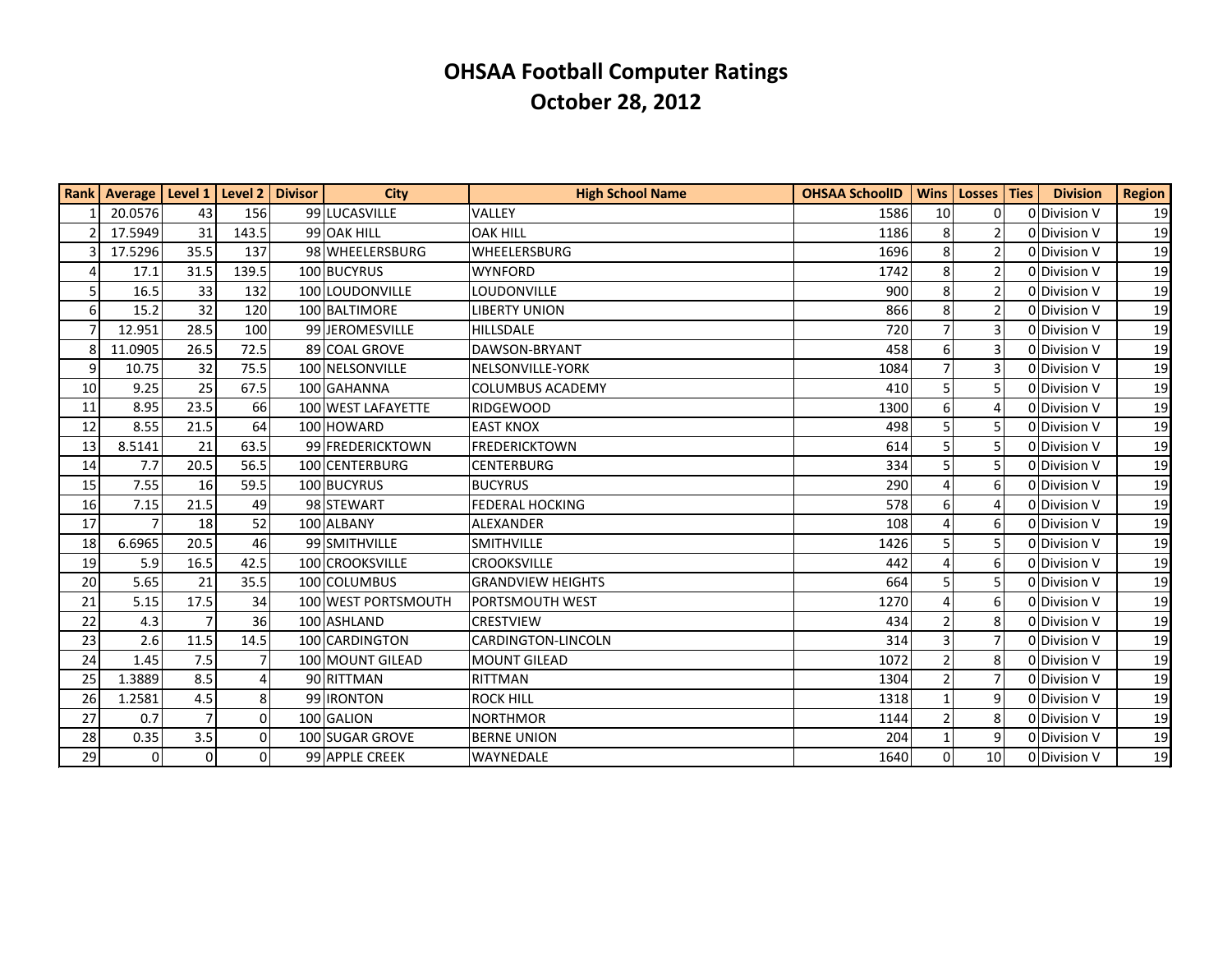|                | Rank   Average   Level 1   Level 2 |          |                 | <b>Divisor</b> | <b>City</b>         | <b>High School Name</b>   | <b>OHSAA SchoolID</b> | <b>Wins</b>                 | Losses Ties     | <b>Division</b> | <b>Region</b> |
|----------------|------------------------------------|----------|-----------------|----------------|---------------------|---------------------------|-----------------------|-----------------------------|-----------------|-----------------|---------------|
|                | 25.1                               | 38       | 213             |                | 100 COLDWATER       | <b>COLDWATER</b>          | 394                   | 10                          | $\overline{0}$  | 0 Division V    | 20            |
| $\overline{2}$ | 20.3083                            | 38.5     | 158             |                | 96 CINCINNATI       | <b>SUMMIT COUNTRY DAY</b> | 1504                  | 10                          | $\Omega$        | 0 Division V    | 20            |
| $\overline{3}$ | 19.4                               | 37       | 157             |                | 100 COVINGTON       | <b>COVINGTON</b>          | 430                   | 10                          | $\Omega$        | 0 Division V    | 20            |
| 4              | 17.5704                            | 40.5     | 132.5           |                | 98 WEST LIBERTY     | <b>WEST LIBERTY-SALEM</b> | 1688                  | 10                          | $\Omega$        | 0 Division V    | 20            |
|                | 16.3896                            | 41.5     | 117.5           |                | 96 MIAMISBURG       | <b>DAYTON CHRISTIAN</b>   | 460                   | 10                          | $\Omega$        | 0 Division V    | <b>20</b>     |
| 6              | 13.55                              | 31       | 104.5           |                | 100 NEW LEBANON     | DIXIE                     | 470                   |                             | 3               | 0 Division V    | 20            |
| $\overline{7}$ | 13.1                               | 31       | 98              |                | 98 NORTH LEWISBURG  | TRIAD                     | 1538                  | 8                           | 2 <sup>1</sup>  | 0 Division V    | 20            |
| 8 <sup>°</sup> | 12.3                               | 26       | 97              |                | 100 CASSTOWN        | <b>MIAMI EAST</b>         | 1018                  | $\overline{7}$              | 3               | 0 Division V    | 20            |
| 9              | 11.55                              | 27.5     | 88              |                | 100 WEST JEFFERSON  | <b>WEST JEFFERSON</b>     | 1682                  |                             | 3               | 0 Division V    | 20            |
| 10             | 11.5                               | 26.25    | 88.75           |                | 100 BAINBRIDGE      | <b>PAINT VALLEY</b>       | 1226                  | 6                           | 3               | 1 Division V    | 20            |
| 11             | 10.25                              | 27.5     | 75              |                | 100 MARION          | PLEASANT                  | 1260                  | $\overline{7}$              | 3               | 0 Division V    | <b>20</b>     |
| 12             | 9.7                                | 22.5     | 74.5            |                | 100 CINCINNATI      | <b>MARIEMONT</b>          | 954                   | 5                           | 5               | 0 Division V    | 20            |
| 13             | 8.2296                             | 17.5     | 63.5            |                | 98 MILFORD CENTER   | <b>FAIRBANKS</b>          | 544                   | 5                           | 5               | 0 Division V    | 20            |
| 14             | 8.2                                | 20       | 62              |                | 100 VERSAILLES      | VERSAILLES                | 1600                  | 5                           | 5               | 0 Division V    | 20            |
| 15             | 8.0616                             | 19       | 61              |                | 99 ANNA             | <b>ANNA</b>               | 120                   | 5                           | 5               | 0 Division V    | 20            |
| 16             | 7.452                              | 23.5     | 50              |                | 98 CINCINNATI       | <b>CLARK MONTESSORI</b>   | 1956                  | 6                           | 4               | 0 Division V    | 20            |
| 17             | 7.3                                | 23       | 49.5            |                | 99 NEW PARIS        | <b>NATIONAL TRAIL</b>     | 1082                  | 6                           | 4               | 0 Division V    | 20            |
| 18             | 6.3429                             | 20.5     | 42.5            |                | 99 CHILLICOTHE      | HUNTINGTON                | 744                   | 5                           | 5               | 0 Division V    | 20            |
| 19             | 6.1965                             | 15.5     | 46              |                | 99 MECHANICSBURG    | <b>MECHANICSBURG</b>      | 1004                  | $\boldsymbol{\vartriangle}$ | 6               | 0 Division V    | 20            |
| 20             | 6.0449                             | 15.5     | 44.5            |                | 99 LONDON           | <b>MADISON PLAINS</b>     | 928                   | $\Delta$                    | 6               | 0 Division V    | 20            |
| 21             | 5.6429                             | 13.5     | 42.5            |                | 99 CINCINNATI       | <b>PURCELL MARIAN</b>     | 1276                  | 3                           | $\overline{7}$  | 0 Division V    | 20            |
| 22             | 4.9                                | 19       | 30 <sup>1</sup> |                | 100 TIPP CITY       | <b>BETHEL</b>             | 206                   | 5                           | 5               | 0 Division V    | 20            |
| 23             | 4.25                               | 13       | 29.5            |                | 100 FRANKFORT       | <b>ADENA</b>              | 102                   | $\overline{3}$              | $\overline{7}$  | 0 Division V    | 20            |
| 24             | 4.15                               | 15.5     | 26              |                | 100 MARION          | <b>ELGIN</b>              | 524                   | 4                           | $6 \mid$        | 0 Division V    | 20            |
| 25             | 3.55                               | 14       | 21.5            |                | 100 MT. BLANCHARD   | RIVERDALE                 | 1308                  | $\Delta$                    | 6               | 0 Division V    | 20            |
| 26             | 3.1187                             | 12.5     | 18.5            |                | 99 WILLIAMSBURG     | <b>WILLIAMSBURG</b>       | 1712                  | 3                           | $\overline{7}$  | 0 Division V    | 20            |
| 27             | 2.55                               | 10.5     | 15              |                | 100 WEST ALEXANDRIA | TWIN VALLEY SOUTH         | 1564                  | 3                           | 7               | 0 Division V    | 20            |
| 28             | 1.3                                | 3.5      | 9.5             |                | 100 CINCINNATI      | <b>DEER PARK</b>          | 462                   | $\mathbf{1}$                | 9               | 0 Division V    | <b>20</b>     |
| 29             | 0.45                               | 4.5      | $\overline{0}$  |                | 100 CHILLICOTHE     | SOUTHEASTERN              | 1450                  |                             | 9               | 0 Division V    | 20            |
| 30             | $\Omega$                           | $\Omega$ | $\Omega$        |                | 100 ROCKFORD        | <b>PARKWAY</b>            | 1230                  | $\Omega$                    | 10 <sup>1</sup> | 0 Division V    | 20            |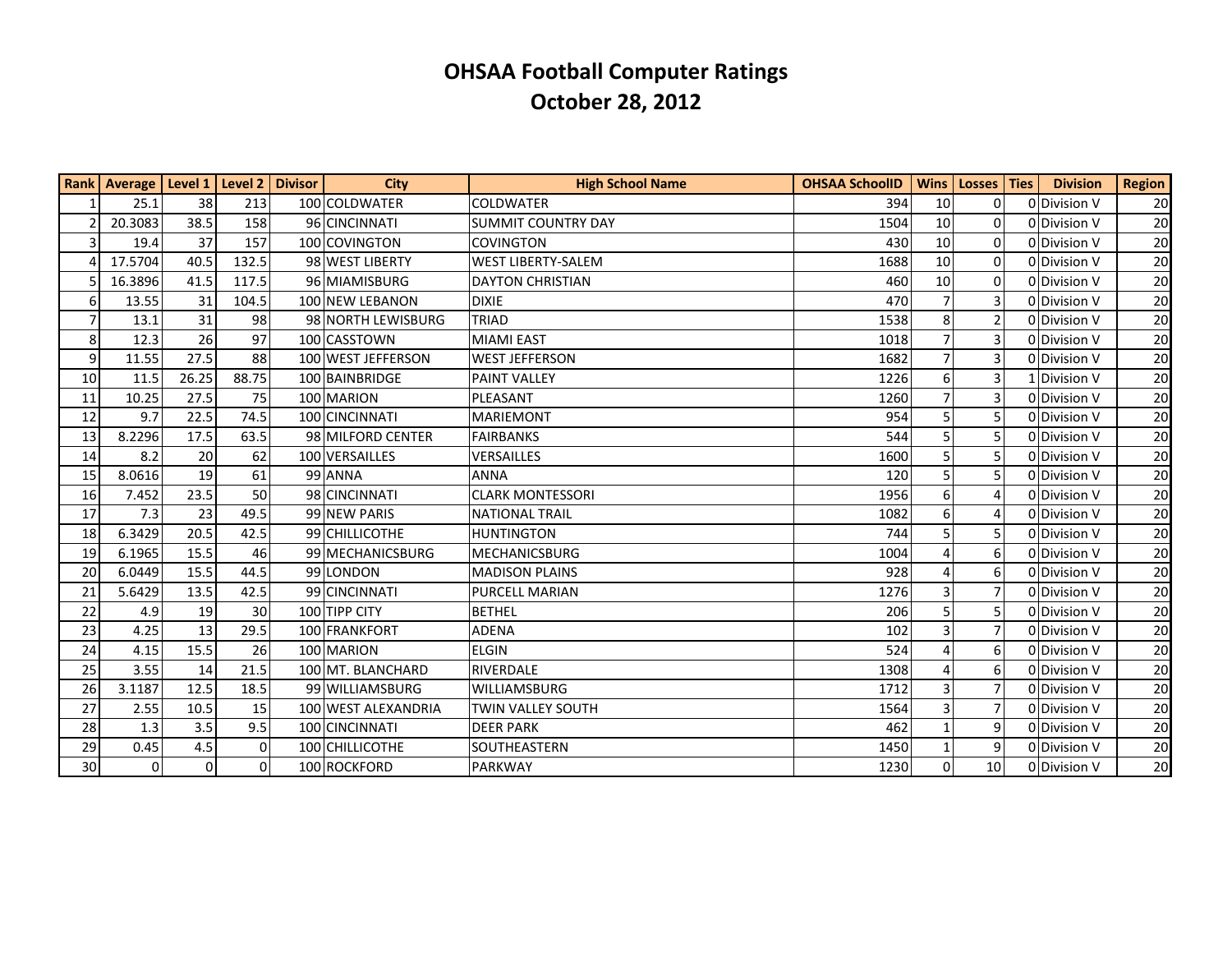|                | Rank   Average   Level 1   Level 2   Divisor |                             |          | <b>City</b>         | <b>High School Name</b>            | <b>OHSAA SchoolID</b> |                          | Wins   Losses   Ties | <b>Division</b> | <b>Region</b> |
|----------------|----------------------------------------------|-----------------------------|----------|---------------------|------------------------------------|-----------------------|--------------------------|----------------------|-----------------|---------------|
| 1              | 24.1                                         | 43                          | 198      | 100 MOGADORE        | <b>MOGADORE</b>                    | 1058                  | 10                       | 0                    | 0 Division VI   | 21            |
| 2              | 20.2                                         | 34                          | 168      | 100 MALVERN         | <b>MALVERN</b>                     | 934                   | $\boldsymbol{9}$         | 1                    | 0 Division VI   | 21            |
| $\overline{3}$ | 18.15                                        | 40                          | 141.5    | 100 WARREN          | <b>JOHN F KENNEDY</b>              | 786                   | 9                        | $\mathbf{1}$         | 0 Division VI   | 21            |
| 4              | 17.4755                                      | 37                          | 135      | 98 SHADYSIDE        | <b>SHADYSIDE</b>                   | 1406                  | 10                       | 0                    | 0 Division VI   | 21            |
| 5 <sub>l</sub> | 15                                           | 29.5                        | 120.5    | 100 BERLIN CENTER   | <b>WESTERN RESERVE</b>             | 1668                  | 8                        | 2                    | 0 Division VI   | 21            |
| 6              | 14.9644                                      | 28.5                        | 105      | 89 YOUNGSTOWN       | YOUNGSTOWN CHRISTIAN SCHOOL        | 1751                  | $\overline{7}$           | $\overline{2}$       | 0 Division VI   | 21            |
| $\overline{7}$ | 14.85                                        | 27                          | 121.5    | 100 FAIRPORT HARBOR | <b>FAIRPORT HARDING</b>            | 566                   | $\overline{7}$           | 3                    | 0 Division VI   | 21            |
| 8              | 10.6459                                      | 24.5                        | 79.5     | 97 STEUBENVILLE     | <b>CATHOLIC CENTRAL</b>            | 326                   | 6                        | 4                    | 0 Division VI   | 21            |
| $\overline{9}$ | 9.9                                          | 23                          | 76       | 100 MINERAL RIDGE   | <b>MINERAL RIDGE</b>               | 1044                  | 6                        | 4                    | ODDivision VI   | 21            |
| 10             | 9.2707                                       | 22                          | 70       | 99 MC DONALD        | <b>MC DONALD</b>                   | 992                   | 6                        | 4                    | O Division VI   | 21            |
| 11             | 8.15                                         | 17.5                        | 64       | 100 LEETONIA        | <b>LEETONIA</b>                    | 850                   | 5                        | 5                    | 0 Division VI   | 21            |
| 12             | 7.4091                                       | 15                          | 58.5     | 99 LOWELLVILLE      | LOWELLVILLE                        | 906                   | $\Delta$                 | 6                    | 0 Division VI   | 21            |
| 13             | 7.05                                         | 17.5                        | 53       | 100 BOWERSTON       | <b>CONOTTON VALLEY</b>             | 418                   | 5                        | 5                    | 0 Division VI   | 21            |
|                | 7.05                                         | 21.5                        | 49       | 100 EAST CANTON     | <b>EAST CANTON</b>                 | 488                   | 5                        | 5                    | 0 Division VI   | 21            |
| 15             | 5.8939                                       | 15                          | 43.5     | 99 NEW PHILADELPHIA | <b>TUSCARAWAS CENTRAL CATHOLIC</b> | 1556                  | Δ                        | 6                    | 0 Division VI   | 21            |
| 16             | 5.7374                                       | 20                          | 37       | 99 THOMPSON         | LEDGEMONT                          | 848                   | 5                        | 5                    | 0 Division VI   | 21            |
| 17             | 4.9854                                       | 14.5                        | 35       | 99 WELLSVILLE       | WELLSVILLE                         | 1654                  | 4                        | 6                    | 0 Division VI   | 21            |
| 18             | 4.749                                        | 14.5                        | 32       | 97 BELLAIRE         | <b>ST JOHN CENTRAL</b>             | 1362                  | 4                        | 6                    | 0 Division VI   | 21            |
| 19             | 4.2                                          | 7                           | 35       | 100 STRASBURG       | STRASBURG-FRANKLIN                 | 1494                  | $\overline{2}$           | 8                    | 0 Division VI   | 21            |
| 20             | 3.4667                                       | 18                          | 16.5     | 99 DALTON           | <b>DALTON</b>                      | 450                   |                          | 6                    | 0 Division VI   | 21            |
| 21             | 3.45                                         | 10.5                        | 24       | 100 NEWBURY         | <b>NEWBURY</b>                     | 1094                  | 3                        | 7                    | ODDivision VI   | 21            |
| 22             | 3.2253                                       | $\overline{7}$              | 25       | 99 BRIDGEPORT       | <b>BRIDGEPORT</b>                  | 250                   | $\overline{\phantom{a}}$ | 8                    | 0 Division VI   | 21            |
| 23             | 3.2217                                       | 10.5                        | 21.5     | 99 TORONTO          | <b>TORONTO</b>                     | 1536                  | 3                        | 7                    | 0 Division VI   | 21            |
| 24             | 2.2242                                       | 14                          | 7.5      | 91 SOUTHINGTON      | <b>CHALKER</b>                     | 348                   | 4                        | 6                    | 0 Division VI   | 21            |
| 25             | 2.2                                          | 11                          | 11       | 100 WINDHAM         | <b>WINDHAM</b>                     | 1716                  | $\overline{3}$           | 7                    | 0 Division VI   | 21            |
| 26             | 2.1                                          |                             | 14       | 100 RICHMOND HTS    | <b>RICHMOND HEIGHTS</b>            | 1294                  | $\overline{2}$           | 8                    | 0 Division VI   | 21            |
| 27             | 1.2247                                       | $\boldsymbol{\vartriangle}$ | 8        | 97 VIENNA           | <b>MATHEWS</b>                     | 974                   | $\mathbf{1}$             | 9                    | 0 Division VI   | 21            |
| 28             | 0.7582                                       | 3.5                         |          | 98 CLEVELAND HTS    | <b>LUTHERAN EAST</b>               | 912                   | $\mathbf{1}$             | 9                    | 0 Division VI   | 21            |
| 29             | 0.7                                          | 3.5                         | 3.5      | 100 CLEVELAND       | <b>VILLA ANGELA-ST JOSEPH</b>      | 1364                  | $\mathbf{1}$             | 9                    | 0 Division VI   | 21            |
| 30             | 0                                            | 0                           | $\Omega$ | 100 NORTH JACKSON   | JACKSON-MILTON                     | 768                   | 0                        | 10                   | 0 Division VI   | 21            |
|                | $\overline{0}$                               | $\Omega$                    | $\Omega$ | 100 SEBRING         | <b>MC KINLEY</b>                   | 996                   | $\Omega$                 | 10                   | 0 Division VI   | 21            |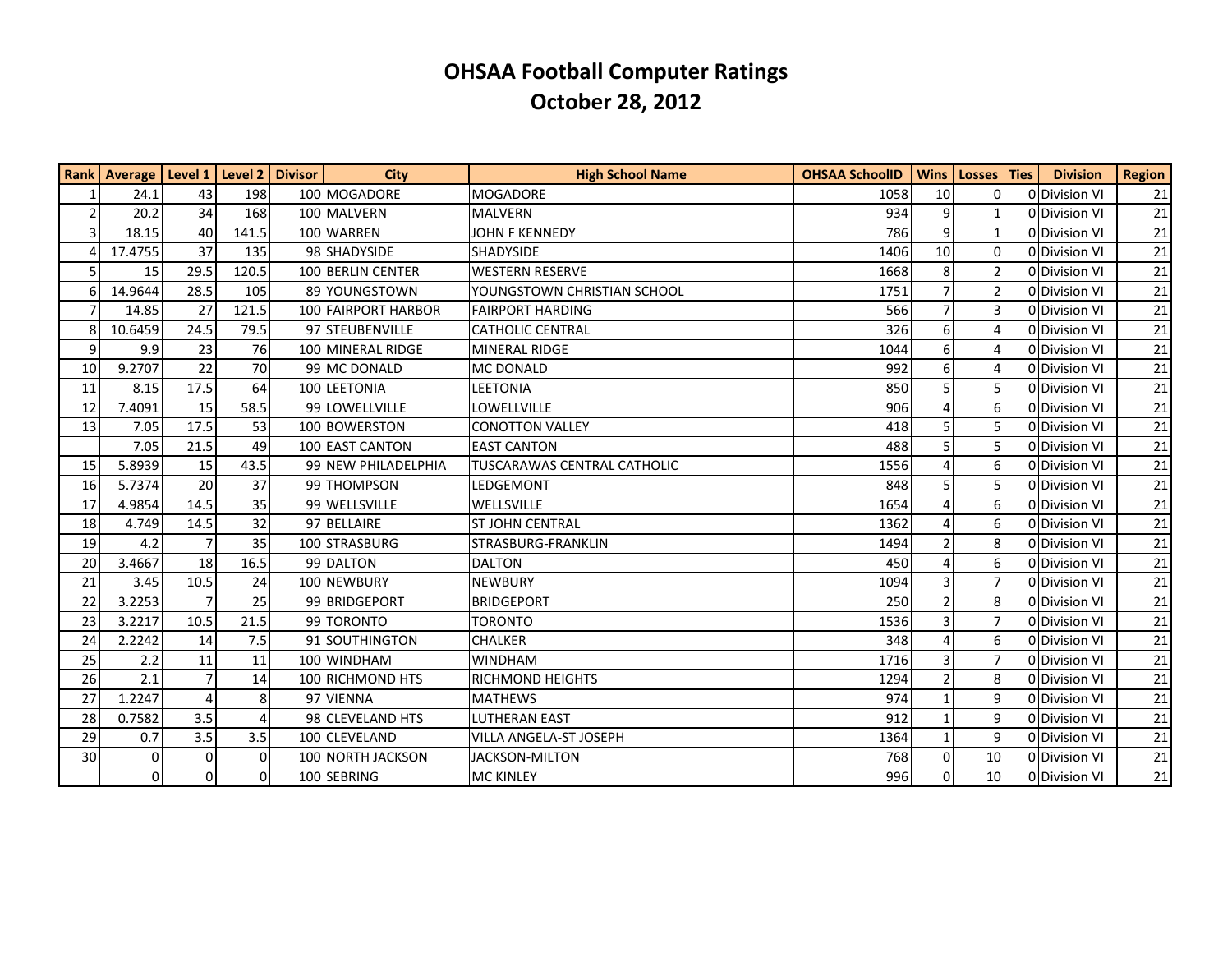|                | Rank   Average   Level 1 |                | Level 2   Divisor | City                | <b>High School Name</b>          | <b>OHSAA SchoolID</b> | <b>Wins</b> | Losses Ties     | <b>Division</b> | <b>Region</b> |
|----------------|--------------------------|----------------|-------------------|---------------------|----------------------------------|-----------------------|-------------|-----------------|-----------------|---------------|
| 1              | 20.55                    | 36             | 169.5             | 100 MC COMB         | MC COMB                          | 990                   | 10          | $\Omega$        | 0 Division VI   | 22            |
| $\overline{2}$ | 17.75                    | 34             | 143.5             | 100 FREMONT         | ST JOSEPH CENTRAL CATHOLIC       | 1370                  | 9           | $\mathbf{1}$    | 0 Division VI   | 22            |
| $\overline{3}$ | 13                       | 29             | 101               | 100 LEIPSIC         | <b>LEIPSIC</b>                   | 854                   | 8           | $\overline{2}$  | 0 Division VI   | 22            |
| $\overline{4}$ | 11.6                     | 25.5           | 90.5              | 100 NORWALK         | <b>ST PAUL</b>                   | 1374                  |             | 3               | 0 Division VI   | 22            |
| 5 <sup>1</sup> | 11.45                    | 22.5           | 92                | 100 TIFFIN          | <b>CALVERT</b>                   | 298                   | 6           |                 | 0 Division VI   | 22            |
| 6              | 11.25                    | 23.5           | 89                | 100 DELPHOS         | ST JOHN'S                        | 1358                  | 6           | $\Delta$        | 0 Division VI   | 22            |
| $\overline{7}$ | 10.65                    | 25             | 81.5              | 100 TOLEDO          | <b>OTTAWA HILLS</b>              | 1216                  |             | 3               | 0 Division VI   | 22            |
| 8              | 10                       | 25.5           | 74.5              | 100 ARLINGTON       | <b>ARLINGTON</b>                 | 136                   |             | 3               | 0 Division VI   | 22            |
| $\vert$ 9      | 8.85                     | 25             | 63.5              | 100 EDON            | <b>EDON</b>                      | 520                   | 7           | 3               | 0 Division VI   | 22            |
| 10             | 8.35                     | 20.5           | 63                | 100 CONVOY          | <b>CRESTVIEW</b>                 | 438                   | 5           | 5               | 0 Division VI   | 22            |
| 11             | 7.05                     | 17.5           | 53                | 100 DEFIANCE        | AYERSVILLE                       | 154                   | 5           | 5               | 0 Division VI   | 22            |
| 12             | 6.4                      | 15             | 49                | 100 MONROEVILLE     | <b>MONROEVILLE</b>               | 1064                  |             | 6               | 0 Division VI   | 22            |
| 13             | 6.05                     | 18             | 42.5              | 100 PANDORA         | PANDORA-GILBOA                   | 1228                  | 5           | 5               | 0 Division VI   | 22            |
| 14             | 5.6424                   | 14             | 42                | 99 LIMA             | PERRY                            | 1242                  |             | 6               | 0 Division VI   | 22            |
| 15             | 4.25                     | 16             | 26.5              | 100 TOLEDO          | <b>TOLEDO CHRISTIAN</b>          | 343                   |             | 6               | 0 Division VI   | 22            |
| 16             | 3.4722                   | 12.5           | 22                | 99 MONTPELIER       | <b>MONTPELIER</b>                | 1066                  |             | 7               | 0 Division VI   | 22            |
| 17             | 3.35                     | 14             | 19.5              | 100 WEST UNITY      | <b>HILLTOP</b>                   | 722                   | $\Delta$    | 6               | 0 Division VI   | 22            |
| 18             | 3.25                     | 14.5           | 18                | 100 ARCADIA         | <b>ARCADIA</b>                   | 128                   |             | 6               | 0 Division VI   | 22            |
| 19             | 2.95                     | 11             | 18.5              | 100 SYCAMORE        | <b>MOHAWK</b>                    | 1060                  | 3           | $\overline{7}$  | 0 Division VI   | 22            |
| 20             | 2.55                     | 11             | 14.5              | 100 GREENWICH       | <b>SOUTH CENTRAL</b>             | 1446                  |             | 7               | 0 Division VI   | 22            |
| 21             | 2.2                      | 7.5            | 14.5              | 100 NORTH BALTIMORE | <b>NORTH BALTIMORE</b>           | 1130                  |             | 8               | 0 Division VI   | 22            |
| 22             | 1.95                     | 8.5            | 11                | 100 SANDUSKY        | ST MARY CENTRAL CATHOLIC         | 1372                  |             | 8               | 0 Division VI   | 22            |
| 23             | 1.4                      | $\overline{7}$ |                   | 100 EDGERTON        | <b>EDGERTON</b>                  | 512                   |             | 8               | 0 Division VI   | 22            |
|                | 1.4                      | $\overline{7}$ |                   | 100 HOLGATE         | <b>HOLGATE</b>                   | 726                   |             | 8               | 0 Division VI   | 22            |
| 25             | 1.3044                   | $\overline{7}$ | 5.5               | 91 LAKESIDE         | <b>DANBURY</b>                   | 452                   |             | 8               | 0 Division VI   | 22            |
| 26             | 1.05                     | 7              | 3.5               | 100 RAWSON          | CORY-RAWSON                      | 424                   |             | 8               | 0 Division VI   | 22            |
| 27             | 0.55                     | 5.5            | $\Omega$          | 100 OREGON          | <b>CARDINAL STRITCH CATHOLIC</b> | 312                   |             | 9               | 0 Division VI   | 22            |
| 28             | 0.35                     | 3.5            | $\Omega$          | 100 VANLUE          | VANLUE                           | 1594                  |             | 9               | 0 Division VI   | 22            |
| 29             | $\mathbf 0$              | $\overline{0}$ | $\Omega$          | 100 ANTWERP         | <b>ANTWERP</b>                   | 126                   | $\Omega$    | 10 <sup>1</sup> | 0 Division VI   | 22            |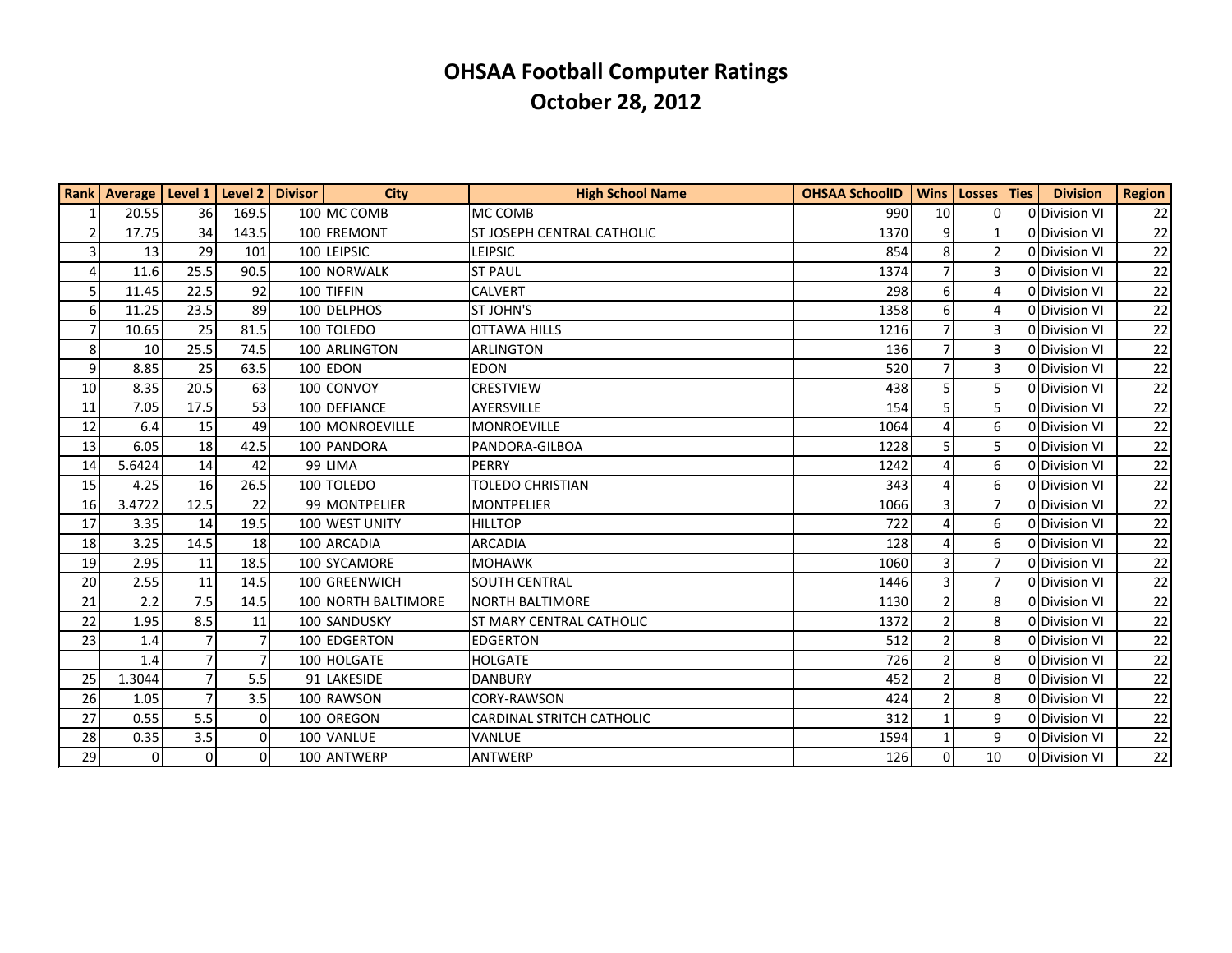|                  | Rank   Average   Level 1   Level 2   Divisor |                |                 | <b>City</b>         | <b>High School Name</b>            | <b>OHSAA SchoolID</b> |                 | Wins   Losses   Ties | <b>Division</b> | <b>Region</b> |
|------------------|----------------------------------------------|----------------|-----------------|---------------------|------------------------------------|-----------------------|-----------------|----------------------|-----------------|---------------|
|                  | 20.9727                                      | 37             | 171             | 99 DANVILLE         | <b>DANVILLE</b>                    | 454                   | 9 <sup>1</sup>  |                      | 0 Division VI   | 23            |
|                  | 18.6505                                      | 36             | 149             | 99 NEWARK           | <b>NEWARK CATHOLIC</b>             | 1090                  | 8 <sup>1</sup>  | $\mathfrak{p}$       | 0 Division VI   | 23            |
|                  | 17.0364                                      | 34             | 135             | 99 GLOUSTER         | <b>TRIMBLE</b>                     | 1540                  | $\vert 9 \vert$ |                      | 0 Division VI   | 23            |
|                  | 15.7778                                      | 30             | 126.5           | 99 ZANESVILLE       | <b>BISHOP ROSECRANS</b>            | 222                   | 7               | 3                    | 0 Division VI   | 23            |
|                  | 15.7061                                      | 29             | 125.5           | 98 WILLOW WOOD      | <b>SYMMES VALLEY</b>               | 1514                  | 8 <sup>1</sup>  | $\overline{2}$       | 0 Division VI   | 23            |
| $6 \overline{6}$ | 13.7                                         | 31             | 106             | 100 NORTH ROBINSON  | <b>COLONEL CRAWFORD</b>            | 400                   | 8 <sup>1</sup>  | 2                    | 0 Division VI   | 23            |
|                  | 12.1429                                      | 28.5           | 92              | 99 LANCASTER        | <b>FAIRFIELD CHRISTIAN ACADEMY</b> | 553                   | 8               | $\overline{2}$       | 0 Division VI   | 23            |
|                  | 11.5389                                      | 26.5           | 88              | 99 HANNIBAL         | <b>RIVER</b>                       | 1306                  | $\overline{7}$  | 3                    | 0 Division VI   | 23            |
| q                | 10.1071                                      | 22.5           | 77              | 98 REEDSVILLE       | <b>EASTERN</b>                     | 494                   | 6 <sup>1</sup>  |                      | 0 Division VI   | 23            |
| 10               | 9.5187                                       | 26.5           | 68              | 99 PORTSMOUTH       | <b>NOTRE DAME</b>                  | 1178                  | $\overline{7}$  | 3                    | 0 Division VI   | 23            |
| 11               | 6.8005                                       | 17.5           | 50              | 99 BEALLSVILLE      | <b>BEALLSVILLE</b>                 | 172                   | 5               | 5                    | 0 Division VI   | 23            |
| 12               | 6.6                                          | 18             | 48              | 100 PLYMOUTH        | PLYMOUTH                           | 1262                  |                 | 5.                   | 0 Division VI   | 23            |
| 13               | 5.4404                                       | 14             | 40              | 99 RACINE           | <b>SOUTHERN</b>                    | 1454                  |                 | 6                    | 0 Division VI   | 23            |
| 14               | 4.9412                                       | 19             | 29.5            | 97 GROVE CITY       | <b>GROVE CITY CHRISTIAN</b>        | 681                   |                 | 5.                   | 0 Division VI   | 23            |
| 15               | 4.5303                                       | 15             | 30 <sup>°</sup> | 99 PORTSMOUTH       | <b>SCIOTOVILLE COMMUNITY</b>       | 484                   |                 | 6                    | 0 Division VI   | 23            |
| 16               | 3.65                                         | 14.5           | 22              | 100 NEW MATAMORAS   | <b>FRONTIER</b>                    | 618                   |                 | 6                    | 0 Division VI   | 23            |
| 17               | 3.6                                          | 10.5           | 25.5            | 100 LUCAS           | <b>LUCAS</b>                       | 908                   | $\overline{3}$  | 7                    | 0 Division VI   | 23            |
| 18               | 3.1                                          | 7.5            | 23.5            | 100 NEW WASHINGTON  | BUCKEYE CENTRAL                    | 278                   |                 | 8                    | 0 Division VI   | 23            |
| 19               | 2.95                                         | 11             | 18.5            | 100 LANCASTER       | <b>FISHER CATHOLIC</b>             | 594                   | $\overline{3}$  | $\overline{7}$       | 0 Division VI   | 23            |
| 20               | 2.5                                          | 8              | 17              | 100 CALDWELL        | CALDWELL                           | 296                   | $\overline{2}$  | 8                    | 0 Division VI   | 23            |
| 21               | 2.3662                                       | 7.5            | 16              | 99 ASHLAND          | <b>MAPLETON</b>                    | 946                   |                 | 8                    | 0 Division VI   | 23            |
| 22               | 2.2152                                       | $\overline{7}$ | 15              | 99 WATERFORD        | <b>WATERFORD</b>                   | 1628                  |                 | 8                    | 0 Division VI   | 23            |
| 23               | 1.7714                                       | $\overline{7}$ | 10.5            | 98 CROWN CITY       | <b>SOUTH GALLIA</b>                | 1453                  | $\overline{2}$  | 8                    | 0 Division VI   | 23            |
| 24               | 1.5071                                       | 11.5           | 3.5             | 98 FRANKLIN FURNACE | <b>GREEN</b>                       | 668                   | 3               | 7                    | 0 Division VI   | 23            |
| 25               | 1.0571                                       | 3.5            | $\overline{7}$  | 99 CORNING          | <b>MILLER</b>                      | 1036                  | $\mathbf{1}$    | 9                    | 0 Division VI   | 23            |
| 26               | $\mathbf{0}$                                 | $\pmb{0}$      | $\Omega$        | 100 COLUMBUS        | <b>AFRICENTRIC EARLY COLLEGE</b>   | 105                   | $\Omega$        | 10                   | 0 Division VI   | 23            |
|                  | $\mathbf{0}$                                 | $\mathbf 0$    | $\Omega$        | 100 CRESTLINE       | <b>CRESTLINE</b>                   | 432                   | $\Omega$        | 10                   | 0 Division VI   | 23            |
|                  | $\mathbf{0}$                                 | 0              | $\Omega$        | 100 MILLERSPORT     | <b>MILLERSPORT</b>                 | 1040                  | $\overline{0}$  | 10                   | 0 Division VI   | 23            |
|                  | $\mathbf 0$                                  | $\Omega$       | $\Omega$        | 100 MORRAL          | RIDGEDALE                          | 1296                  | $\Omega$        | 10                   | 0 Division VI   | 23            |